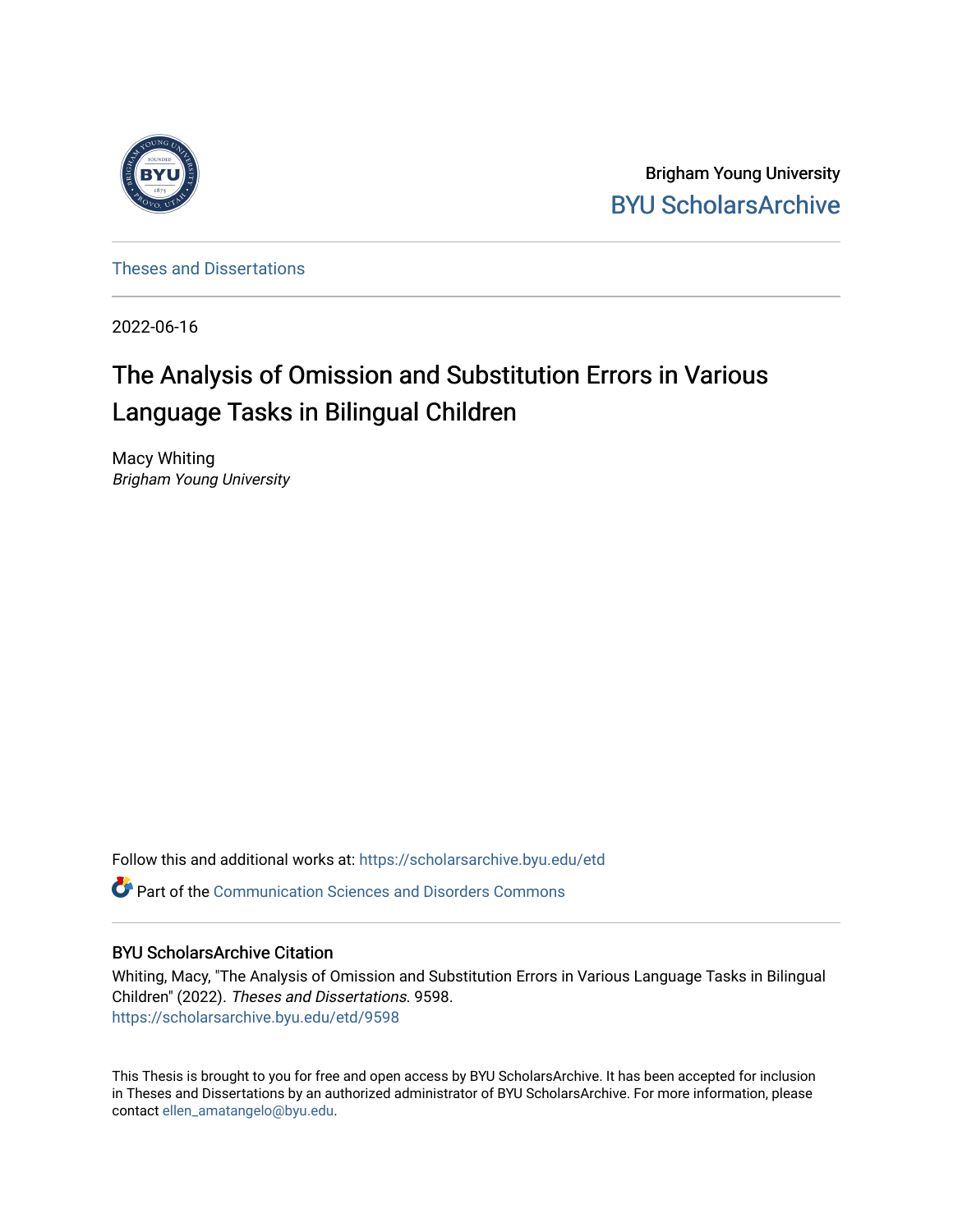<span id="page-1-0"></span>The Analysis of Omission and Substitution Errors in

Various Language Tasks in Bilingual Children

Macy Whiting

A thesis submitted to the faculty of Brigham Young University in partial fulfillment of the requirements for the degree of

Master of Science

Connie Summers, Chair Scott Alvord Douglas Petersen

Department of Communication Disorders

Brigham Young University

Copyright © 2022 Macy Whiting

All Rights Reserved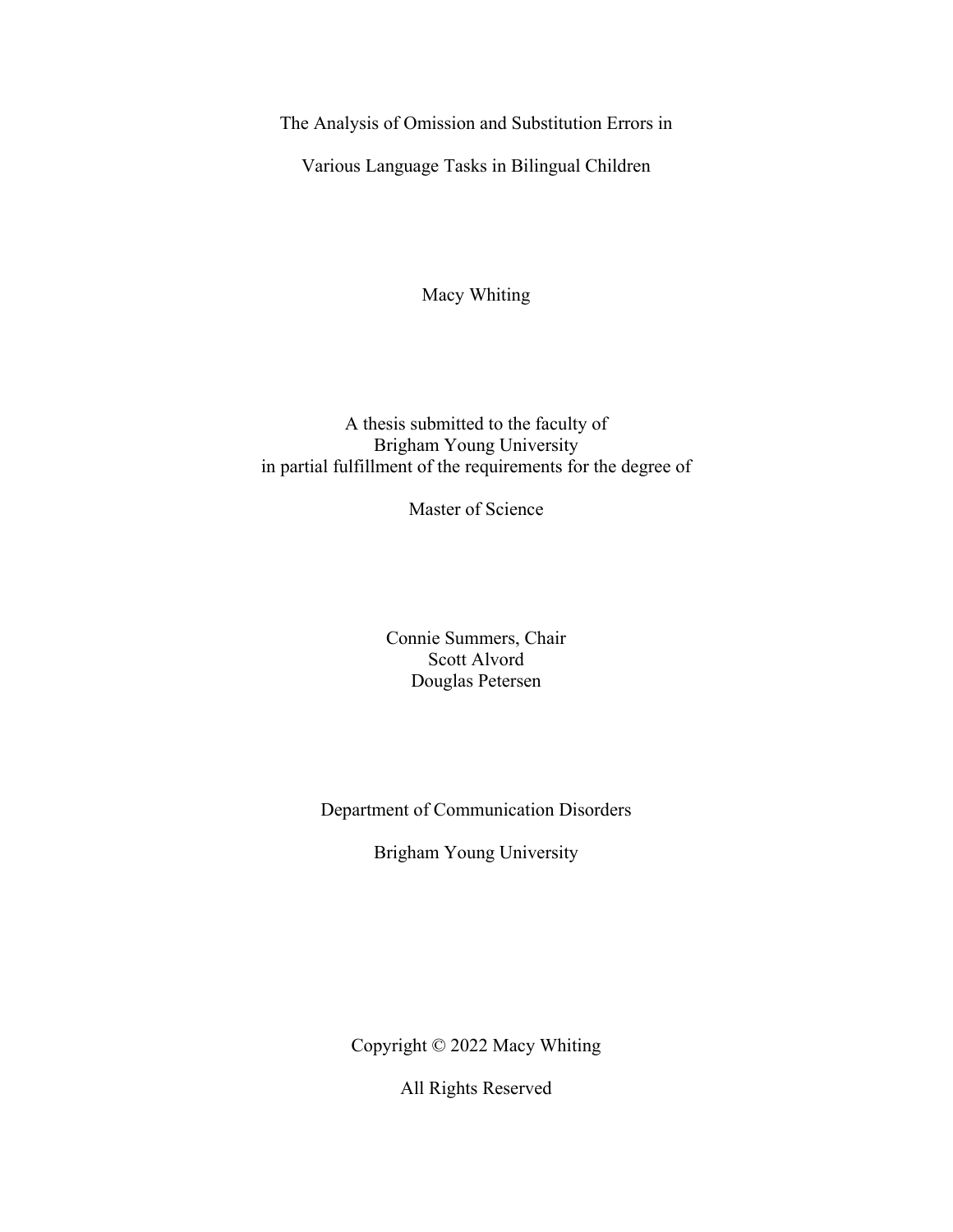#### ABSTRACT

## <span id="page-2-0"></span>The Analysis of Omission and Substitution Errors in Various Language Tasks in Bilingual Children

Macy Whiting Department of Communication Disorders, BYU Master of Science

As the population of Spanish-English bilingual children in the United States steadily grows, the importance of accurately assessing and diagnosing developmental language disorder (DLD) has also grown. Understanding a child's underlying language learning system is critical in this process. Several studies have demonstrated the efficacy of nonword repetition (NWR) tasks in bilingual children across a wide range of development, however there is little information regarding guidelines for interpretation of NWR performance or analyzing error patterns. This study was conducted to address these gaps in the research. A sample of 26 Spanish-English bilingual school aged children (6;0-9;4) were administered English and Spanish NWR, recalling sentences, and narrative tasks. Total errors, as well as errors of omission and substitution were examined across tasks, languages, and language group (typically developing-TD and developmental language disorder- DLD). Descriptive statistics revealed that DLD children made a higher number of errors across language tasks in Spanish and English than their TD peers. Group membership predicted total errors in the Spanish NWR task while controlling for age and language proficiency. Language proficiency was not a significant predictor for any of the error types above and beyond group membership. Therefore, when age and language input/output were controlled for, language ability was best predictor of the number of errors. Additionally, results showed stronger correlations between Spanish across all three language tasks in TD children and in English across two language tasks in DLD children. According to the results of the current study, total errors is the only effective error measure of language ability. However, looking at error patterns across language and language group can be informative regarding bilingual children's language learning systems. Future research should be conducted to repeat the study with a larger sample size and investigate the difference in error patterns between languages in TD and DLD children.

Keywords: nonword repetition tasks, bilingual, developmental language disorder, omission errors, substitution errors, grammatical errors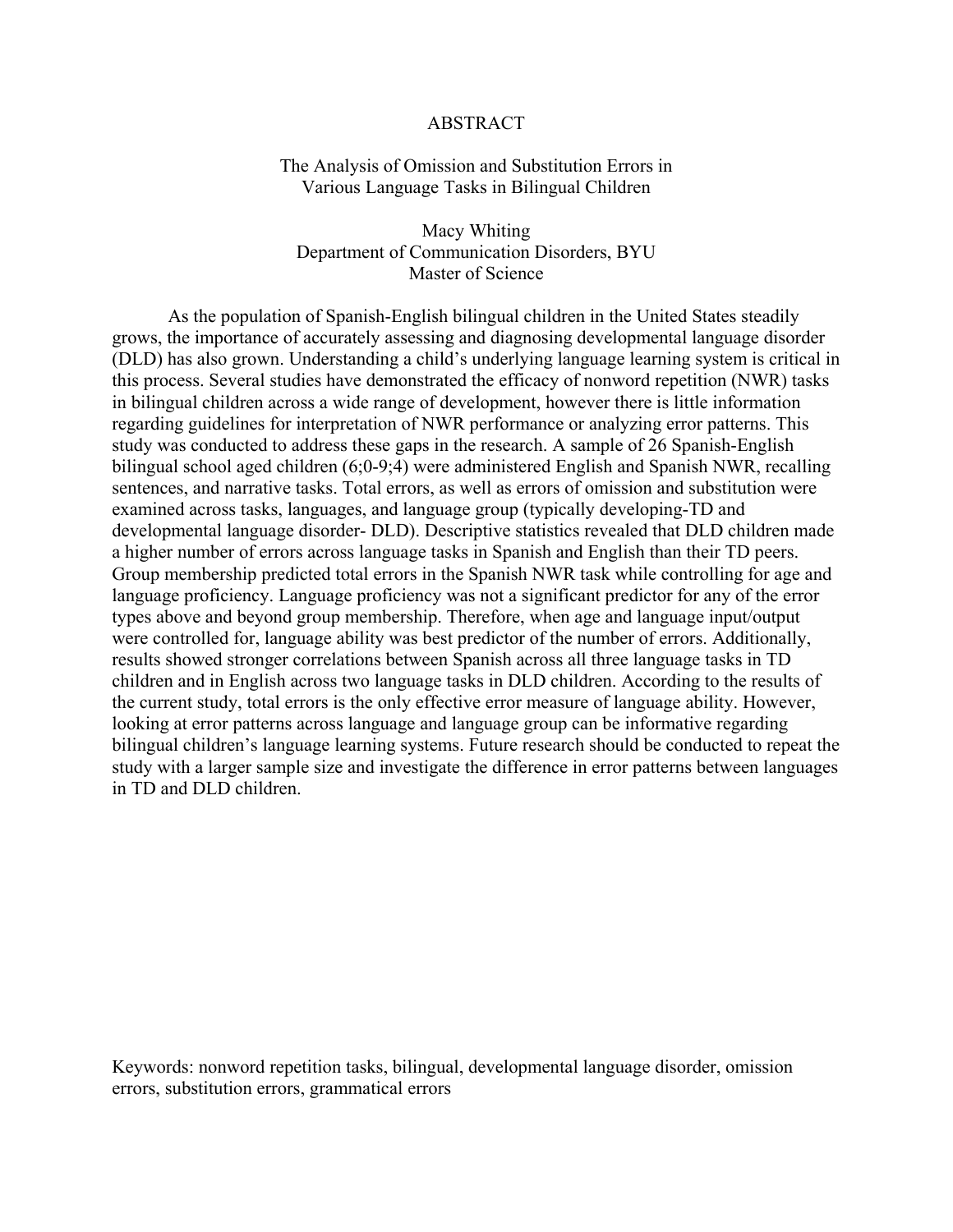<span id="page-3-0"></span>

| Relationship Between Nonword Repetition Errors and Errors in Other Tasks  6 |
|-----------------------------------------------------------------------------|
|                                                                             |
|                                                                             |
|                                                                             |
|                                                                             |
|                                                                             |
|                                                                             |
| Inclusionary and Exclusionary Criteria for Language Ability Groups 10       |
|                                                                             |
|                                                                             |
|                                                                             |
|                                                                             |
|                                                                             |
|                                                                             |

# TABLE OF CONTENTS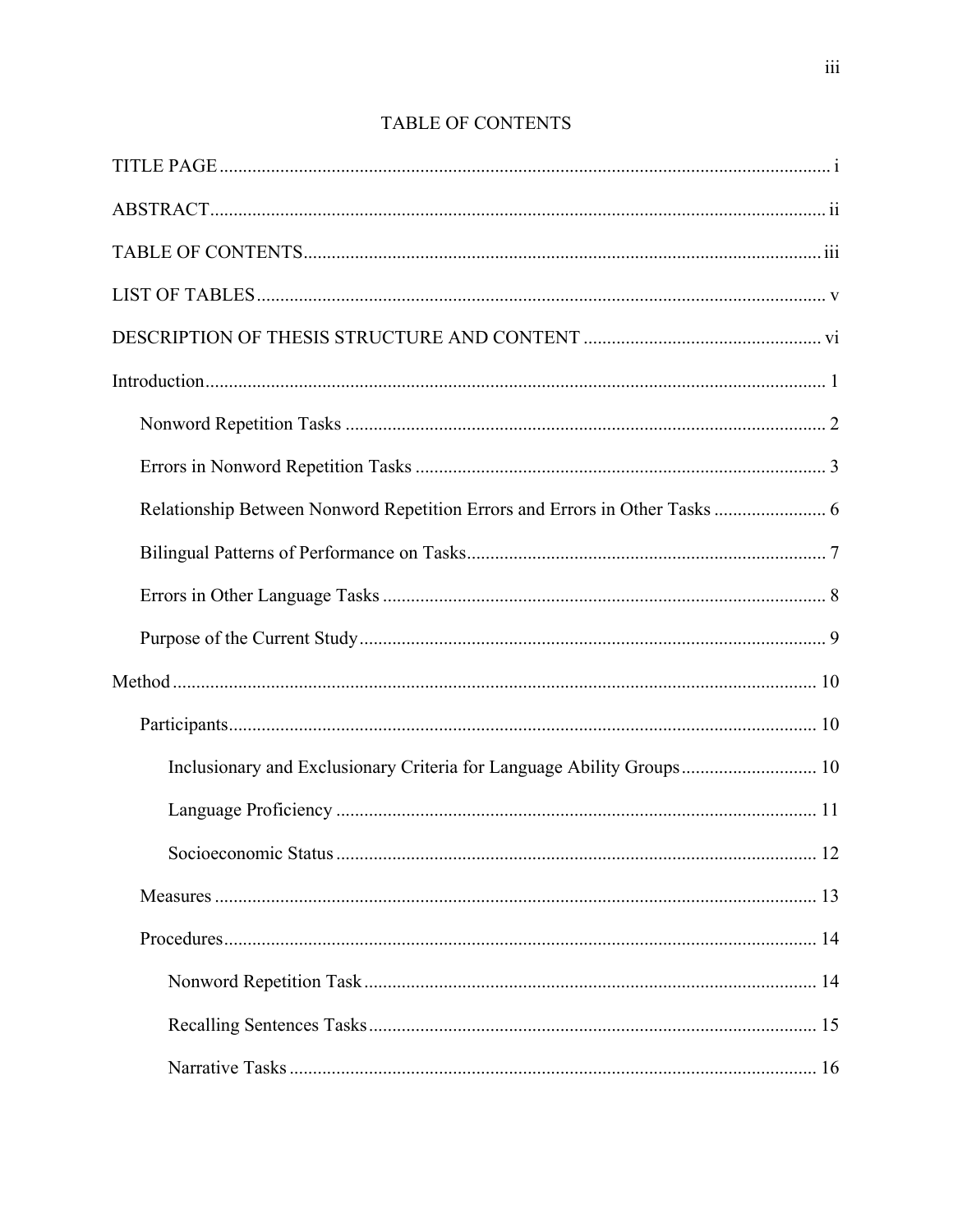| Relationships With Nonword Repetition for the Typically Developing Group  21  |
|-------------------------------------------------------------------------------|
| Relationships With Nonword Repetition for the Developmental Language Disorder |
|                                                                               |
|                                                                               |
|                                                                               |
|                                                                               |
|                                                                               |
|                                                                               |
|                                                                               |
|                                                                               |
|                                                                               |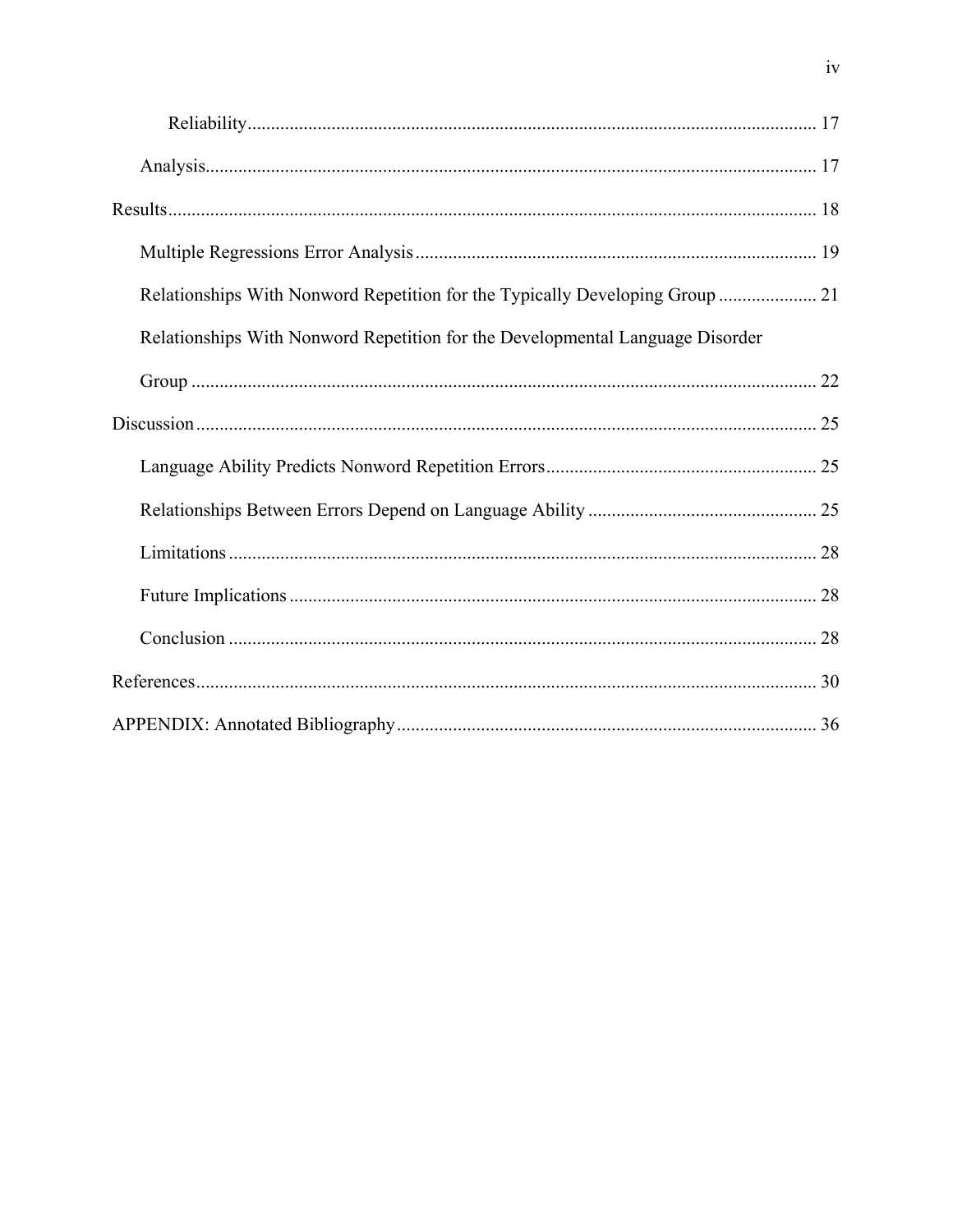# LIST OF TABLES

<span id="page-5-0"></span>

| Table 1 |  |
|---------|--|
| Table 2 |  |
| Table 3 |  |
| Table 4 |  |
| Table 5 |  |
| Table 6 |  |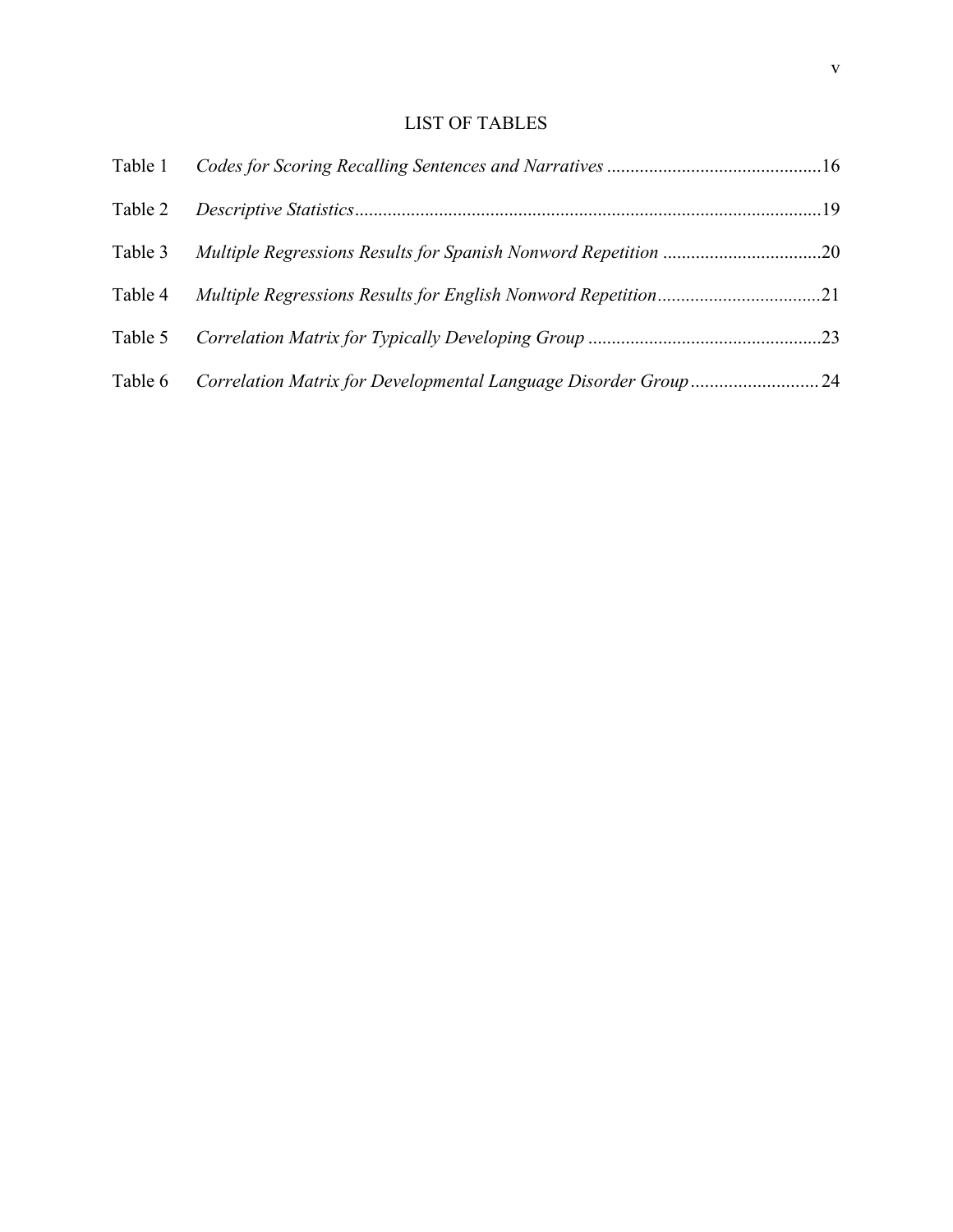## DESCRIPTION OF THESIS STRUCTURE AND CONTENT

<span id="page-6-0"></span> This thesis, *The Analysis of Omission and Substitution Errors in Various Language Tasks in Bilingual Children*, is written in a hybrid format. The hybrid format brings together traditional thesis requirements with journal publication formats. The preliminary pages of the thesis reflect requirements for submission to the university. The thesis report is presented as a journal article and conforms to length and style requirements for submitting research reports to education journals. The literature review is included in Appendix A. This thesis format contains two reference lists. The first reference list contains references included in the journal-ready article. The second list includes all citations used in the Appendix entitled "Annotated Bibliography."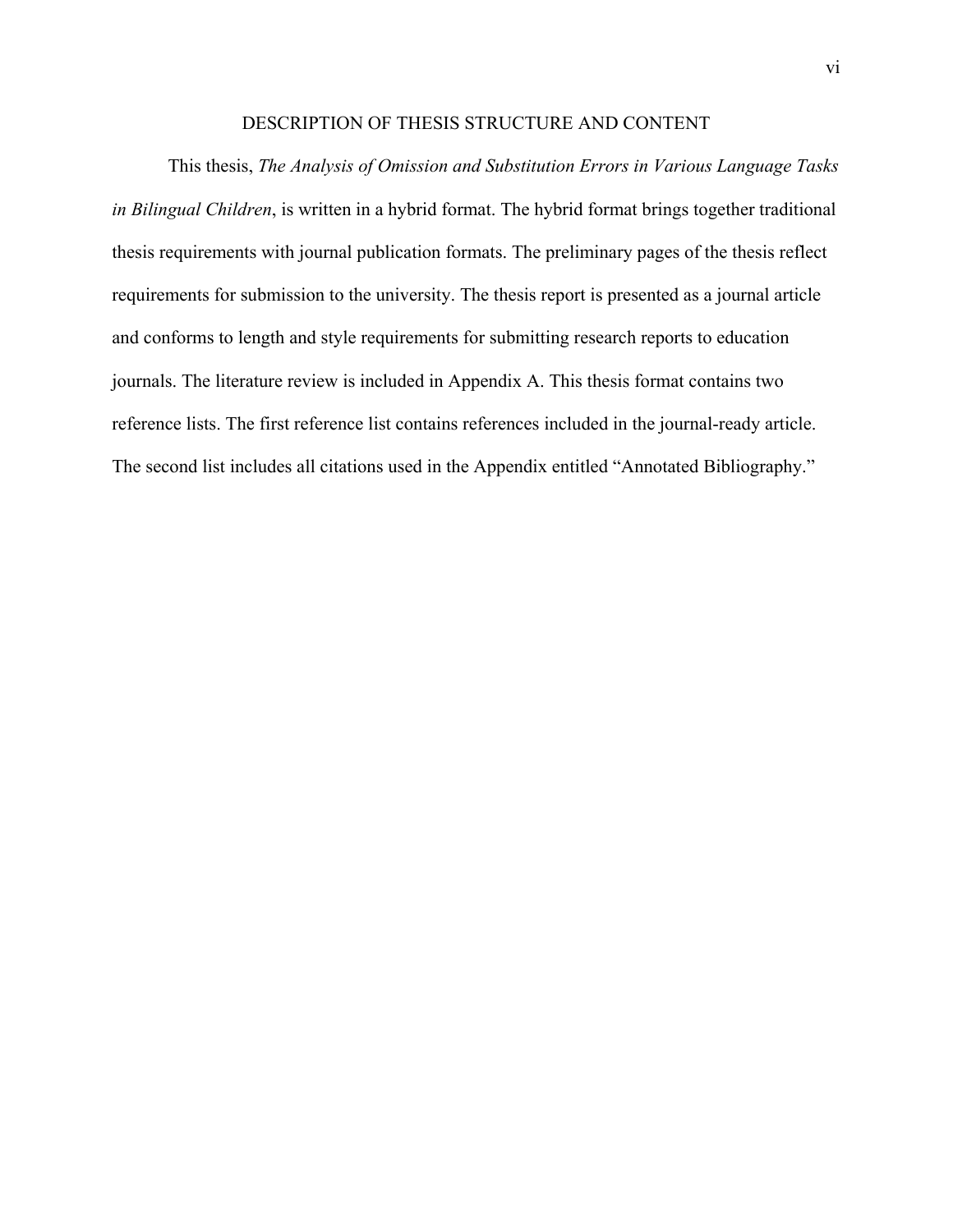#### **Introduction**

<span id="page-7-0"></span>As of 2018, bilingual children in the United States made up 10.2 percent of public-school students (National Center for Education Statistics, 2021). The number of bilingual children grew by half a million from 2010 to 2018 (National Center for Education Statistics, 2021). Although they make up a large part of the public school system, many bilingual children in the United States are misidentified and do not receive appropriate special education services due to inappropriate assessment criteria (Gutiérrez-Clellen & Simon-Cereijido, 2010). Many standardized speech and language assessments are not appropriate for bilingual children as they are normed on monolingual English speakers and are dependent on vocabulary knowledge and experience in English. Bilingual children often perform below monolinguals in standardized oral and written language measures in English and Spanish, in part because their language knowledge is distributed across two languages, which is not reflected by a single English test (Gutiérrez-Clellen & Simon-Cereijido, 2010).

Finding assessments that more accurately diagnose bilingual children with developmental language disorder (DLD) is crucial for correct diagnosis and appropriate speech and language services. Standardized language assessments administered only in English are still the most commonly used assessment tool with bilingual children (Gillam et al., 2013). The term "bilingual" will be used throughout this study to refer to children who use more than one language regularly. Assessments administered in only one language do not fully address a bilingual child's complete language knowledge. A speech-language pathologist (SLP) will be better informed about a child's speech and language development when the assessment addresses both languages to account for their language knowledge and experience. One tool that has shown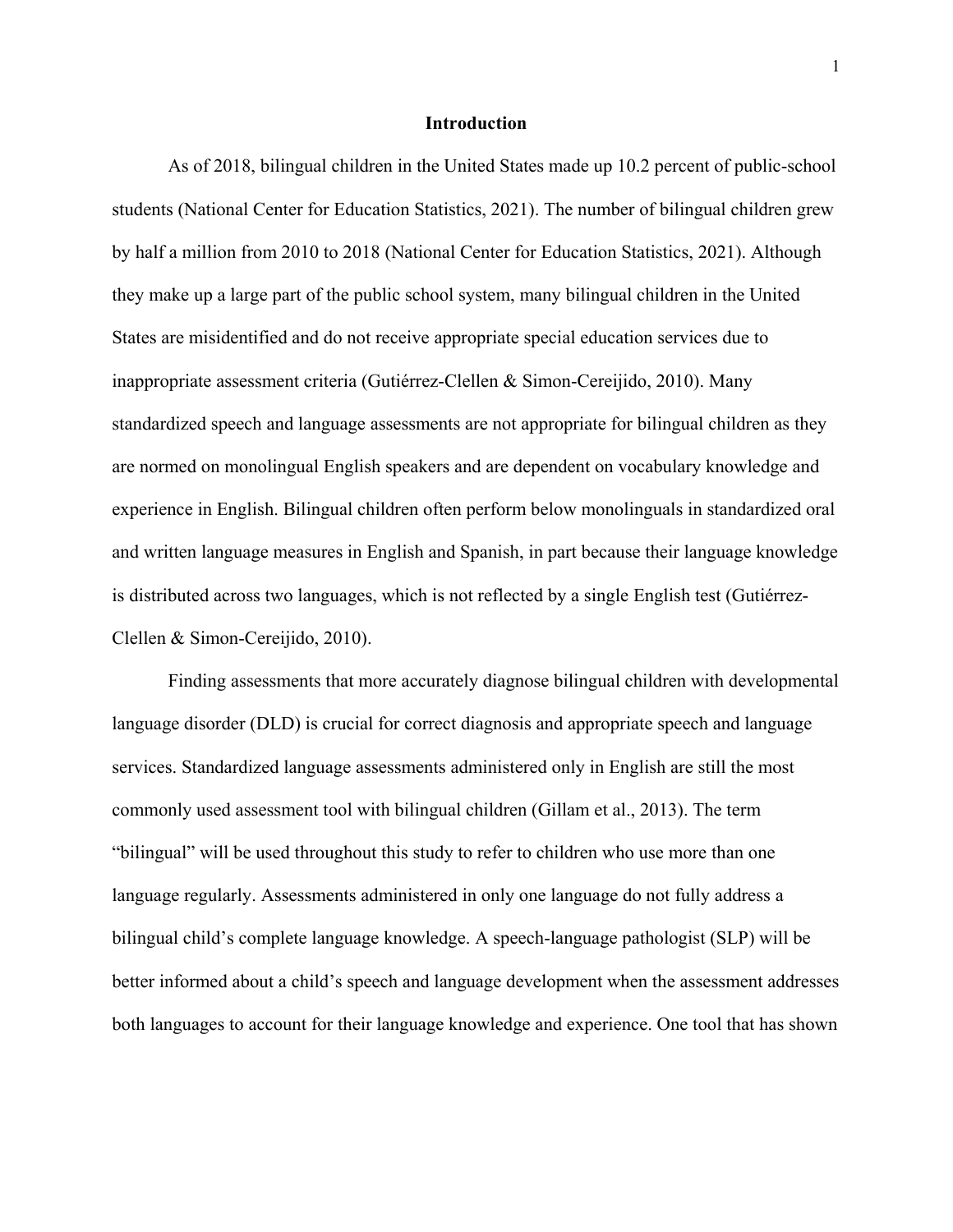promise in gaining information about a child's language profile is a nonword repetition (NWR) task, which is able to reflect knowledge across different languages.

#### <span id="page-8-0"></span>**Nonword Repetition Tasks**

Nonword repetition is a decontextualized language task which utilizes working memory among other skills. In this task, participants repeat nonsense words that are intended to minimize familiarity to real words and be equally unfamiliar to all children to prevent language knowledge from playing a role in the results (Dollaghan & Campbell, 1998). Nonword repetition tasks (NWR) were created to provide a less biased form of assessment to more accurately diagnose DLD in culturally and linguistically diverse children. Kohnert et al. (2006) found NWR helpful in ruling out but not ruling in DLD in linguistically diverse learners. Children with DLD complete NWR tasks with lower accuracy than typically developing (TD) children (Coady et al., 2010). When combined with other assessments, nonword repetition tasks have clinical utility to differentiate bilingual Spanish-English speaking children with and without DLD. NWR tasks are being investigated in this study rather than other assessments, as they great potential to be used clinically as a quick and fast assessment with less bias towards bilingual children that can help rule in DLD.

NWR tasks are based on processing capacity rather than language exposure. Processingdependent measures are less biased than traditional static knowledge based standardized assessment (Dollaghan & Campbell, 1998; Ebert et al., 2008; Roy & Chiat, 2004). Chiat (2016) conducted a study in which a group of school-age children participated in a receptive vocabulary test and in a nonword repetition task. Bilingual children and children in lower socioeconomic status (SES) neighborhoods that scored significantly lower on the receptive vocabulary test, had no significant differences on the NWR test based on bilingualism or SES (Chiat 2016). Nonword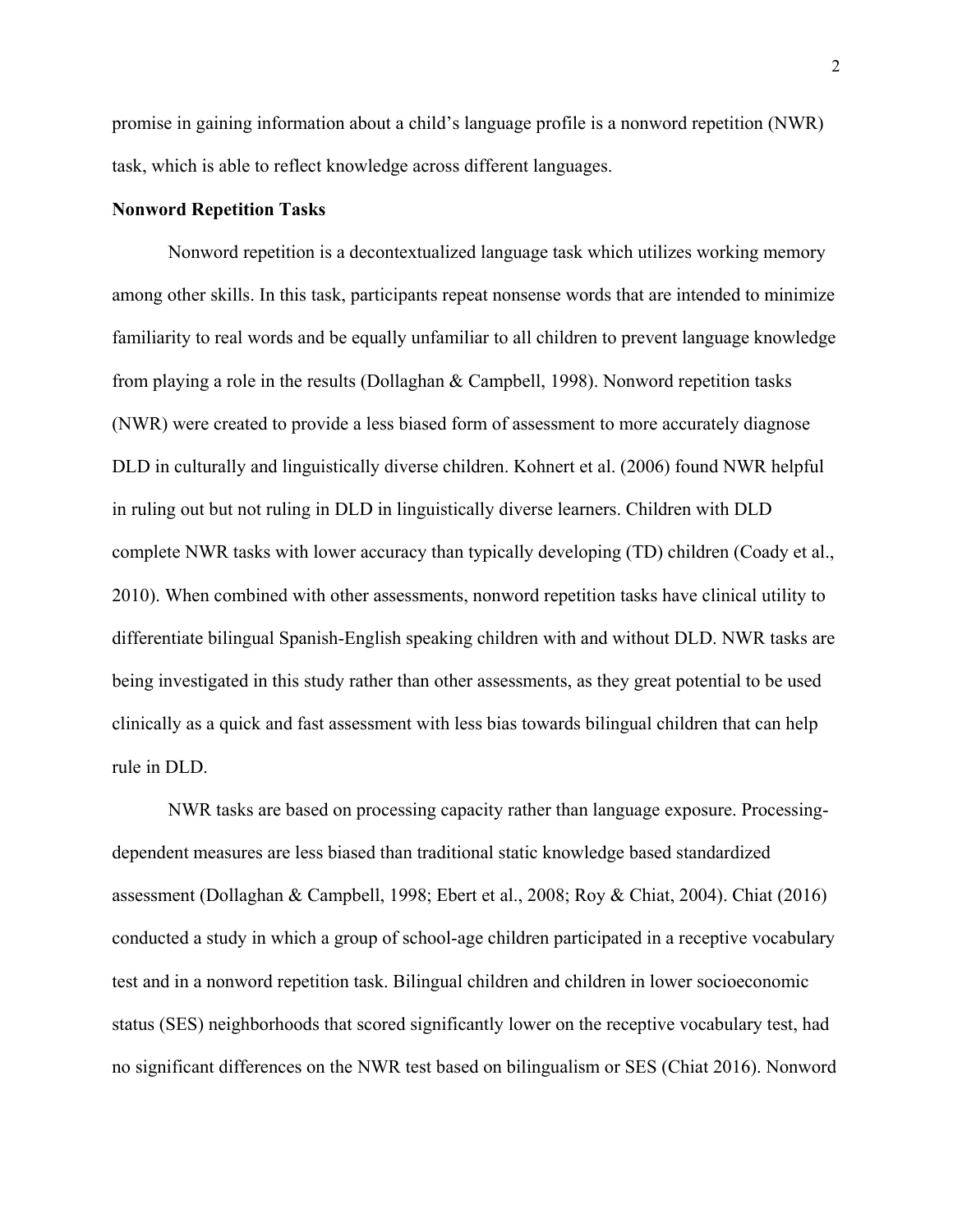repetition tasks may be useful across a wide range of development, from preschool to school-age children, but there is little information regarding guidelines for interpretation of NWR performance.

Currently, interpretation of NWR task results is limited to overall accuracy which provides information regarding a child's language ability compared to same-age peers for the purpose of determining if they have DLD. The term language ability will be used throughout this study to refer to a child's status of being typically developing or having DLD. This restricted manner of interpretation of the NWR task may be a possible limitation of its use especially in clinical settings. NWR tasks are currently interpreted to be possibly indicative of a broad diagnosis of DLD or difficulty with word learning. There may be other insights into a child's performance by analyzing other information gleaned from NWR including types of errors. NWR makes use of many language skills including speech perception, phonological encoding, phonological memory, phonological assembly and articulation (Coady & Evans, 2008). The clinical utility and frequency of use of NWR tasks may increase if the interpretation of NWR performance and results were broadened. The purpose of this study was to investigate if errors in NWR tasks provide additional means for interpretation and thus, greater understanding of a child's underlying language skills.

## <span id="page-9-0"></span>**Errors in Nonword Repetition Tasks**

Nonword repetition tasks utilize skills similar to other types of language knowledge that are foundational components of language learning. For example, skills utilized in nonword repetition and vocabulary knowledge may explain up to 44% of the variance in children's word learning (Adlof & Patten, 2017). When a child performs poorly on a NWR task, an SLP can look for deficits not attributable to experiential or prior language knowledge (Dollaghan & Campbell,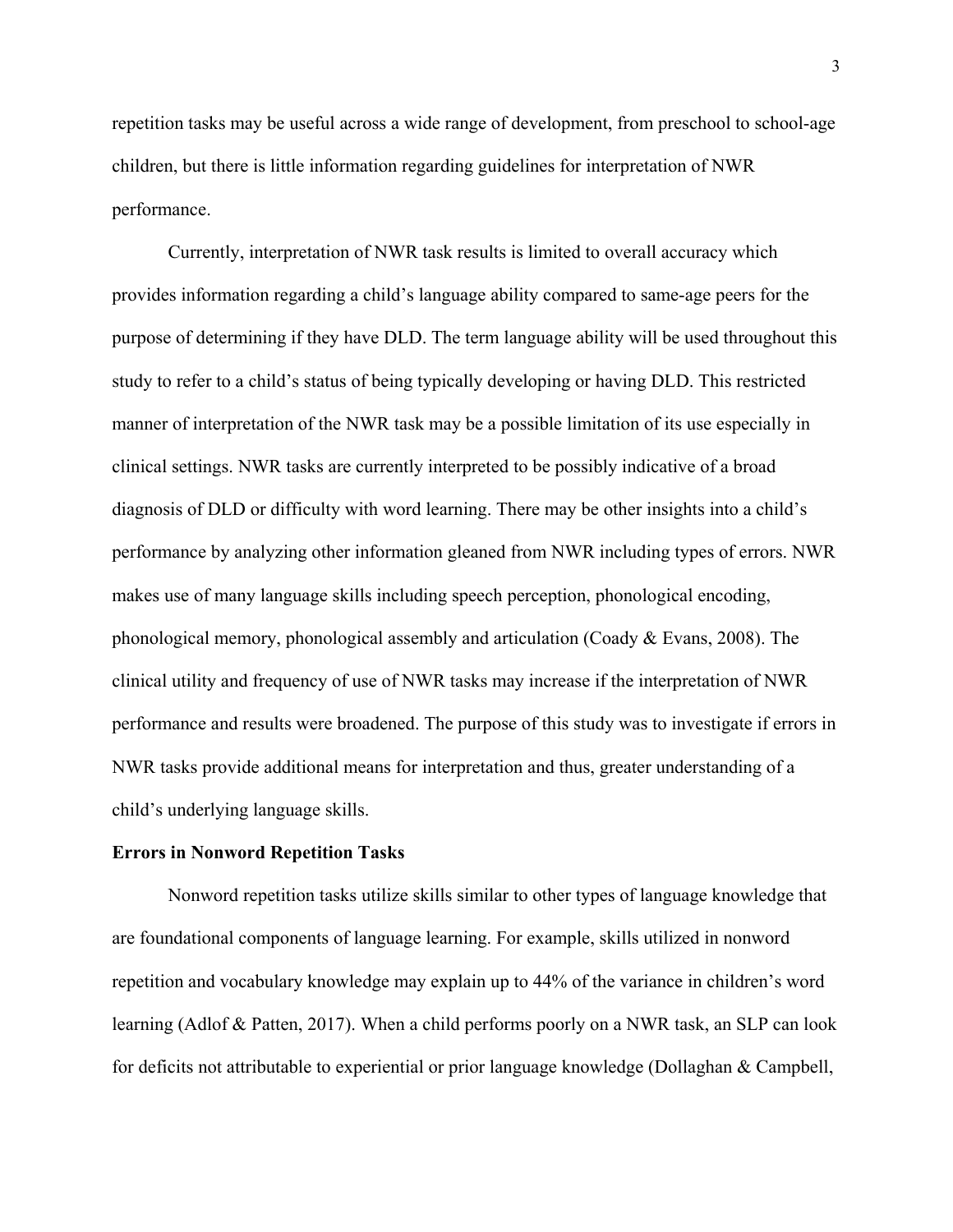1998). Identifying a bilingual child's language learning abilities rather than their language knowledge will lead to a more accurate diagnosis of DLD in this population.

Performance on NWR tasks is highly correlated with performance on other language measures (Girbau & Schwartz, 2007). Similarly, errors produced during NWR tasks may also be correlated to specific types of errors in other language measures. Analyzing errors in NWR tasks along with errors in more complex language tasks such as sentence repetition and narratives may provide additional information about a child's language abilities as many of the skills necessary for learning new words and increasing grammaticality are used in NWR tasks (Roy & Chiat, 2004). For example, Jacobson and Walden (2013) reported that omission words and bound morphemes errors turned out to be the best predictors of DLD in bilingual children of all ages. Errors of omission in NWR may be related to grammatical omission errors if omission errors in both tasks are due to a common deficit in working memory. Working memory is important for storing grammatical forms in the learning process (Girbau, 2016). Thus, a child with poor phonological working memory would have more difficulty acquiring or mastering grammatical forms. Therefore, deficits in working memory may impact a child's development of grammatical forms. NWR performance has been correlated with grammar and grammatical complexity (Adlof & Patten, 2017). Additionally, better phonological working memory abilities, measured by nonword repetition tasks, were correlated with better expressive and receptive language abilities (Girbau, 2016). Determining what can be learned from errors made in NWR tasks and if these errors correlate with components of their language learning system has the potential to add meaningful insight into a child's specific challenges or deficits.

Common errors in children with DLD completing NWR tasks include substitution and omission errors (Girbau & Schwartz, 2007). A substitution error occurs when one sound is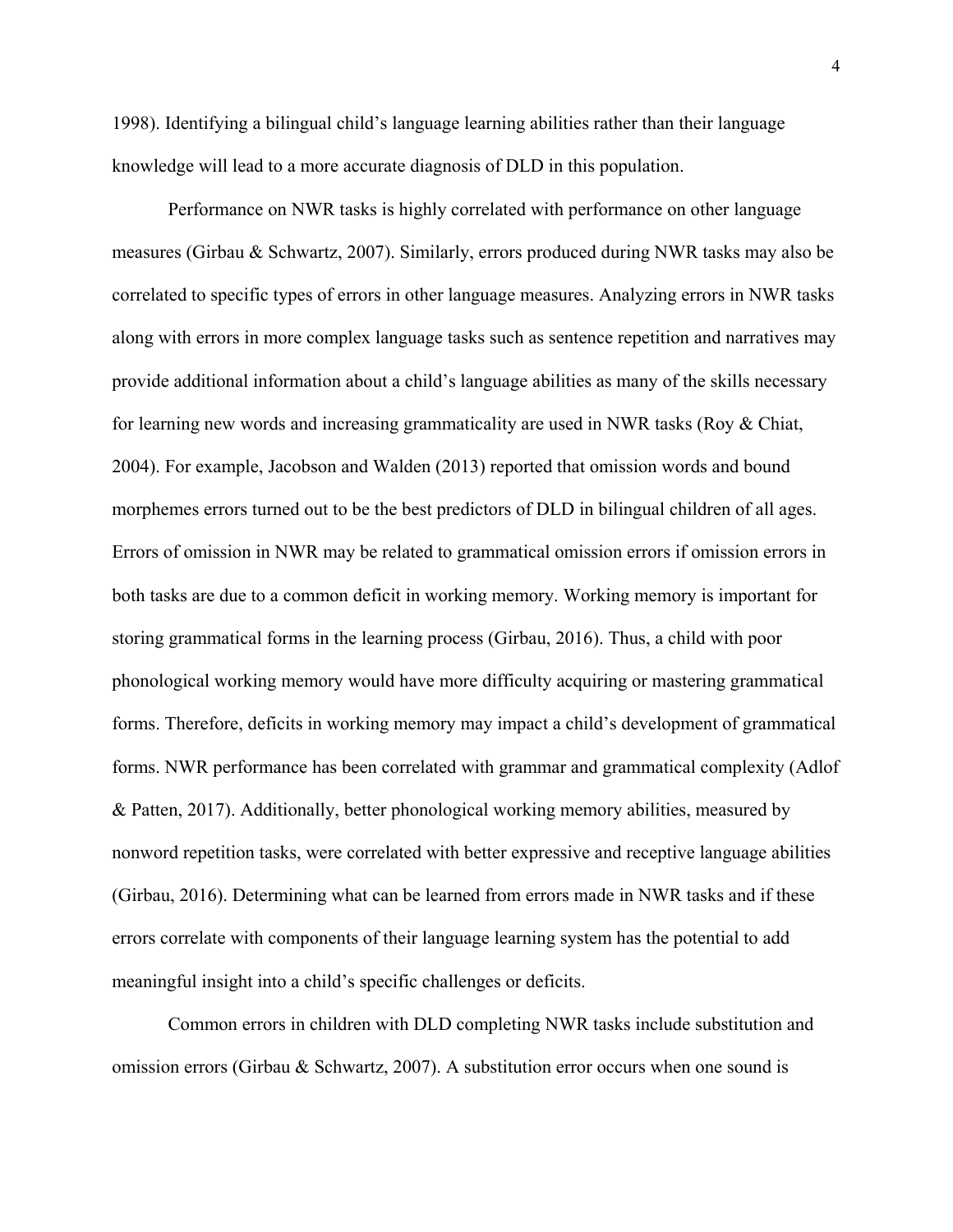substituted for another. Substitution errors may occur when more complex forms in language are replaced with a simpler default form (Kunnari et al., 2011). These errors may indicate deficits in verbal short-term memory (Gathercole, 2006), encoding, and/or accessing phonological representations (Ramus & Szenkovits, 2008). Substitution errors demonstrate basic knowledge of identifying and inserting a provisional form in the correct position while that knowledge is incomplete (Jackson-Maldonado & Maldonado, 2017). Previous work has found that substitution errors are the most common error type in NWR (Girbau & Schwartz, 2007; Santos et al., 2006). Additionally, children with DLD make significantly more substitution errors than TD children (Burke & Coady, 2015; Girbau & Schwartz, 2007). Burke and Coady (2015) found that both TD and DLD children substituted less frequent phonemes with more frequent ones, and less probabilistic syllables with higher frequency ones. A higher number of substitution errors NWR may be more indicative of DLD.

Children with DLD have also demonstrated higher omission errors than their TD peers on NWR tasks (Girbau & Schwartz, 2007). An omission error occurs when a sound(s) that should have been included is excluded. Omission error may indicate a lack of understanding that a form has a function and position (Jackson-Maldonado & Maldonado, 2017). Omission errors may be due to phonological memory deficits that impact an individual's ability to hold or form detailed phonological representations as well as create any form representation for some phoneme segments (Edwards & Lahey, 1998).

Kelly (2021) examined omission, substitution, and addition errors made on NWR tasks by 26 Spanish-English bilingual children aged six to nine and found that children with DLD had significantly more substitution and omission errors than their TD peers. Additionally, the percentage of omission errors were statistically significant by language and that more omission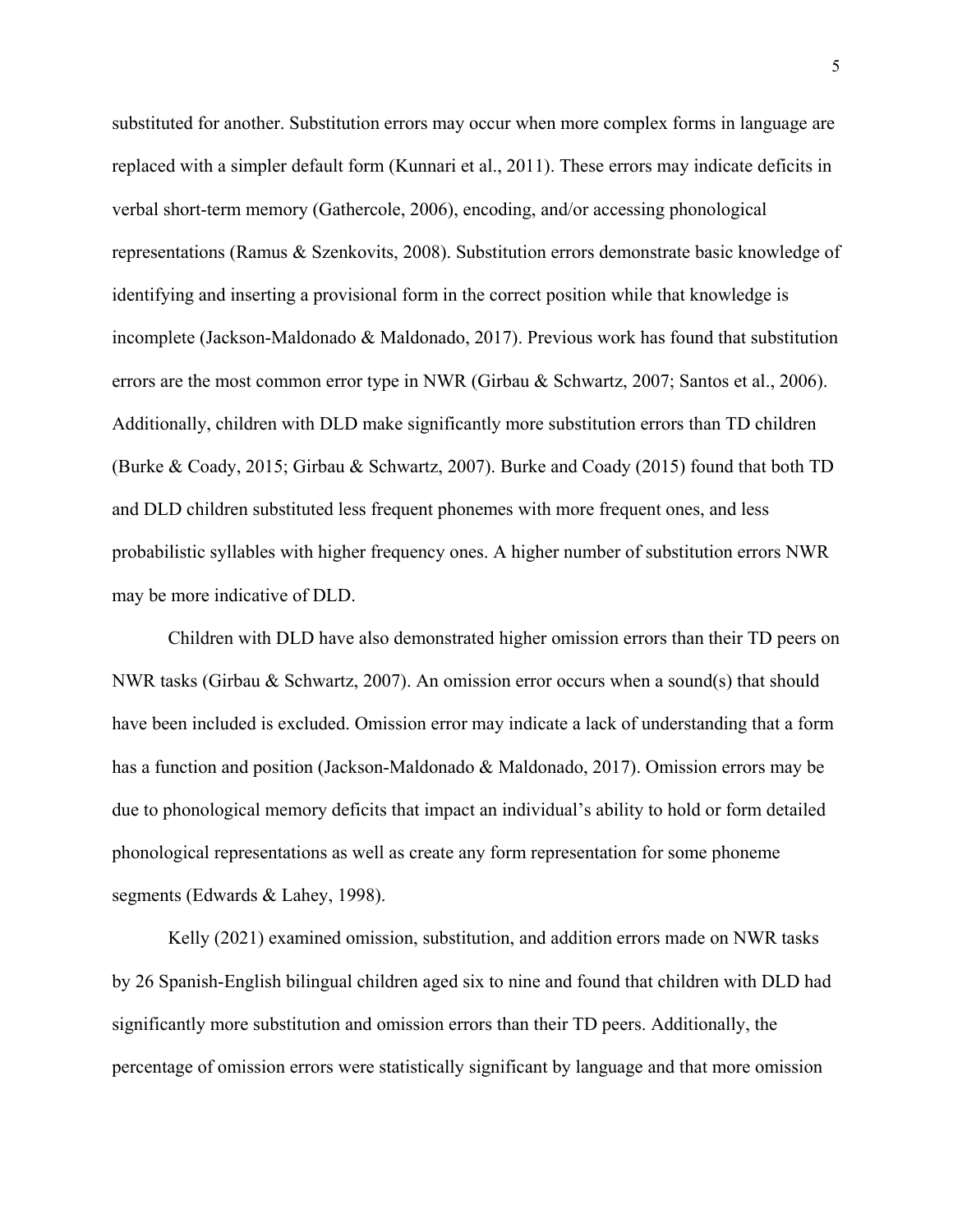errors were produced in Spanish than in English. In the current study, I expanded Kelly's analysis by exploring relationships between omission and substitution errors in NWR to error patterns in more functional and real-world contexts. Potential relationships between the decontextualized and contextualized tasks may increasing our understanding of why NWR tasks are clinically useful in diagnosing DLD.

## <span id="page-12-0"></span>**Relationship Between Nonword Repetition Errors and Errors in Other Tasks**

A common feature of children with DLD is that they make grammatical and morphosyntactic errors (Zwitserlood et al., 2015). Jacobson and Walden (2013) found that omission words and bound morpheme errors were the best predictors of DLD in bilingual children. Omissions of tense markings and other morphosyntactic errors as well as omissions of other verb finiteness components are clinical marker of DLD (Norbury & Bishop, 2003). Castilla-Earls et al. (2021) found that children without DLD had higher performance in almost all grammatical structures evaluated than children with DLD. Specifically, they found that the children differed in their production of articles, clitics, adjectives, verbs, and the subjunctive mood. The authors also found that bilingual children with DLD had a higher rate of omission errors than substitution errors, and that their omission rates for clitic pronouns were three times higher than their TD peers. In contrast, bilingual TD children have more substitution than omission errors. This study suggested that types of errors may have clinical utility as an indicator of DLD in Spanish-English bilingual children.

One study comparing bilingual children with and without DLD described the language profile of the child without DLD to have a strong first language (L1), few grammatical errors, and a wide variety of grammatical forms (Restrepo & Kruth, 2000). The child with DLD showed a weak first language L1 with complexity deterioration, several morphosyntactic errors, and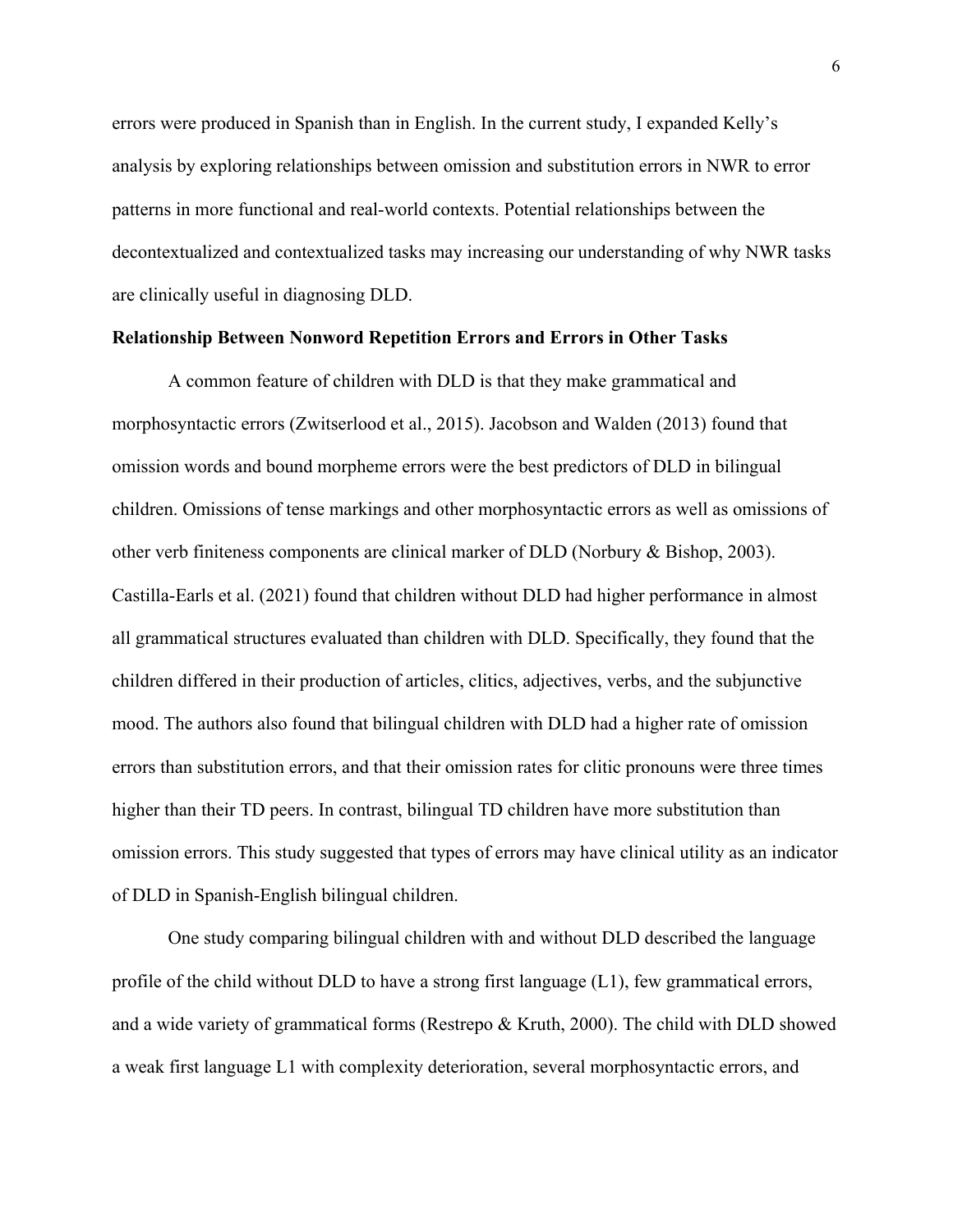limited grammatical forms (Restrepo & Kruth, 2000). The child with DLD was assumed to have this language profile due to developmental language disorder interacting with and being compounded by language loss. This study demonstrates what we may expect to see in TD and DLD children across their L1 and L2 across language tasks.

#### <span id="page-13-0"></span>**Bilingual Patterns of Performance on Tasks**

As the population of bilingual children increase in public schools, children with less language knowledge and experience across English may struggle with grammaticality and word learning (Adlof & Patten, 2017). NWR tasks should include nonwords with the phonology and stress patterns of English and Spanish to compensate for their lack of experience with the phonotactic properties of English and minimize bias (Ebert et al., 2008). Bilingual children have various exposure and language experience with each language and the phonological structure of each language. A bilingual child's experience with the phonological structure of one language may affect their performance on a NWR task in another language (Gibson et al., 2014). Having bilingual children complete NWR tasks with the phonological properties of both of their languages offers a full picture of a child's language abilities. It may also provide information about if a child has a deficit or disorder, which would be evident in both language tasks, or demonstrate if they are only struggling with one language.

Children with less language knowledge and experience must rely heavily on their working memory (Summers et al., 2010). Therefore, deficits in working memory may be identifiable when a bilingual child struggles with both NWR tasks. Error patterns commonly produced by bilingual children may show similarities to error patterns of monolingual children with DLD (Bedore & Peña, 2008). This may be one of the reasons that bilingual children are more likely to be incorrectly diagnosed with DLD than monolingual children (Gillam et al.,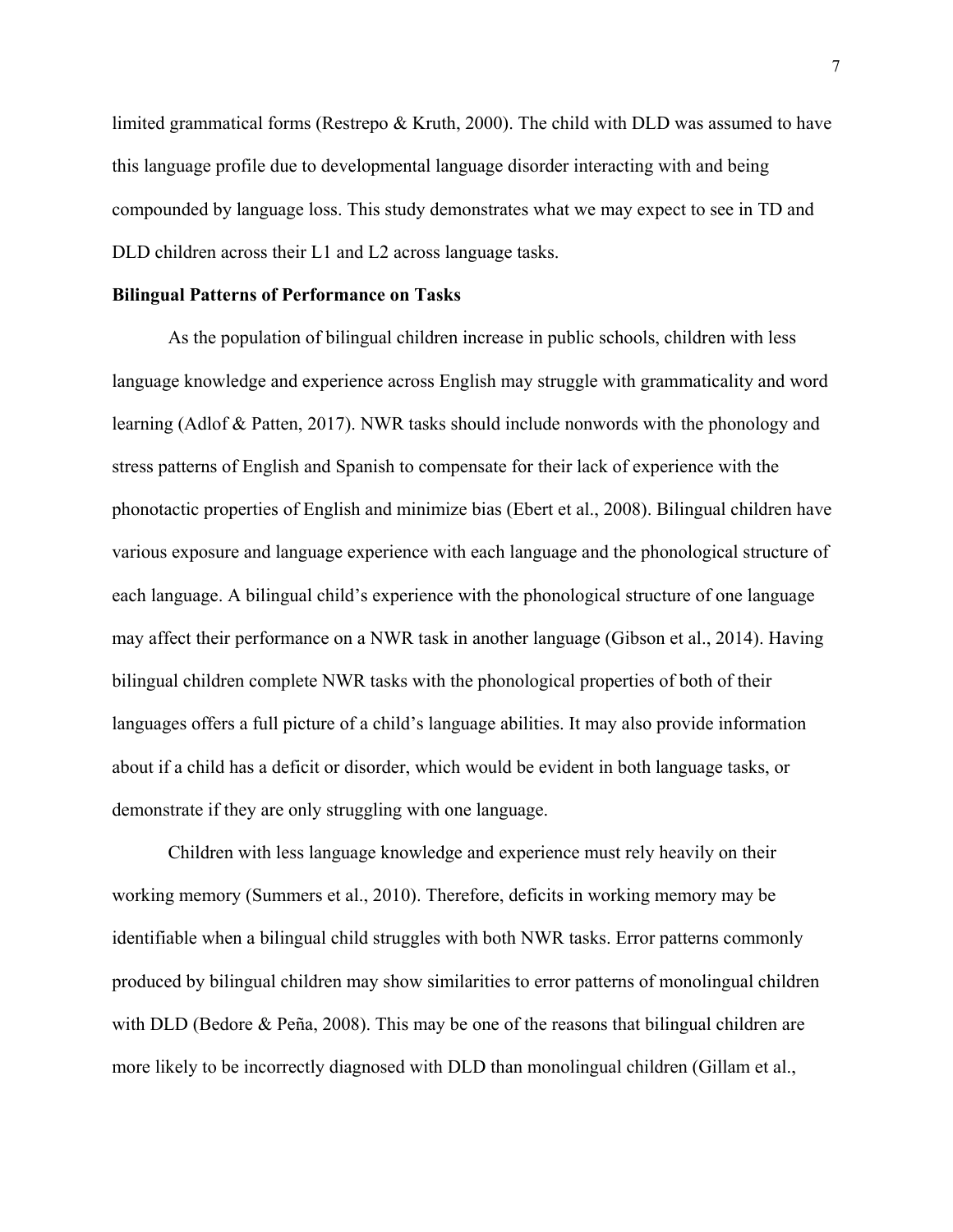2013). One strength that may be exhibited in NWR tasks by Spanish-English bilingual children is that they may be more successful in the longer words in NWR tasks due to extra practice in producing multisyllabic words that are more common in Spanish (Gibson et al., 2014).

## <span id="page-14-0"></span>**Errors in Other Language Tasks**

Evaluating differing errors from the decontextualized NWR tasks to contextualized language tasks such as sentence repetition and narratives may provide information about possible relationships in error types across tasks and underlying causes of the errors and therefore additional manners of interpretation of a child's performance on NWR tasks. Similarly, sentence repetition tasks require children to listen to and repeat sentences. Sentence repetition success is significantly correlated with nonverbal working memory; and working memory abilities predict unique variance in sentence repetition in both English and Spanish (Ebert, 2014). Therefore, nonverbal working memory deficits in children with DLD may correlate to poor performance on sentence repetition tasks. Vocabulary knowledge and experience play a bigger role in sentence repetition tasks than nonword repetition tasks. Balladares et al. (2016) found that children with higher socioeconomic status had high results on a vocabulary comprehension task, and that socioeconomic status played a role in the sentence repetition task but not the nonword repetition task. However, sentence repetition may be a useful clinical marker of DLD as well as combined language and working memory impairments (Archibald et al., 2008).

Sentence repetition tasks may also provide helpful information about a child's language profile. Riches (2012) found that the errors DLD children made in a sentence repetition task were mirrored during a narrative retell task. Narrative tells and retells are a commonly used assessment by SLPs. In a narrative elicitation task, a child is given a prompt to elicit a narrative. Children with DLD may demonstrate increased grammaticality errors during story retelling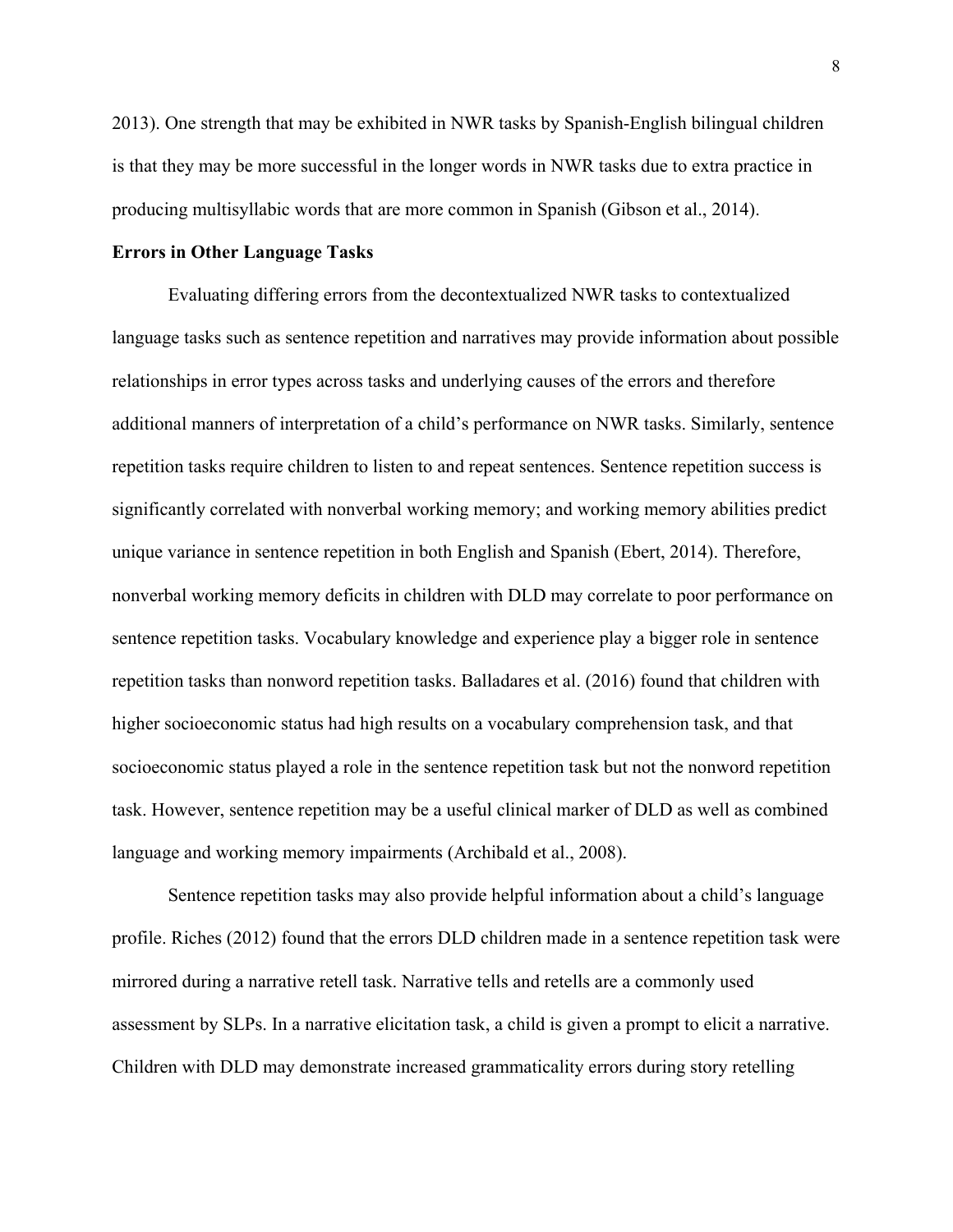compared to their TD peers. Auza et al. (2018) found that children with DLD produced shorter sentences, a higher percentage of ungrammatical sentences, and less total words and number of different words in a story retelling task than their peers. Narrative elicitation is a useful task to administer during an initial assessment to gain more information about the child's grammatical abilities and abilities in a more natural, contextualized task.

## <span id="page-15-0"></span>**Purpose of the Current Study**

All children with DLD produce errors across language tasks which may be informative to their language learning. The purpose of this study was to evaluate additional means for interpreting children's performance on NWR tasks by examining substitution and omission errors that Spanish-English bilingual children make in nonword repetition tasks and to explore language variables that may predict these errors and potential relationships to errors in other language tasks. Based on previous literature, I predicted that this study may provide information about how errors in NWR tasks may compare to errors in other assessment tasks using more complex language. Specifically, the study answered the following questions:

- 1. Does language ability predict the frequency and type of errors that children make in English and Spanish NWR tasks?
- 2. Does language proficiency predict the frequency and type of errors that children make in English and Spanish NWR tasks?
- 3. How do errors in nonword repetition tasks correlate with grammatical errors in sentence repetition tasks and narratives produced by TD school-aged children?
- 4. How do errors in nonword repetition tasks correlate with grammatical errors in sentence repetition tasks and narratives produced by school-aged children with DLD?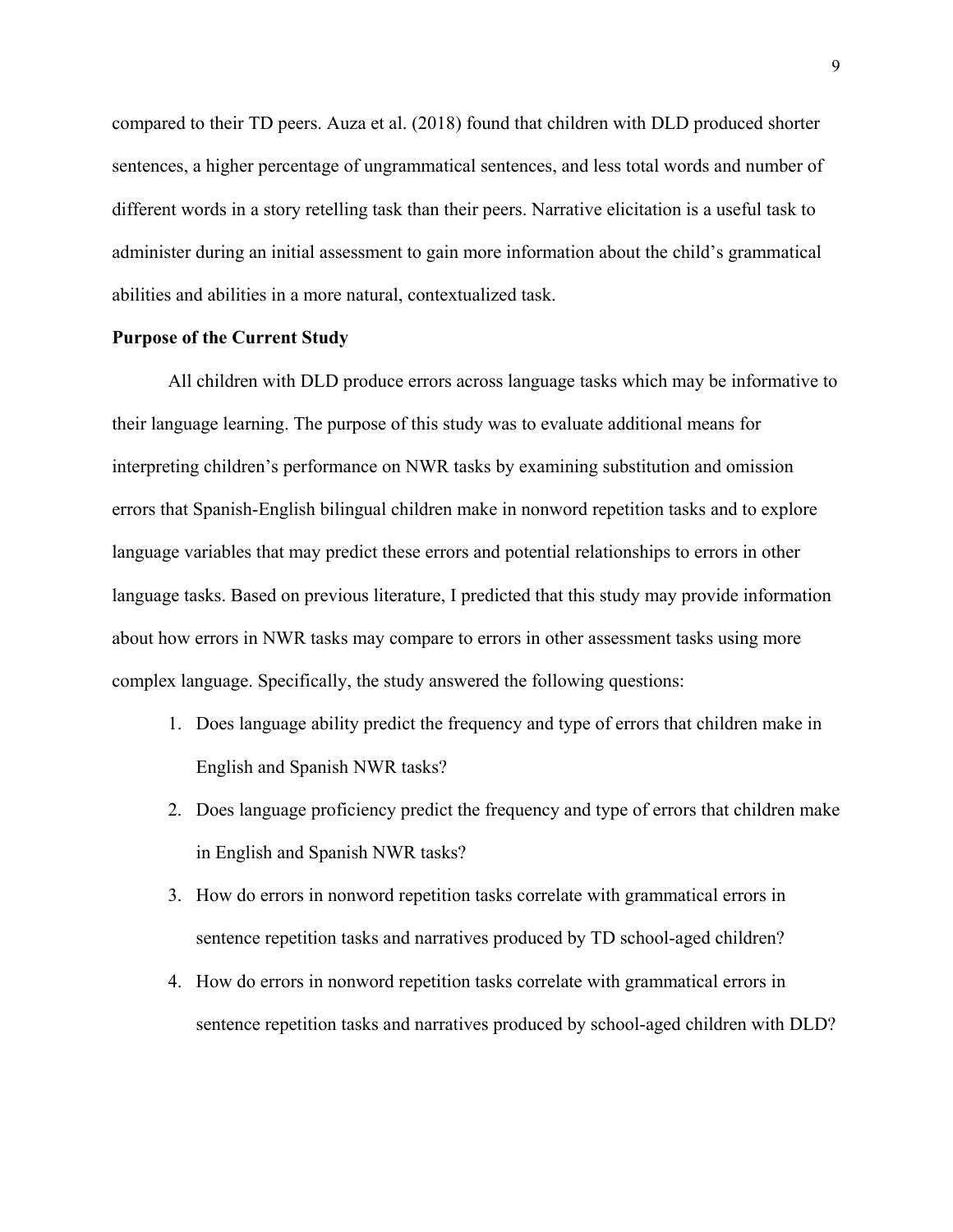Given previous findings, I hypothesized that children with DLD would make significantly more omission and substitution errors compared to their same-aged peers in English and Spanish NWR tasks (Burke & Coady, 2015; Girbau & Schwartz, 2007; Kelly, 2021). I also hypothesized that children with increased errors in the recalling sentences and narrative tasks would have increased errors in the NWR tasks.

#### **Method**

## <span id="page-16-1"></span><span id="page-16-0"></span>**Participants**

A sample of 26 Spanish-English bilingual children between the ages of 6;0-9;4 participated in the study. The participants were recruited from three elementary schools and a university speech-language clinic located in the southwest United States. The study was approved by the Institutional Review Board at the University of Texas at El Paso (IRB Reference #: 217829-1). Each participant had a parent or guardian complete an informed consent form in their preferred language. Participants also signed an assent form. A total of 13 participants with DLD were initially recruited followed by an additional 13 (TD) participants matched by age, gender, and grade to each of the participants with DLD. All children had been exposed to Spanish since birth, so it was their first language (L1). Exposure to their second language (L2), English, was more variable.

#### <span id="page-16-2"></span>*Inclusionary and Exclusionary Criteria for Language Ability Groups*

Participants were included in the DLD group because there were receiving services for a DLD at the time of the study. The TD group consisted of participants who scored higher than one standard deviation above the mean on the Receptive One Word Picture Vocabulary Test: Spanish-Bilingual Edition (ROWPVT) (Martin, 2013) and who were not enrolled in speech and language services at the time of the study. Participants in both the TD and DLD group completed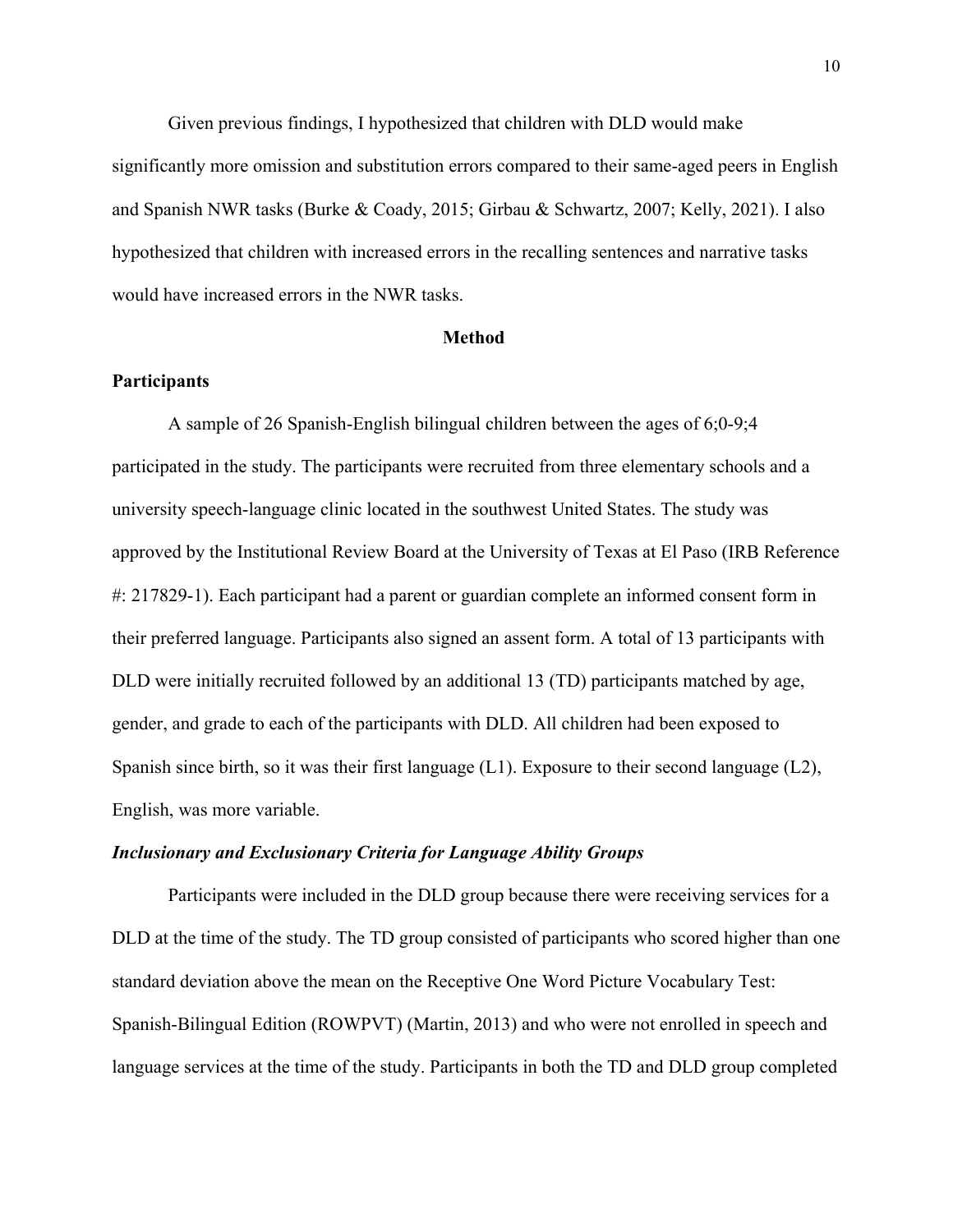the ROWPVT, and results revealed that the mean for the TD group was 112.23, and the mean for the DLD group was 95.62 which was a significant difference between groups ( $p = < .05$ ).

Exclusionary criteria included a history of hearing impairment, articulation problems, cognitive impairment, or social and behavioral problems. All participants were required to pass a hearing screening and score above 1.5 standard deviations below the mean on the Abbreviated Version of the Universal Non-verbal Intelligence Test (Bracken & McCallum, 1996) to further rule out hearing or cognitive difficulties.

#### <span id="page-17-0"></span>*Language Proficiency*

Participants' parents and teachers completed the Bilingual Input Output Survey (BIOS) and the Inventory to Assess Language Knowledge (ITALK) from the Bilingual English-Spanish Assessment (BESA; Peña et al., 2014) in an interview format to provide information regarding each child's overall use, exposure, and development of Spanish and English. This information will be referred to as a child's language proficiency throughout this study. The BIOS provided information regarding participants' exposure to and use of each language across contexts on a year-to-year basis which allowed for overall input and output percentages to be calculated for each language and participant.

Mean scores were calculated across English and Spanish for each group according to the procedures outlined in the BESA. For the TD group, the mean input/output in English was 48% and 52% for Spanish. For the DLD group, the mean input/output in English was 58% and 42% in Spanish. Input/output was not significantly different across the two groups (*p <* .05). On the ITALK, parents reported on their child's performance using a one to five scale across various language components including vocabulary proficiency, speech proficiency, sentence production proficiency, grammatical proficiency, and comprehension proficiency. In the one to five scale,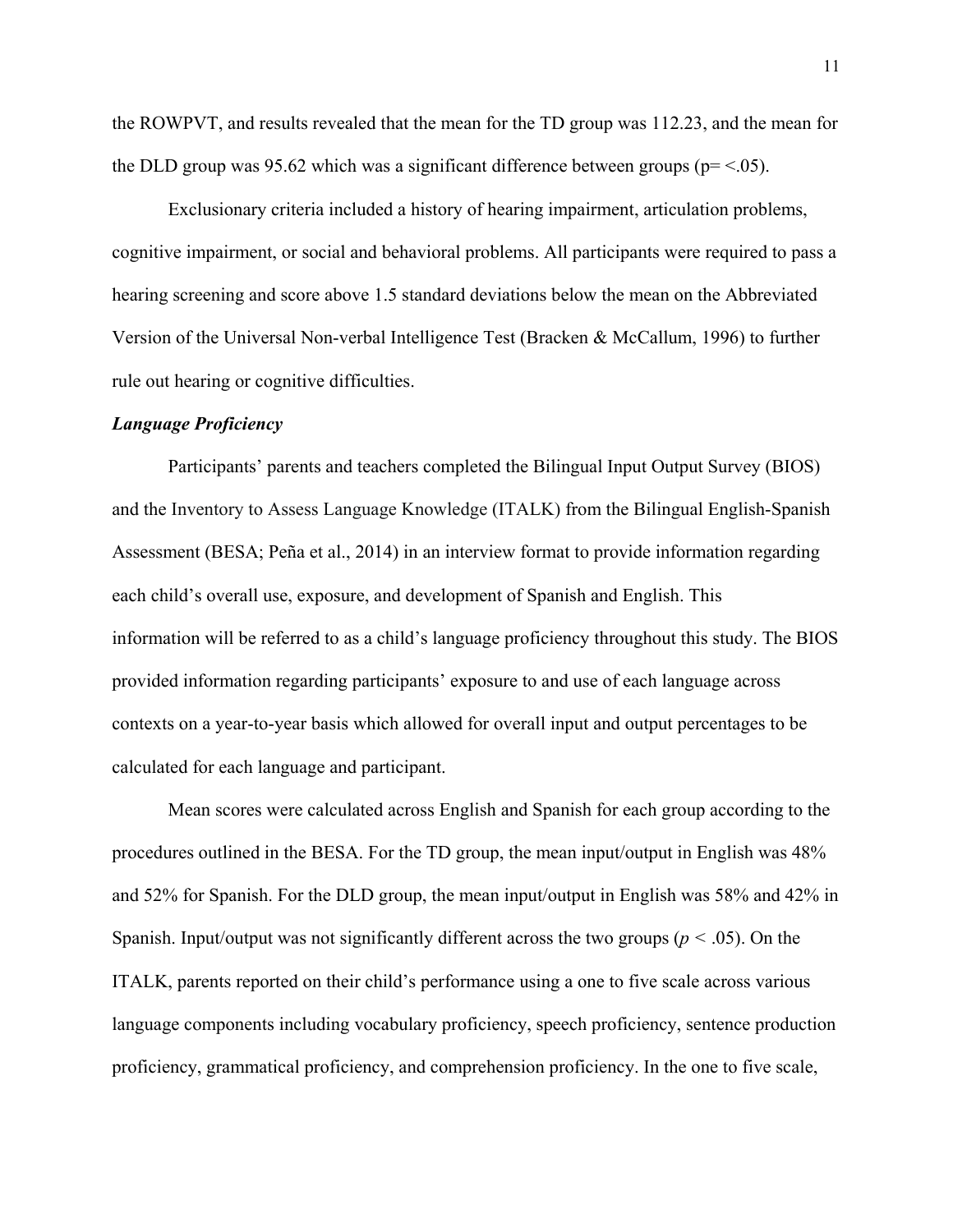one was lowest proficiency and five was highest proficiency. For the TD group, the mean score for English was 4.24 and the mean score for Spanish was 3.95. For the DLD group, the mean score for English was 3.85 and the mean score for Spanish was 3.65. No significant differences were found between the groups for Spanish or English ( $p = > .05$ ). One student in the TD group did not have any information given on the BIOS or ITALK regarding language proficiency.

## <span id="page-18-0"></span>*Socioeconomic Status*

<span id="page-18-1"></span>Additional information obtained in the parent questionnaires included socioeconomic components. Education levels for both parents, as well as free or reduced-price school lunch eligibility information was gathered for all participants. For the TD group, maternal education included six mothers who completed grades up to high school, and six mothers who obtained further education beyond high school. There was missing information regarding maternal education for one participant of the TD group. Paternal education for the TD group was reported as three fathers who completed grades up to high school, two fathers who completed high school or received their GED, and three fathers who received further education beyond high school. There was no paternal education information given for five participants. For the DLD group, maternal education was reported as six mothers who completed grades up to high school, two mothers who finished high school or received their GED, and five mothers who received education beyond high school. Paternal education was reported as four fathers who completed grades up to high school, three fathers who finished high school or received their GED, and two fathers who received education beyond high school. Four DLD participants did not have parental education reported. Of the 26 participants, 20 qualified for free lunch, four had regular lunch, and no information was provided for two participants.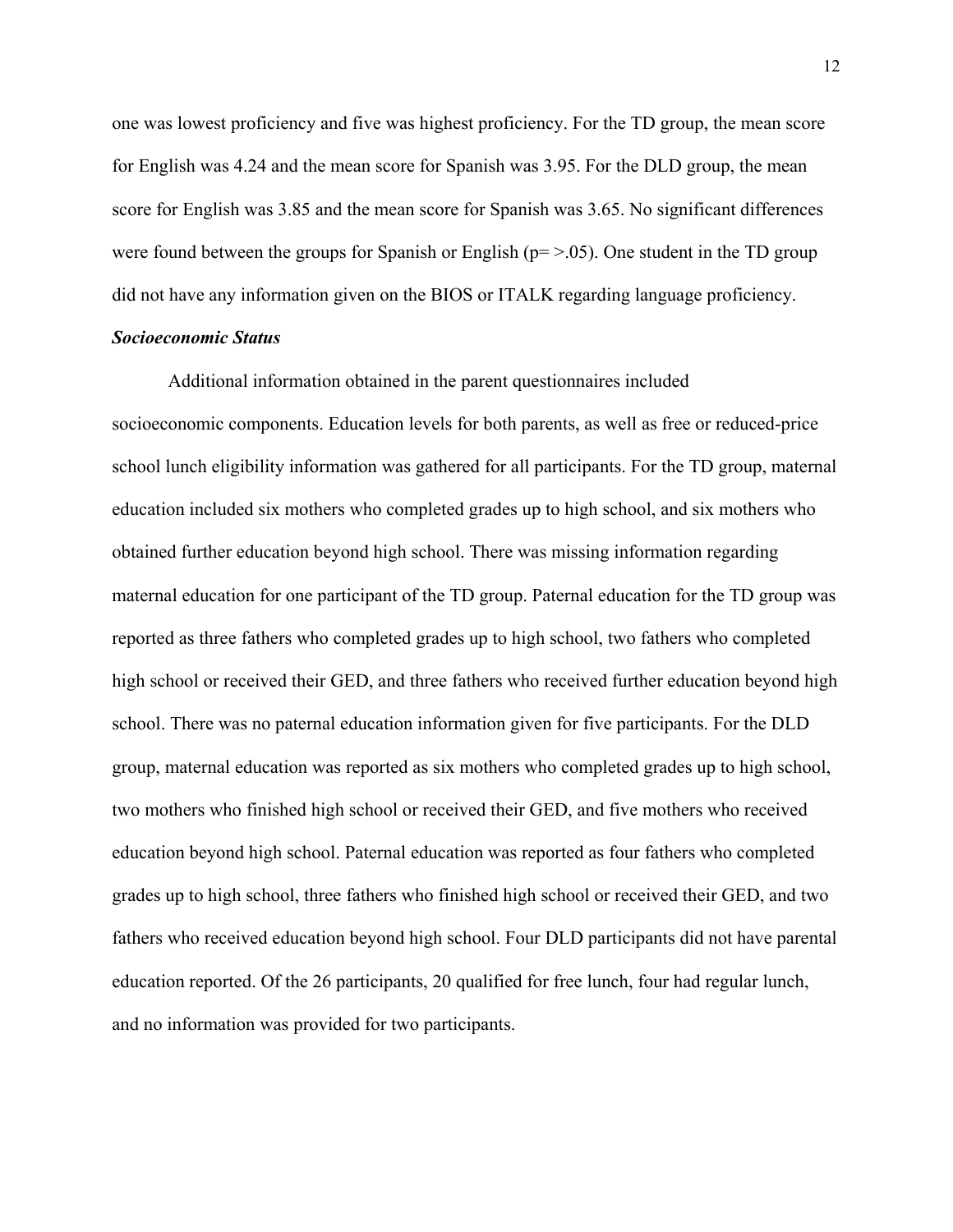## **Measures**

 Participants completed three major tasks including NWR, recalling sentences, and narrative production. These tasks were administered in English and Spanish and specific details of each are listed below. First, two different NWR tasks were administered to each participant, one in English and one in Spanish. The English task consisted of 16 nonwords created by Dollaghan and Campbell (1998) and ranged from one to four syllable words. The Spanish NWR task was developed by Gutierrez-Clellan and Simon-Cereijido (2010) and included 16 nonwords between two and five syllables. Both of the nonword lists were constructed systematically to minimize word-likeness.

The second task included sentence repetition subtests from the Clinical Evaluation of Language Fundamentals-5 (CELF-5; Wiig et al., 2013) and Clinical Evaluation of Language Fundamentals-4 Spanish (CELF-4S; Semel et al., 2006). The recalling sentences subtest was administered to participants according to the standard administration and scoring protocols described in the test manuals for English and Spanish. For the purposes of this study, the subtests of recalling sentences were analyzed from the CELF in both English and Spanish. In these tasks, participants listened to each sentence and then repeated it.

<span id="page-19-0"></span>The third task was a narrative elicitation task in both English and Spanish utilizing wordless picture books. Two "frog story" books were used including "Frog Goes to Dinner" and "Frog, Where Are You?" Participants were shown the pictures in a book and then asked to tell a story about the pictures. Books were assigned to English or Spanish randomly for each participant.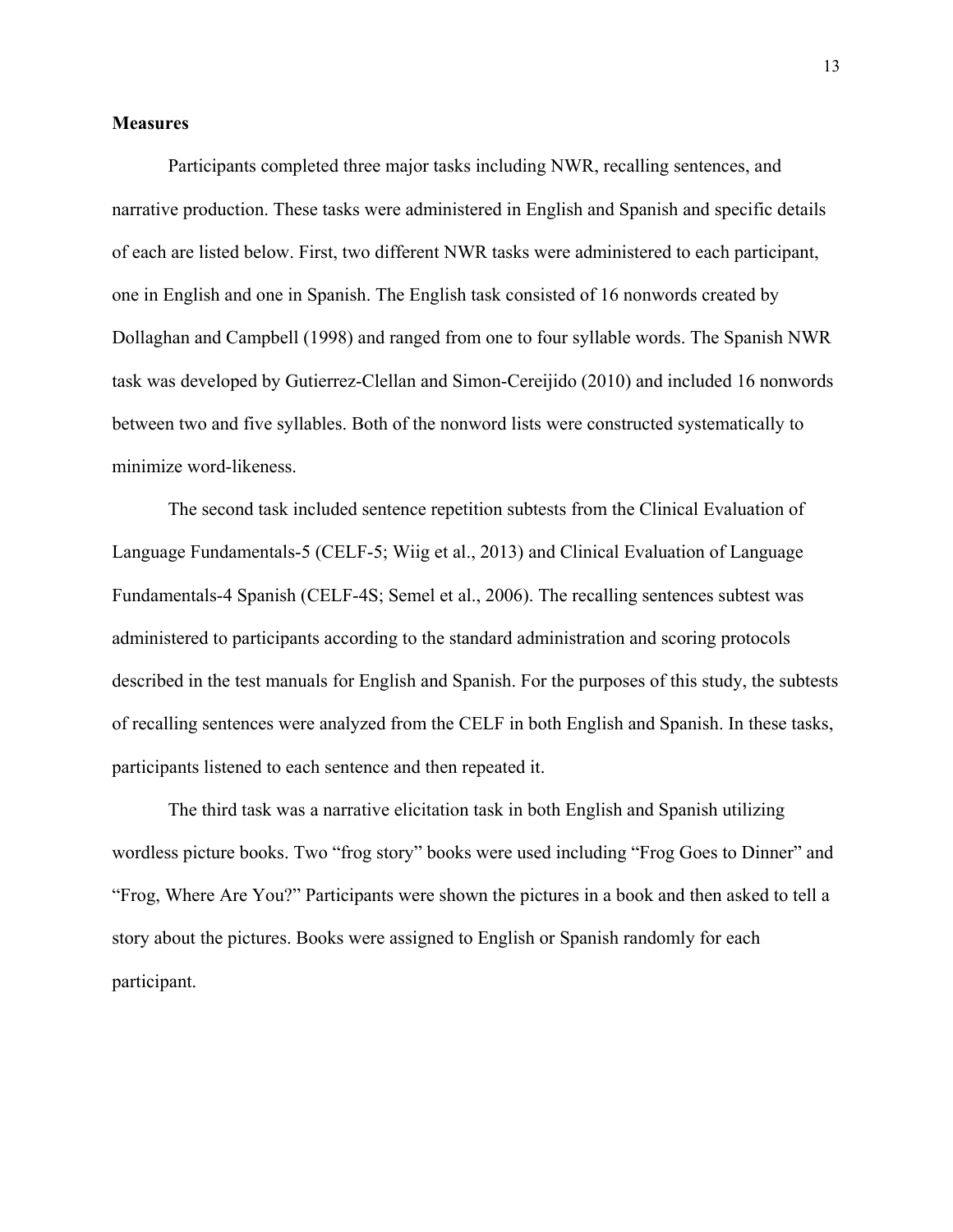## **Procedures**

Participants independently completed tasks across two one-hour sessions. Sessions were conducted in a quiet room at the child's school or at the university speech-language clinic, according to parents' preference. Tasks were administered by trained undergraduate or graduate research assistants, and the order of task administration was randomized for each participant. All children completed each task beginning with their dominant language. To ensure fidelity of task administration, research assistants completed task checklists during sessions. Additionally, 5% of sessions were reviewed through video recordings. All responses across tasks were audio recorded for later scoring.

## <span id="page-20-0"></span>*Nonword Repetition Task*

The NWR task began with the instructions, "We're going to listen carefully to some made up words. You're going to listen to each word and then repeat it exactly like you hear it. Let's practice." After the examiner read the instructions, they presented three practice nonwords to confirm a participant's understanding of the task. When necessary, the examiner provided feedback on the practice nonwords. Following completion of the practice items, the examiner proceeded with additional instructions, "Now we're going to listen to more words. Some will be short and some will be long. Repeat the word exactly like you hear it. Listen carefully because each word will only be played one time." The examiner then presented the list through an audio recording using headphones. Each word was played once, and then the participant was asked to repeat the nonword.

Following data collection of the tasks, NWR task responses were transcribed and coded. The same scoring guidelines used in the previously mentioned studies were used. Each phoneme was coded as "correct" or "incorrect." Phonemes scored as "incorrect" were coded further as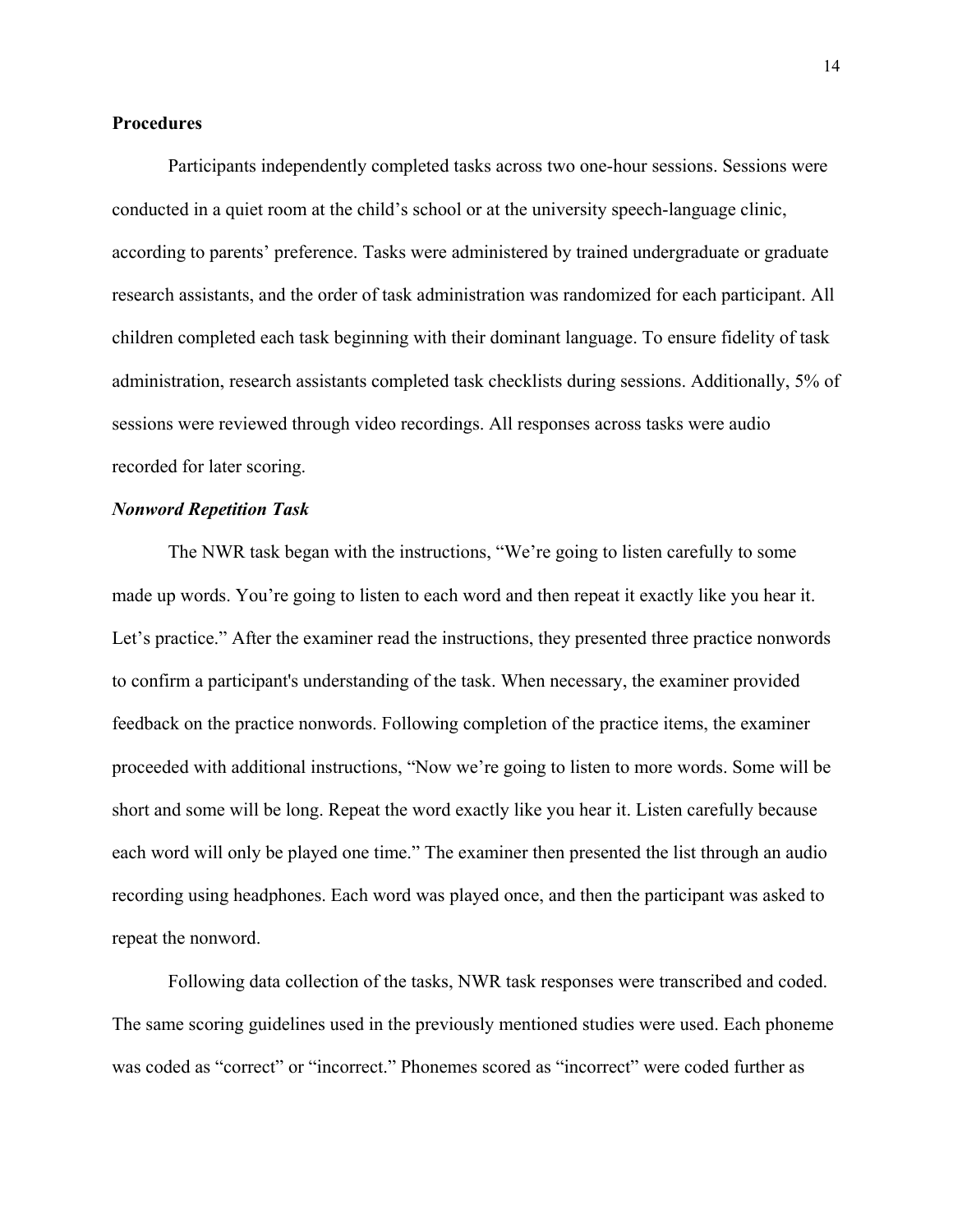substitution errors, omission errors, or other. An omission error included any sound that was omitted in a nonword, and a substitution error included any sound that was substituted with another sound in a nonword. All other errors were coded as other errors and included additions. The total number of errors was divided by the total number of phonemes to calculate total errors in both English and Spanish NWR. The number of substitution and omission errors were each divided by the total number of errors to yield a percent omission and a percent substitution score for each child.

#### <span id="page-21-0"></span>*Recalling Sentences Tasks*

<span id="page-21-1"></span>In the recalling sentences portion of the CELF, the examiner administered the test according to test administration guidelines. The CELF was scored following the scoring guidelines and the standard scores were calculated. Additionally, a second analysis was used to code for grammatical and ungrammatical utterances and omission and substitution errors (see Table 1). Each item received a code for either "grammatical," "ungrammatical" or codeswitched. If an utterance was "ungrammatical," the errors within the utterance was coded to denote what types of errors were made. Errors were coded as substitution, omission, or other errors. Omission errors consisted of any free or bound morpheme that was omitted in an obligatory context, and a substitution error consisted of any free or bound morpheme that was replaced with another in an obligatory context. Each morpheme omitted or substituted was counted as a separate error to parallel the coding of NWR tasks. After the sentences were coded, a total percentage of grammatical and ungrammatical utterances, and omission, substitution, and other errors was calculated by adding the total number of errors divided by the total number of morphemes in the sentences administered to the participants.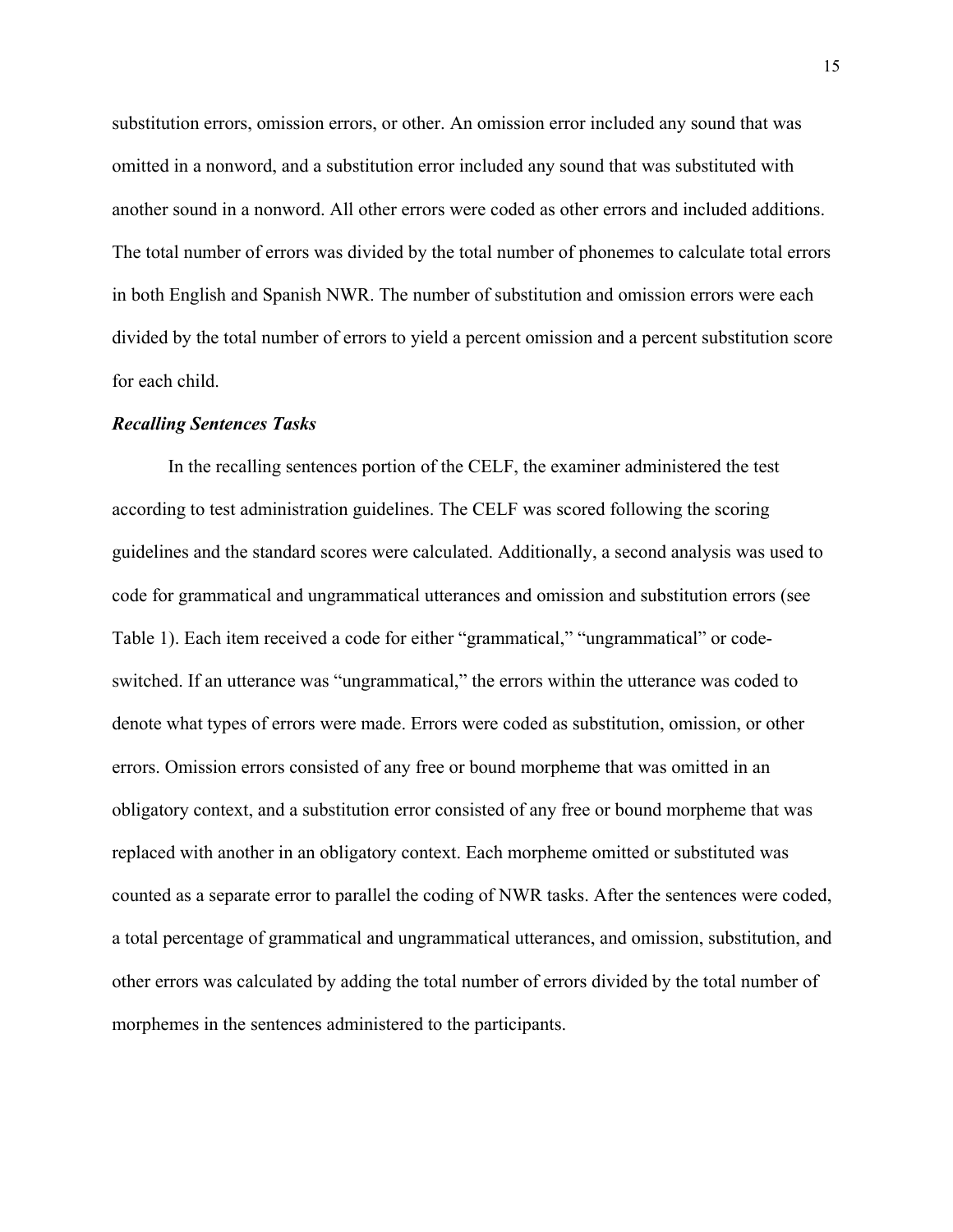## *Narrative Tasks*

Narratives were collected from participants using the Systematic Analysis of Language Transcripts (SALT) story elicitation protocol (SALT Software, 2012). Children were given a book at random, were able to look through the pictures of the book, and then started the book from the beginning and produced a story while flipping through the pages. The narratives were transcribed using SALT software by trained undergraduate and graduate research assistants. All utterances received two levels of coding in the same format as the recalling sentences tasks described above (see Table 1).

## **Table 1**

| Code                  | Description                                                                          | <b>Target Sentence</b>                          | Examples                                       |
|-----------------------|--------------------------------------------------------------------------------------|-------------------------------------------------|------------------------------------------------|
| Primary Code          |                                                                                      |                                                 |                                                |
| Grammatical           | Utterances that were<br>grammatical                                                  |                                                 |                                                |
| Ungrammatical         | Utterances that were not<br>grammatical                                              |                                                 |                                                |
| <b>Secondary Code</b> |                                                                                      |                                                 |                                                |
| Substitution<br>Error | Substitution of a free or bound<br>morpheme in an obligatory<br>context for another. | The girl was<br>walking by the<br>store.        | The girl was<br>walked by the<br>store.        |
| <b>Omission Error</b> | Omission of a free or bound<br>morpheme in an obligatory<br>context.                 | He counted the<br>number of cars<br>passing by. | He count the<br>number of cars<br>pass by.     |
| Other Error           | Any other grammatical error                                                          | The student was in<br>the eighth grade.         | The student was in<br>the the eighth<br>grade. |

*Codes for Scoring Recalling Sentences and Narratives*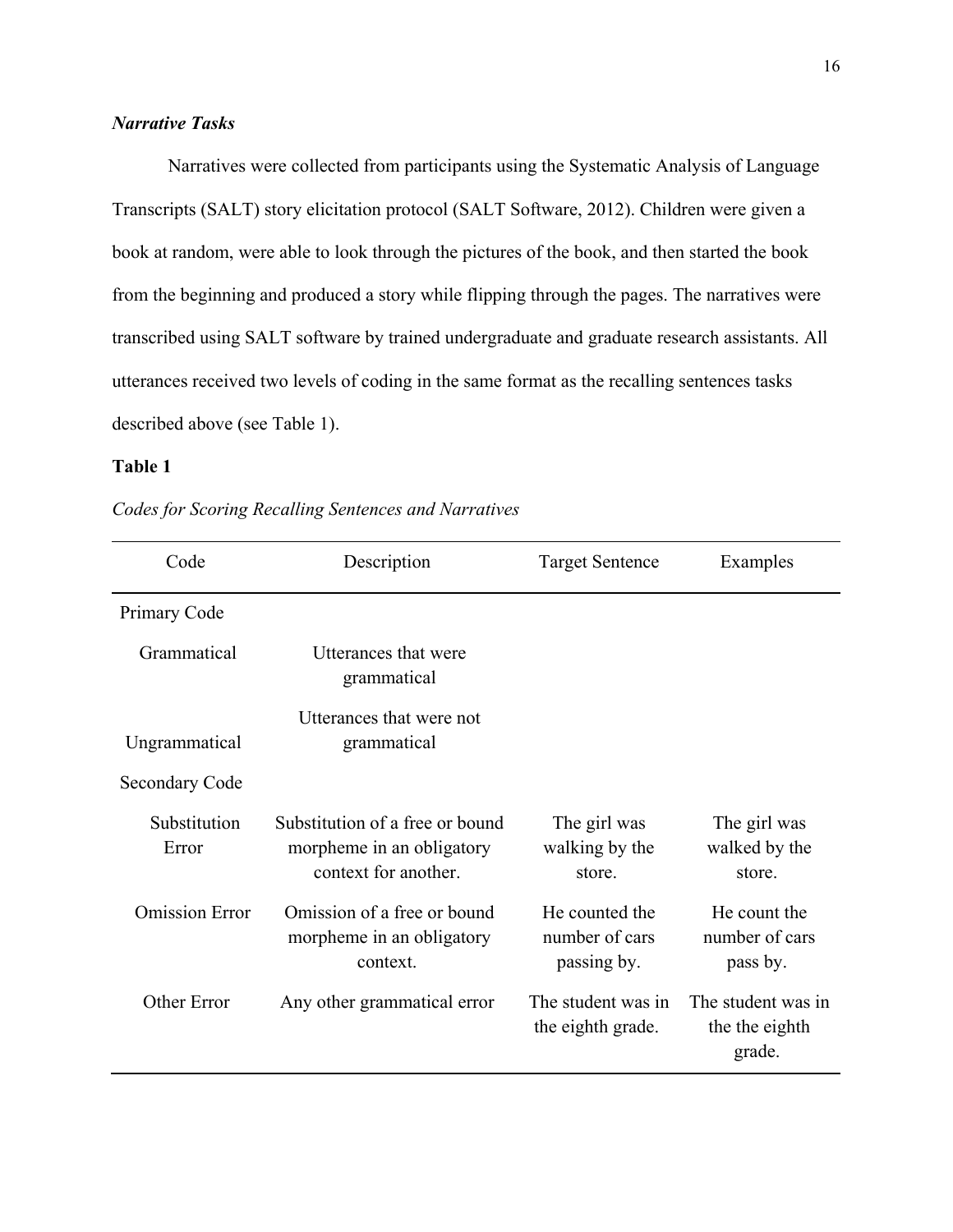## <span id="page-23-0"></span>*Reliability*

Interrater reliability was calculated for each of the three tasks. Two coders independently coded 5/26 samples, which was 19.2% of the samples across English NWR, Spanish NWR, English recalling sentences, Spanish recalling sentences, English narratives and Spanish narratives. Spanish-English bilingual undergraduate research assistants completed all interrater reliability and scoring of Spanish tasks. The participants were chosen at random to calculate interrater reliability. For the English NWR task, the interrater reliability ranged from 85.4% to 86% with an average of 86.3%. For the Spanish NWR task, the interrater reliability ranged from 85.0-90.0%, with an average of 86.8%. For the English recalling sentences task, the interrater reliability ranged from 75.0-90.5% with an average of 84.7%. For the Spanish recalling sentences task, the interrater reliability ranged from 87.0-98.1% with an average of 94.0%. For the English narratives task, the interrater reliability ranged from 89.2-98.0% with an average of 96.0%. For the Spanish narratives task, the interrater reliability ranged from 80.4-95.0% with an average of 90.48%.

#### <span id="page-23-1"></span>**Analysis**

To address the first and second purpose of the study, multiple regressions were conducted for each NWR task to examine if language ability and language proficiency predicted the frequency and type of errors that children made in English and Spanish NWR tasks. Therefore, the number and types of errors in NWR, specifically total errors, omission and substitution errors, were the dependent variables. The independent variables included age, language input and output scores, and language ability group.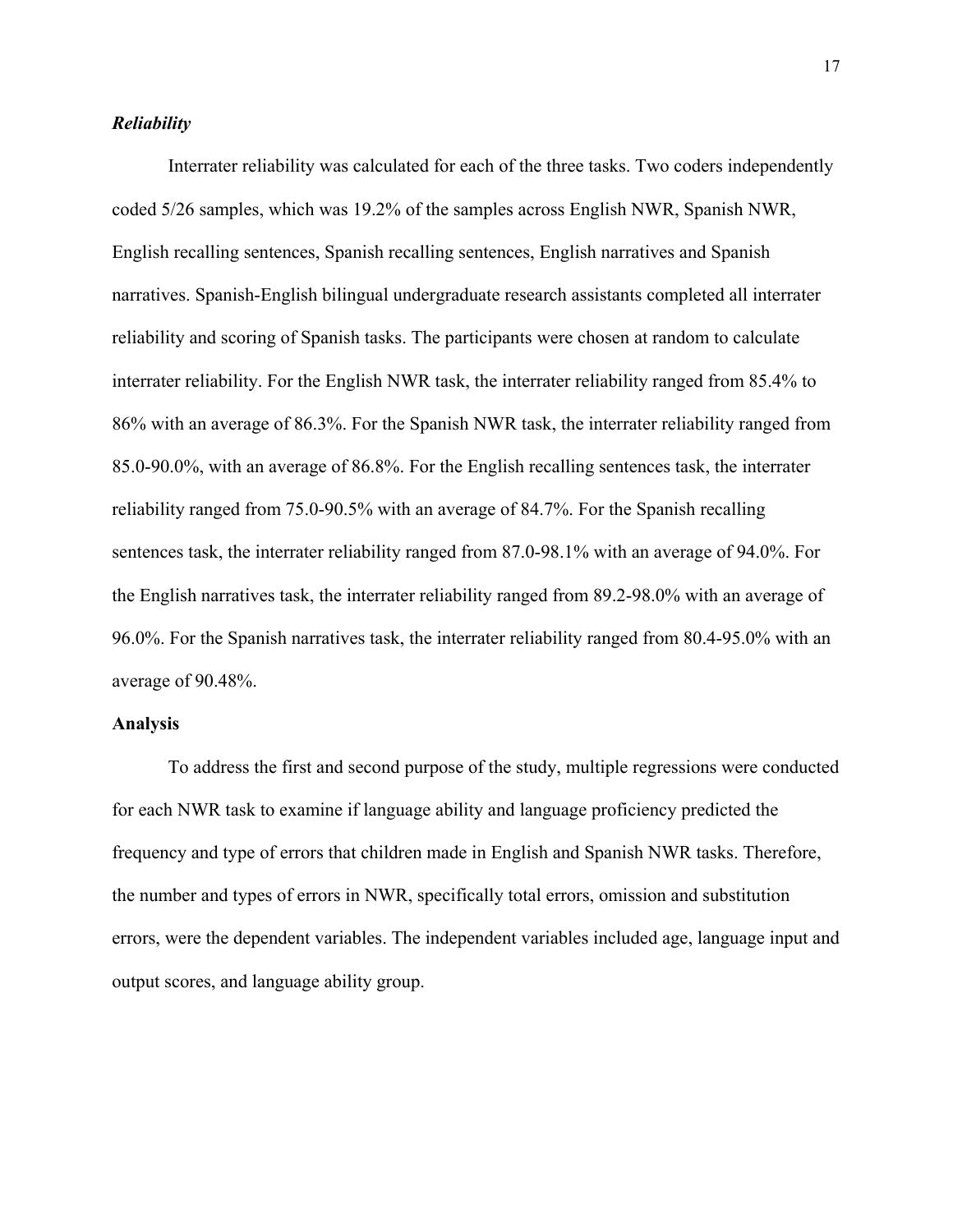To address the third purpose of the study, correlations were examined between the percentage of total errors, substitution errors, and omission errors per language in the NWR tasks and the errors in the sentence repetition and narratives tasks for participants in the TD group.

To address the fourth purpose of the study, correlations were examined between the percentage of total errors, substitution errors, and omission errors per language in the NWR tasks, the sentence repetition, and the narrative tasks in participants from the DLD group.

#### **Results**

<span id="page-24-0"></span>Descriptive statistics were first calculated for the dependent variables: total errors and error types for each of the three tasks (see Table 2). The means revealed a greater proportion of substitution errors across both groups and languages in NWR and narrative tasks than omission errors except for the English recalling sentences. In that task, more omission errors were produced than substitution errors for both groups. Additionally, the smallest number of total errors were made in the narratives, compared to the NWR and recalling sentences tasks across language groups and languages.

The DLD group produced a higher number of total errors across all language tasks in Spanish and English compared to the TD group. The TD group had nearly identical percentage of omission errors out of total errors made across the NWR (.22) and narrative tasks (.21) across languages. The DLD group had more errors in Spanish (.48) than in English (.31) for the recalling sentences. The DLD and TD groups both made fewer total errors in English than in Spanish in NWR and narrative tasks. The DLD and TD group were relatively balanced in their percent of omission and substitution errors across languages in NWR tasks and in narratives, with a range of 0 to .13 in difference.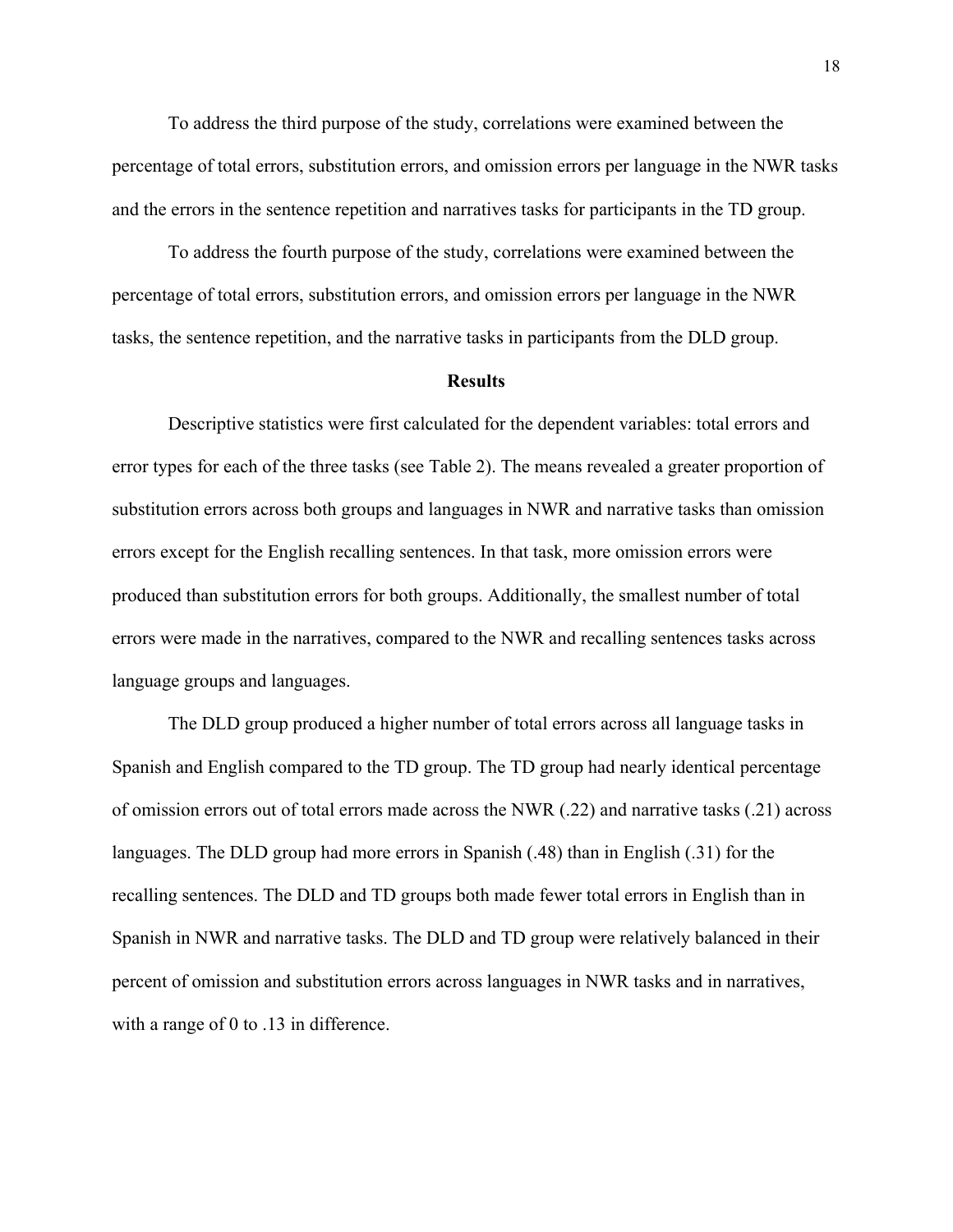## **Table 2**

## *Descriptive Statistics*

| Variable                                   |           | <b>DLD</b><br>$N = 13$ | TD<br>$N = 13$ |           |  |  |  |
|--------------------------------------------|-----------|------------------------|----------------|-----------|--|--|--|
|                                            | English   | Spanish                | English        | Spanish   |  |  |  |
| <b>NWR</b><br>Total errors                 | .52(.12)  | .61(.09)               | .39(.12)       | .46(.10)  |  |  |  |
| Substitution errors                        | .70(.09)  | .62(.09)               | .66(.06)       | .69(.14)  |  |  |  |
| <b>Omission Errors</b>                     | .20(.08)  | .31(.12)               | .22(.07)       | .22(.17)  |  |  |  |
| <b>Recalling Sentences</b><br>Total errors | .31(.06)  | .48(.21)               | .28(.13)       | .22(.10)  |  |  |  |
| Substitution errors                        | .33(.13)  | .45(.17)               | .32(.13)       | .48(.13)  |  |  |  |
| Omission errors                            | .56(.16)  | .45(.20)               | .55(.14)       | .39(.16)  |  |  |  |
| Narratives<br>Total errors                 | .10(0.06) | .09(.05)               | .06(.04)       | .07(0.03) |  |  |  |
| Substitution errors                        | .51(.19)  | .61(.14)               | .60(.20)       | .56(.20)  |  |  |  |
| Omission errors                            | .33(.21)  | .24(.14)               | .21(.12)       | .21(.12)  |  |  |  |

*Note.* All scores are percentages. NWR= Nonword repetition; DLD = Developmental language disorder; TD = Typically developing; Mean scores are reported with standard deviations in parentheses.

## <span id="page-25-0"></span>**Multiple Regressions Error Analysis**

Multiple regressions analyses were used to address the first two purposes of the study examining the potential predicting variables for errors in NWR with age, input/output, and language group as the independent variables. First, the analyses were conducted for errors in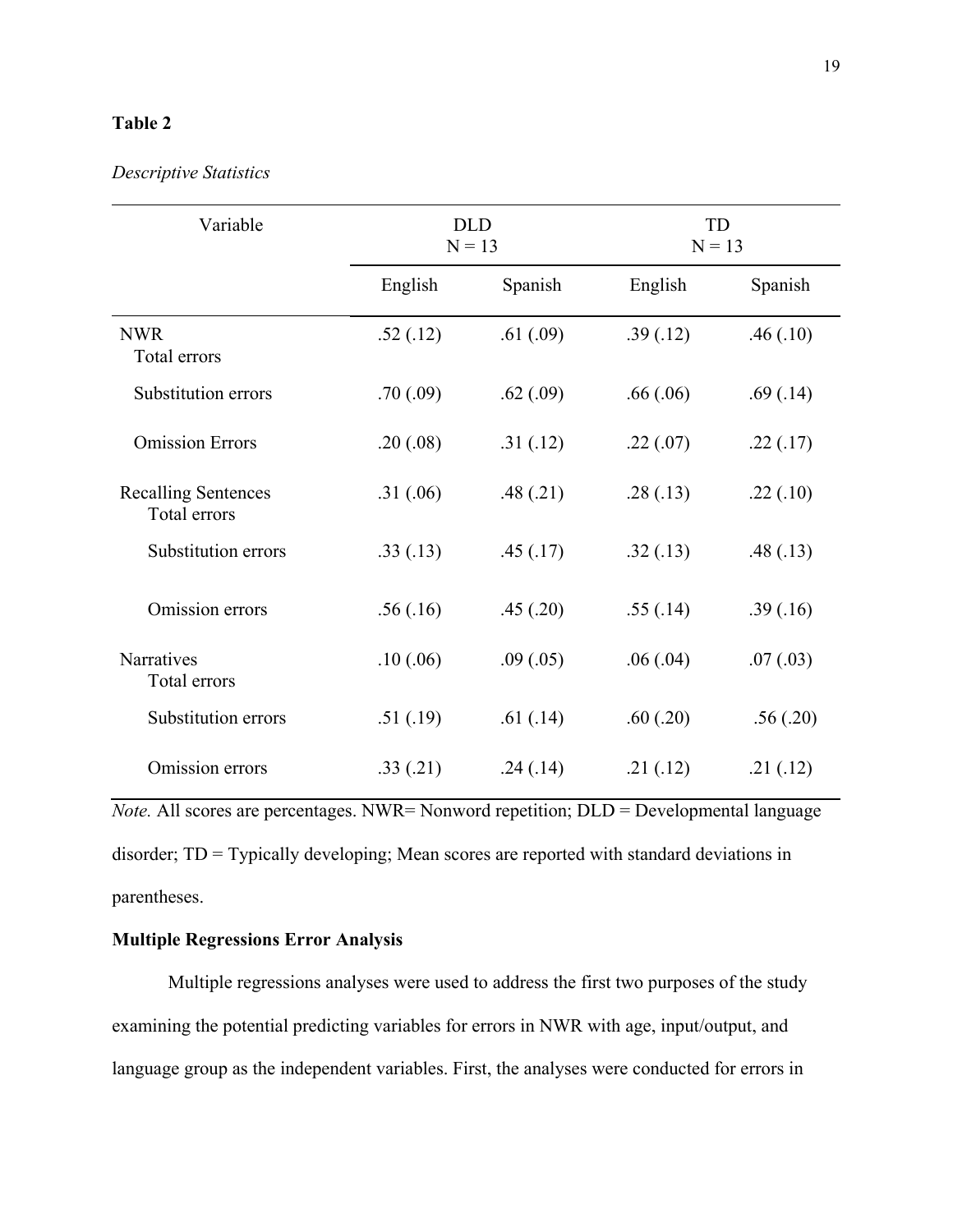Spanish NWR (see Table 3). The multiple regression model for total errors was statistically significant,  $R^2 = .49$ ,  $F(3,21) = 6.71$ ,  $p = .002$ . This model accounted for 49% of the variability in Spanish total errors. Group was the only significant predictor in the model,  $B = -0.11$ ,  $p = .007$ . The multiple regressions for substitution, omissions, and other errors were not statistically significant  $(p > .05)$  in Spanish. Second, the analyses were conducted for English error types in NWR (see Table 4). The multiple regression model for total errors approached significance,  $R^2$  =  $.27, F(3,21) = 2.61, p = .078$ . Group was the only significant predictor in the model,  $B = -0.11, p$ = .049. Similar to the results for Spanish, the multiple regressions for substitution, omissions, and other errors were not statistically significant  $(p > .05)$ .

## **Table 3**

| Error Type             | $R^2$ | F    | df    | $\boldsymbol{p}$ | Significant<br>Predictors | $\boldsymbol{B}$ | $\boldsymbol{p}$ |
|------------------------|-------|------|-------|------------------|---------------------------|------------------|------------------|
| Total errors           | .49   | 6.71 | 3, 21 | .002             | Group                     | $-0.11$          | .007             |
| Substitution<br>errors | .06   | 0.45 | 3, 21 | .719             |                           |                  |                  |
| Omission errors        | .11   | 0.82 | 3, 21 | .498             |                           |                  |                  |
| Other errors           | .26   | 2.41 | 3, 21 | .096             |                           |                  |                  |

*Multiple Regressions Results for Spanish Nonword Repetition* 

*Note.* NWR= Nonword repetition;  $p =$  probability-value;  $R^2 =$  proportion of the variance for a dependent variable that's explained by an independent variable; *df*= number of groups, *B*= standardized coefficient.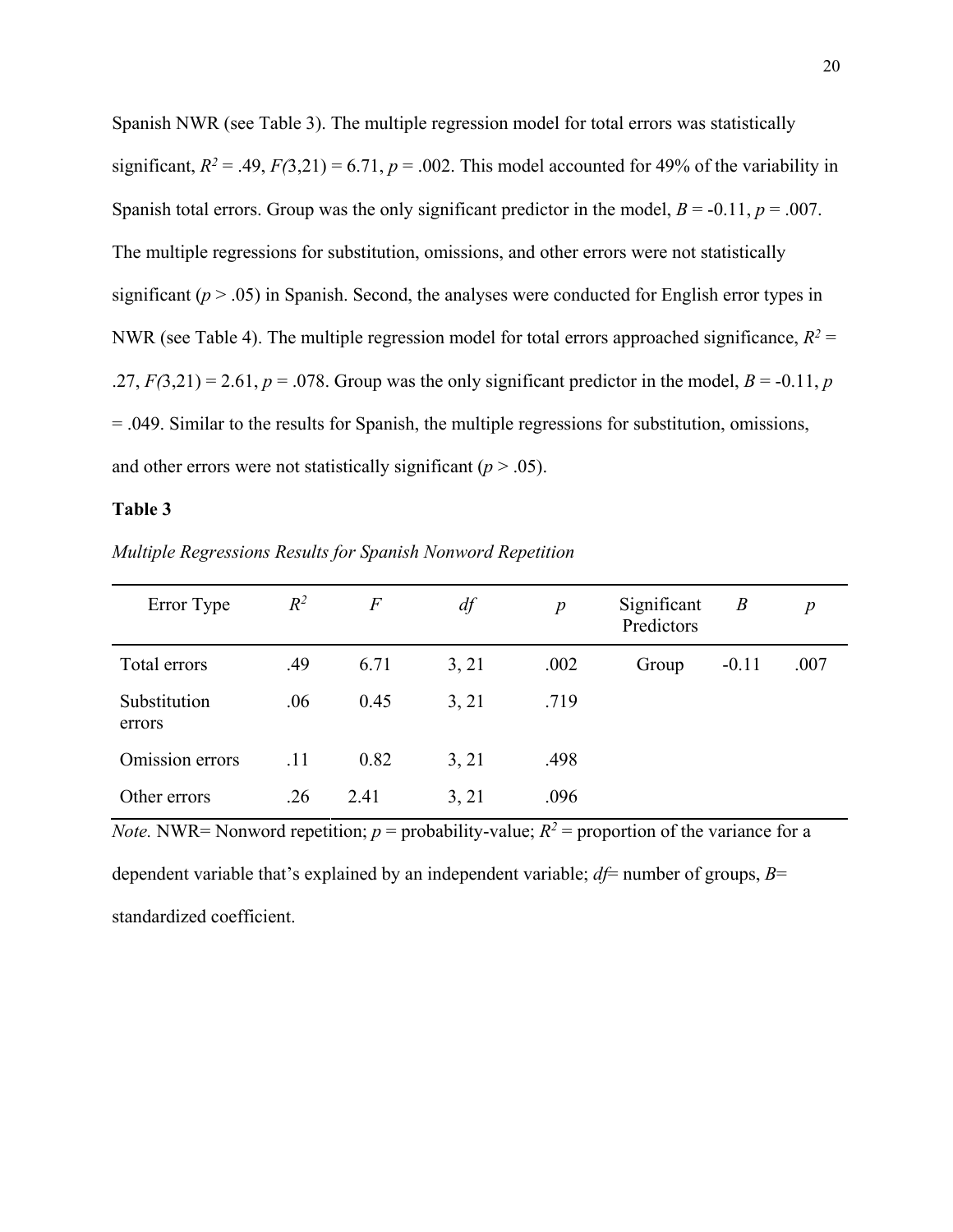#### **Table 4**

| <b>NWR</b> Task     | $R^2$ | $\overline{F}$ | df    | $\boldsymbol{p}$ | Significant<br>Predictors | $\boldsymbol{B}$ | $\boldsymbol{p}$ |
|---------------------|-------|----------------|-------|------------------|---------------------------|------------------|------------------|
| Total errors        | .27   | 2.61           | 3, 21 | .078             | Group                     | $-0.11$          | .049             |
| Substitution errors | .08   | 0.58           | 3, 21 | .635             |                           |                  |                  |
| Omission errors     | .06   | 0.70           | 3, 21 | .666             |                           |                  |                  |
| Other errors        | .11   | 0.83           | 3, 21 | .494             |                           |                  |                  |

*Multiple Regressions Results for English Nonword Repetition* 

*Note.* NWR= Nonword repetition;  $p =$  probability-value;  $R^2 =$  proportion of the variance for a dependent variable that's explained by an independent variable; d*f* = number of groups, *B*= standardized coefficient .

## <span id="page-27-0"></span>**Relationships With Nonword Repetition for the Typically Developing Group**

A correlational analysis was conducted to examine associations between NWR errors and errors in other language tasks. The correlations for the TD group are found in Table 5. In order to answer the last two research questions, the correlations of focus were relationships between the three language tasks. Total errors in Spanish NWR were significantly correlated with total errors in Spanish recalling sentences ( $r = .64$ ,  $p < .01$ ) and Spanish narratives ( $r = .64$ ,  $p < .05$ ). For all three tasks within Spanish, more errors in one task were associated with more errors in other language tasks. Total English NWR errors were significantly correlated with total errors in Spanish recalling sentences ( $r = .56$ ,  $p < .01$ ). This finding indicated that as a participant produced more errors in English NWR, they produced more errors in Spanish recalling sentences. The same relationship with NWR errors was not found for English recalling sentences or English narratives ( $p > .05$ ). There were no significant correlations between tasks for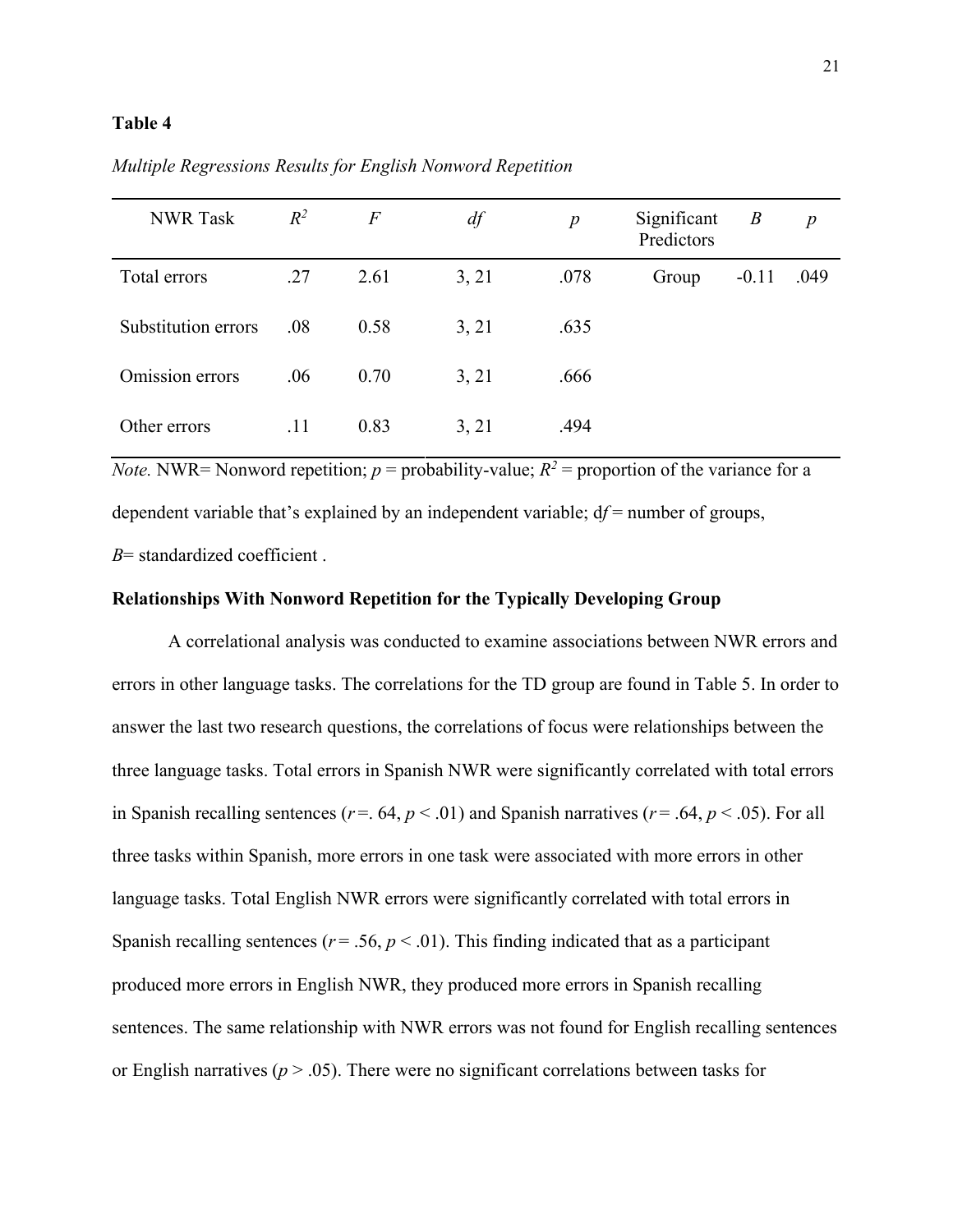substitution errors ( $p > 0.05$ ). Lastly, omission errors in English NWR were significantly correlated with omission errors in narratives ( $r = -.60, p < .05$ ). This negative correlation meant that more omission errors in English NWR was associated with fewer errors in English narratives.

## <span id="page-28-0"></span>**Relationships With Nonword Repetition for the Developmental Language Disorder Group**

A second correlational analysis was conducted to determine relationships between tasks for the DLD group (see Table 6). There were no significant correlations between total errors in Spanish NWR and the other Spanish language tasks (*p* >. 05*).* Total errors in English NWR were significantly correlated with total errors in English recalling sentences (*r* = .68, *p* < .05) but not total errors in English narratives ( $r = 18$ ,  $p > .05$ ). There were no significant correlations for substitution and omissions errors between the three tasks  $(p > .05)$ .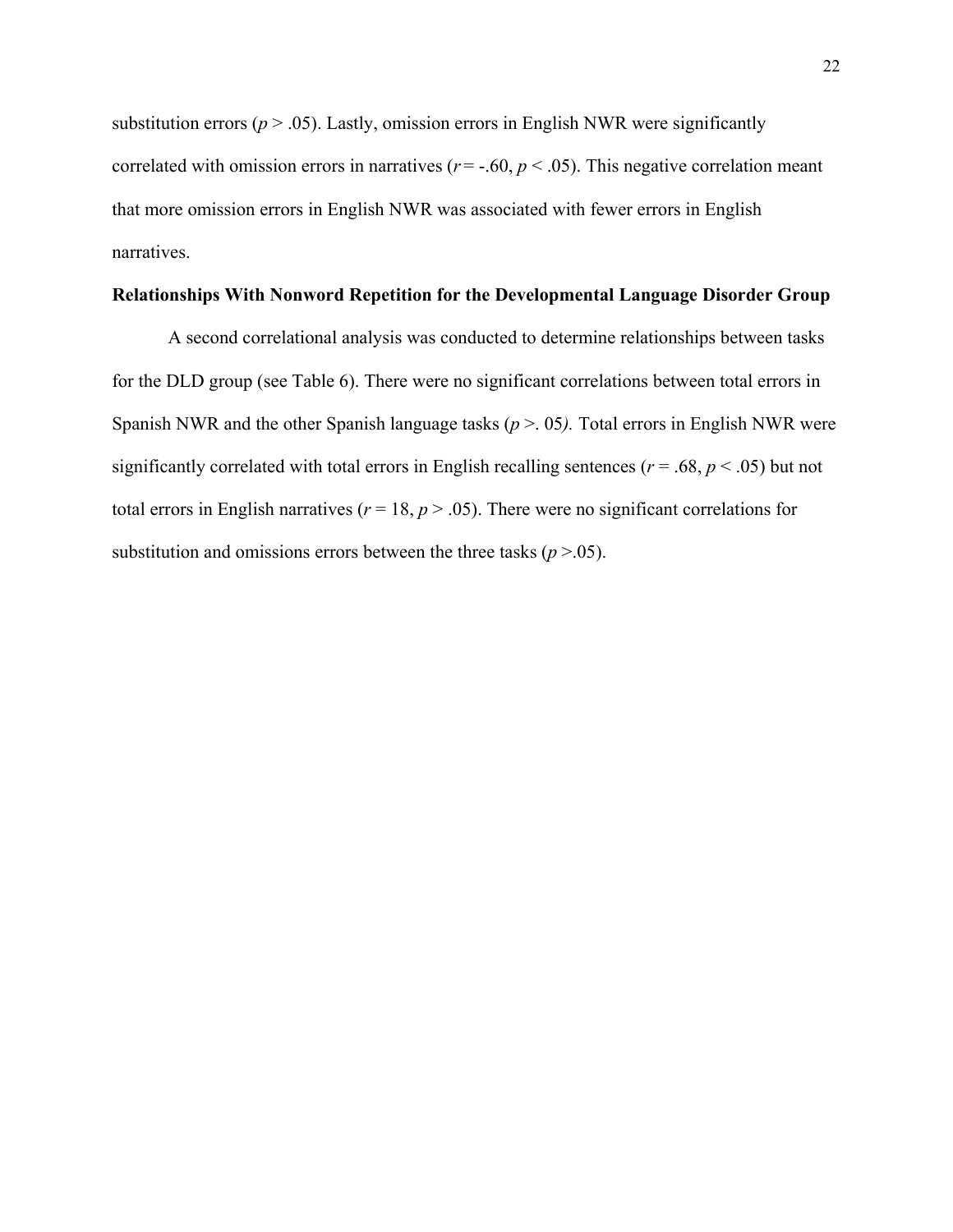# **Table 5**

|                 | Correlation Matrix for Typically Developing Group |             |             |             |             |             |            |        |          |            |            |         |        |              |        |         |        |      |
|-----------------|---------------------------------------------------|-------------|-------------|-------------|-------------|-------------|------------|--------|----------|------------|------------|---------|--------|--------------|--------|---------|--------|------|
|                 | <b>SNWR</b>                                       | <b>ENWR</b> | <b>SNWR</b> | <b>ENWR</b> | <b>SNWR</b> | <b>ENWR</b> | <b>SRS</b> | ERS    | SRS      | <b>ERS</b> | <b>SRS</b> | ERS     | SNar   | ENar         | SNar   | ENar    | Snar   | ENar |
|                 | Tot                                               | Tot         | Sub         | Sub         | Om          | Om          | Tot        | Tot    | Sub      | Sub        | Om         | Om      | Tot    | Tot          | Sub    | Sub     | Om     | Om   |
| <b>SNWR</b> Tot |                                                   |             |             |             |             |             |            |        |          |            |            |         |        |              |        |         |        |      |
| <b>ENWR</b> Tot | $.75**$                                           |             |             |             |             |             |            |        |          |            |            |         |        |              |        |         |        |      |
| SNWR Sub        | $-.35$                                            | $-.25$      |             |             |             |             |            |        |          |            |            |         |        |              |        |         |        |      |
| <b>ENWR Sub</b> | .45                                               | .55         | $-.06$      |             |             |             |            |        |          |            |            |         |        |              |        |         |        |      |
| SNWR Om         | .19                                               | .14         | $-0.96**$   | .07         |             |             |            |        |          |            |            |         |        |              |        |         |        |      |
| ENWR Om         | $-.52$                                            | $-.56*$     | .09         | $-.95$      | $-.06$      |             |            |        |          |            |            |         |        |              |        |         |        |      |
| SRS Tot         | $.64**$                                           | $.56**$     | $-.15$      | .07         | .04         | $-.13$      |            |        |          |            |            |         |        |              |        |         |        |      |
| ERS Tot         | $-.42$                                            | $-.06$      | .15         | $-.10$      | $-.06$      | .18         | $-.13$     |        |          |            |            |         |        |              |        |         |        |      |
| SRS Sub         | .03                                               | .04         | .25         | .12         | $-.31$      | $-.20$      | $-.30$     | .14    |          |            |            |         |        |              |        |         |        |      |
| ERS Sub         | .24                                               | .013        | $-.02$      | $-.30$      | $-.06$      | .32         | $.57*$     | $-.01$ | $-.07$   |            |            |         |        |              |        |         |        |      |
| SRS Om          | .0818                                             | .16         | $-.23$      | $-.01$      | .21         | .02         | .43        | $-.29$ | $-.92**$ | $-.10$     |            |         |        |              |        |         |        |      |
| ERS Om          | $-.20$                                            | $-.29$      | $-.31$      | .03         | .33         | $-.11$      | $-.48$     | .12    | .02      | $-.63*$    | $-.01$     |         |        |              |        |         |        |      |
| SNar Tot        | $.64*$                                            | .25         | .09         | .12         | $-.19$      | $-.15$      | $.13**$    | $-.34$ | $-.10$   | $.61*$     | .12        | $-.64*$ |        |              |        |         |        |      |
| <b>ENar Tot</b> | $-.14$                                            | $-.06$      | $-.03$      | .18         | .13         | $-.01$      | $-.50$     | .50    | .30      | $-.29$     | $-.45$     | .35     | $-.38$ | $\mathbf{1}$ |        |         |        |      |
| SNar Sub        | .06                                               | $-.06$      | $-.12$      | .19         | .15         | $-.12$      | .03        | $-.42$ | .17      | .22        | $-.12$     | .18     | $-.18$ | $-.04$       |        |         |        |      |
| ENar Sub        | $-.27$                                            | $-.39$      | .15         | $-.22$      | $-.20$      | .31         | .20        | .28    | $-.50$   | .05        | .53        | .11     | .11    | $-.12$       | $-.16$ |         |        |      |
| SNarOm          | .25                                               | .30         | $-.41$      | .16         | .40         | $-.10$      | .37        | .51    | $-.25$   | .24        | .19        | $-.18$  | $-.18$ | .12          | .44    | .04     |        |      |
| ENar Om         | .23                                               | .30         | $-.32$      | .64         | .37         | $-.60*$     | $-.29$     | $-.34$ | .29      | $-.31$     | $-.24$     | $-.03$  | $-.03$ | .19          | .49    | $-.66*$ | $-.03$ |      |

*Note.* SNWR= Spanish nonword repetition; ENWR= English nonword repetition, SRS= Spanish recalling sentences; ERS= English

recalling sentences, SNar = Spanish narratives; ENar= English narratives; Tot= total errors; Sub= substitution errors; Om = omission errors;  $*_{p} < .05; *_{p} < .01$ .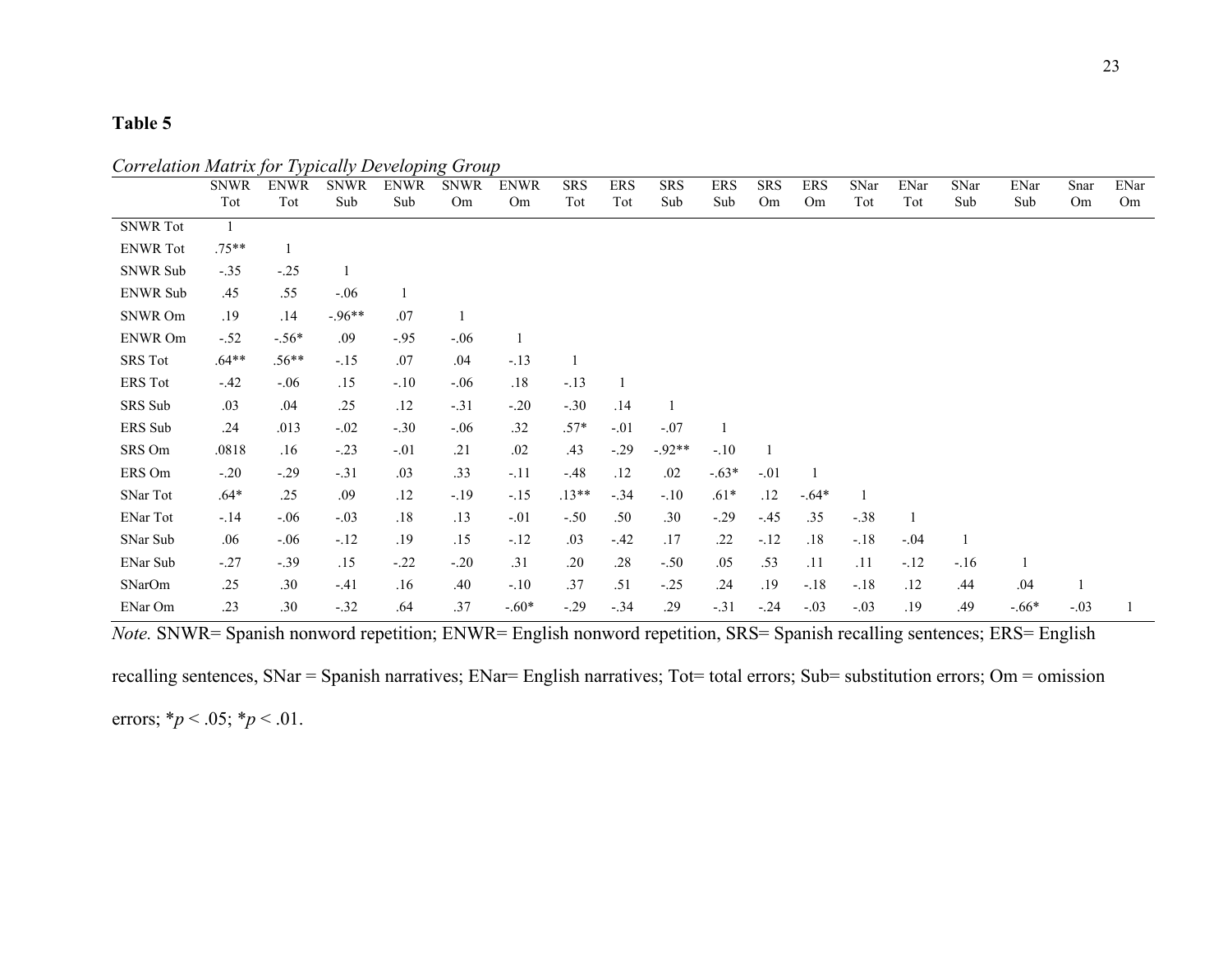# **Table 6**

|                 | <b>SNWR</b> | <b>ENWR</b> | <b>SNWR</b> | <b>ENWR</b> | <b>SNWR</b> | <b>ENWR</b> | <b>SRS</b> | <b>ERS</b> | <b>SRS</b> | ERS          | <b>SRS</b> | ERS    | SNar   | ENar         | SNar     | ENar     | Snar    | ENar |
|-----------------|-------------|-------------|-------------|-------------|-------------|-------------|------------|------------|------------|--------------|------------|--------|--------|--------------|----------|----------|---------|------|
|                 | Tot         | Tot         | Sub         | Sub         | Om          | Om          | Tot        | Tot        | Sub        | Sub          | Om         | Om     | Tot    | Tot          | Sub      | Sub      | Om      | Om   |
| <b>SNWR</b> Tot | 1           |             |             |             |             |             |            |            |            |              |            |        |        |              |          |          |         |      |
| <b>ENWR</b> Tot | .55         | 1           |             |             |             |             |            |            |            |              |            |        |        |              |          |          |         |      |
| SNWR Sub        | $-.25$      | $-12$       |             |             |             |             |            |            |            |              |            |        |        |              |          |          |         |      |
| ENWR Sub        | $-.12$      | $-.30$      | .08         | 1           |             |             |            |            |            |              |            |        |        |              |          |          |         |      |
| SNWR Om         | .01         | .02         | $-.92**$    | $-.07$      |             |             |            |            |            |              |            |        |        |              |          |          |         |      |
| ENWR Om         | $-.01$      | $-20$       | $-.08$      | $-.82**$    | .08         |             |            |            |            |              |            |        |        |              |          |          |         |      |
| SRS Tot         | .26         | .42         | $-.06$      | $-.15$      | .15         | $-.23$      |            |            |            |              |            |        |        |              |          |          |         |      |
| ERS Tot         | .22         | $.68*$      | .31         | $-.08$      | $-.30$      | $-.25$      | .31        |            |            |              |            |        |        |              |          |          |         |      |
| SRS Sub         | .06         | $-.13$      | $-.09$      | .51         | $-.10$      | $-.26$      | $-65*$     | $-.27$     |            |              |            |        |        |              |          |          |         |      |
| ERS Sub         | .11         | .41         | $-.30$      | .48         | .32         | $-.18$      | $-.06$     | $-.46$     | .45        | $\mathbf{1}$ |            |        |        |              |          |          |         |      |
| SRS Om          | .02         | .30         | $-.03$      | $-.66*$     | .21         | .36         | .53        | .38        | $-93*$     | $-.54$       |            |        |        |              |          |          |         |      |
| ERS Om          | $-.28$      | .44         | .21         | $-.49$      | $-.14$      | .12         | .14        | .44        | $-.51$     | $-.92**$     | $.62*$     |        |        |              |          |          |         |      |
| SNar Tot        | $.10\,$     | $-.04$      | $-.46$      | .19         | .49         | $-.24$      | .51        | $-.10$     | $-.09$     | .42          | .01        | $-.40$ |        |              |          |          |         |      |
| ENar Tot        | $-.14$      | .18         | .44         | .46         | $-.28$      | $-.54$      | .18        | $.66*$     | .06        | .05          | $-.06$     | .03    | $-.06$ | $\mathbf{1}$ |          |          |         |      |
| SNar Sub        | $-.40$      | $-.52$      | $-.04$      | .25         | .17         | $-.06$      | $-.31$     | $-.27$     | $-.01$     | .35          | $-.06$     | $-.27$ | .11    | $-.16$       |          |          |         |      |
| ENar Sub        | $-.47$      | $-.65*$     | .06         | .27         | $-.14$      | .11         | $-.53$     | $-.25$     | .31        | .42          | $-.29$     | $-.40$ | .05    | .15          | $.58*$   |          |         |      |
| SNarOm          | .23         | .54         | $-.02$      | $-.22$      | $-.04$      | $-.13$      | $.66*$     | .37        | $-.40$     | $-.44$       | .44        | .47    | .24    | .22          | $-.78**$ | $-.62*$  | $\perp$ |      |
| ENar Om         | .34         | .50         | $-.20$      | $-.02$      | $-.05$      | $-.25$      | .25        | .09        | $-.02$     | $-.48$       | .01        | .37    | $-.05$ | $-24$        | $-.59*$  | $-.81**$ | .53     |      |

*Correlation Matrix for Developmental Language Disorder Group* 

*Note.* SNWR= Spanish nonword repetition; ENWR= English nonword repetition, SRS= Spanish recalling sentences; ERS= English

recalling sentences, SNar = Spanish narratives; ENar= English narratives; Tot= total errors; Sub= substitution errors; Om = omission

errors;  $*_{p} < .05$ ;  $*_{p} < .01$ .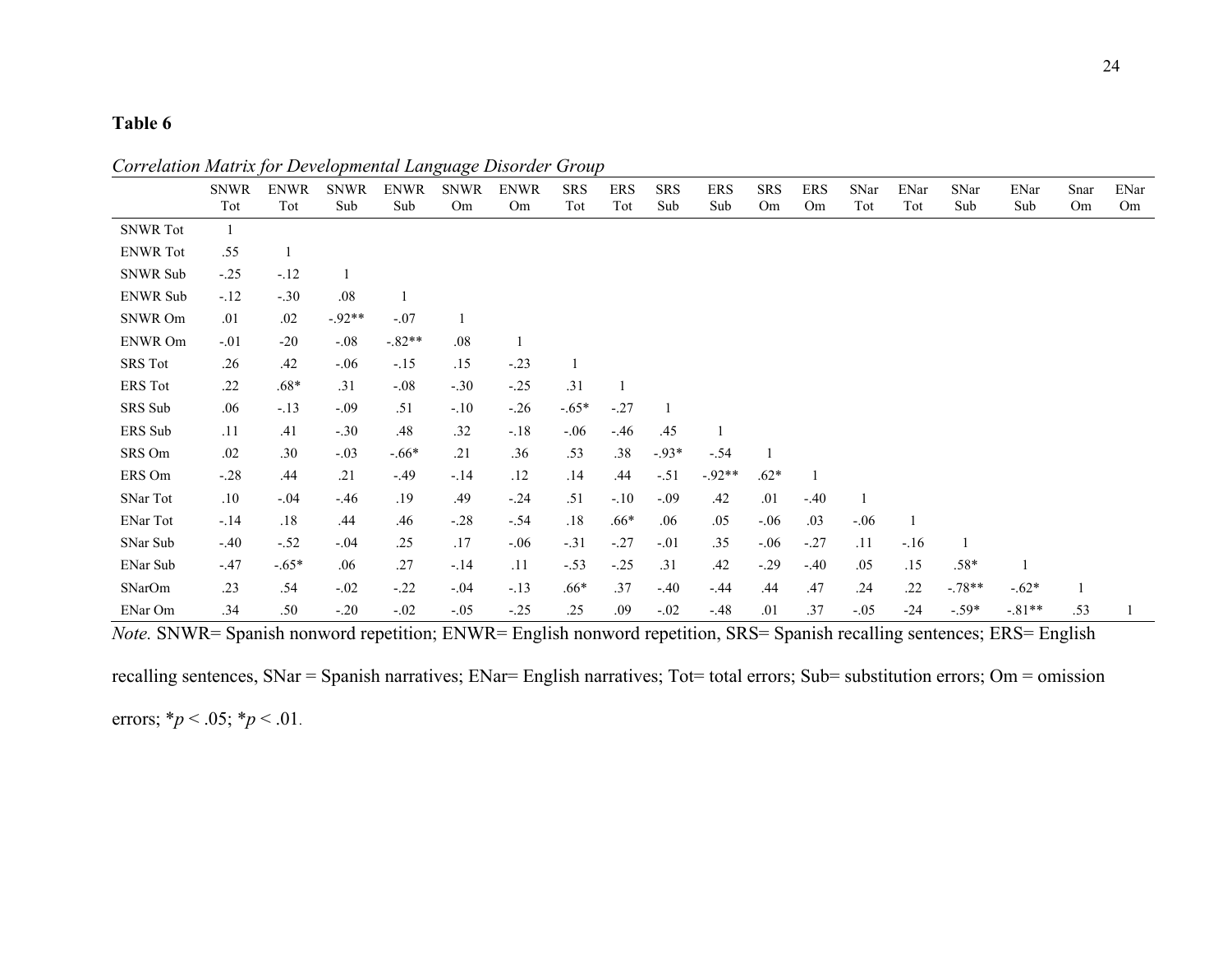#### **Discussion**

#### <span id="page-31-1"></span><span id="page-31-0"></span>**Language Ability Predicts Nonword Repetition Errors**

The purpose of the current study was to examine NWR errors, specifically substitution and omission errors in bilingual children, determine which language variables best predict errors and explore potential relationships to errors made in other, more contextualized language tasks. Based on previous literature, I hypothesized that language ability would predict omission and substitution errors in English and Spanish NWR tasks (Burke & Coady, 2015; Girbau & Schwartz, 2007; Kelly, 2021). Language ability did predict total errors in Spanish NWR tasks and accounted for 49% of the variability in total errors (Ebert, 2014; Gillam et al., 2013). Language proficiency was not a significant predictor of errors in any of the regression models. Therefore, when age and language proficiency were controlled for, language ability was best predictor of the number of errors. This finding supports previous evidence that NWR is useful at identifying children with DLD (Kohnert et al., 2006).

The results from the regression models could be explained, in part, by the patterns of errors across groups and languages. I had also hypothesized that children with DLD would make more omission and substitution errors compared to same-aged peers in English and Spanish NWR tasks. However, contrary to previous findings, children made relatively balanced proportions of omission and substitution errors across language ability languages, and tasks (Castilla-Earls et al., 2021; Kelly, 2021). Therefore, although total errors were different by language ability group, type of error was not.

#### <span id="page-31-2"></span>**Relationships Between Errors Depend on Language Ability**

Additionally, I hypothesized that children with increased errors in the recalling sentences and narratives tasks would have increased errors in the NWR tasks for the third and fourth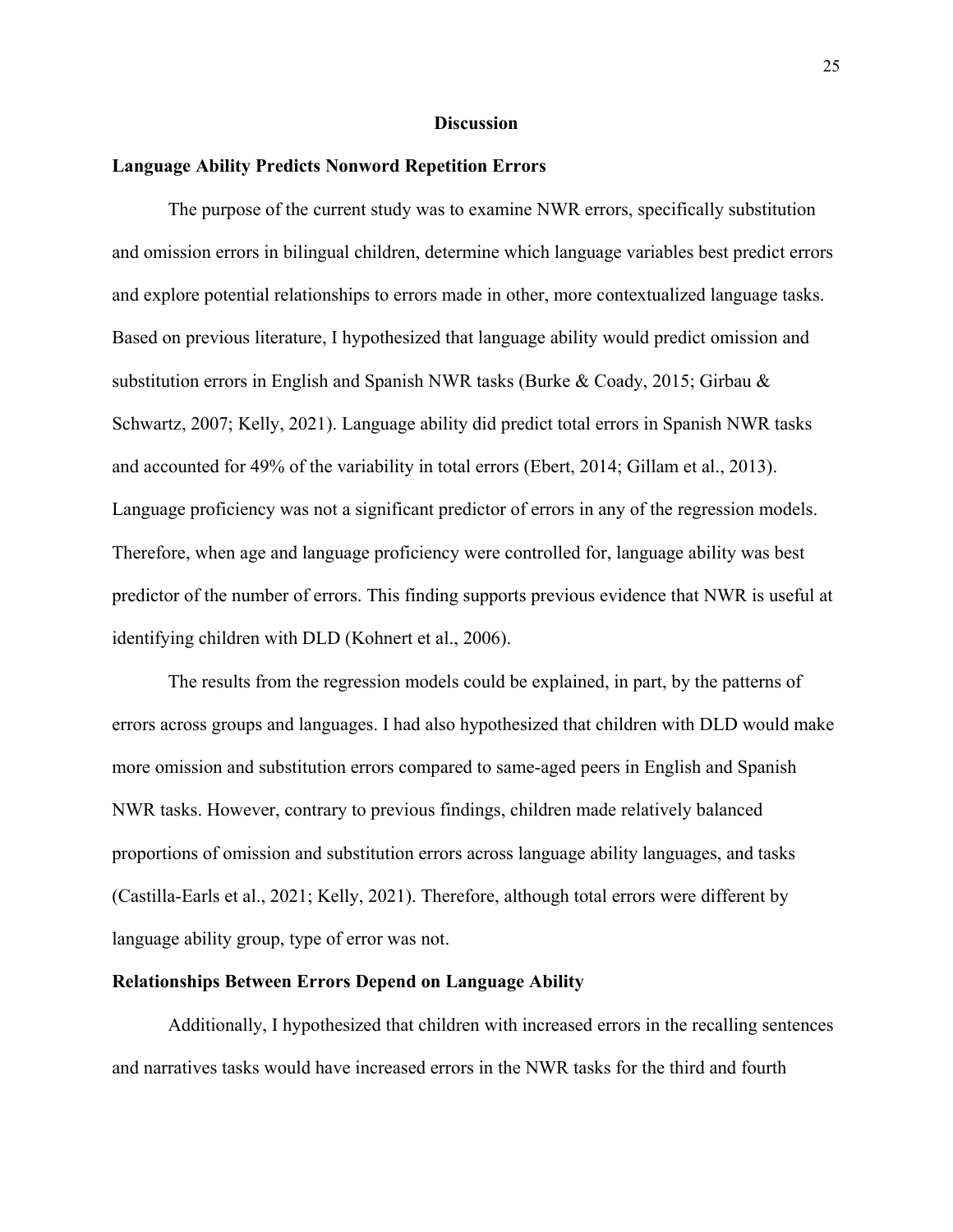research questions. Relationships varied for the two language ability groups. For the TD group, results demonstrated significant correlations between total errors in Spanish NWR and total errors in Spanish recalling sentences and Spanish narratives. However, the same pattern was not exhibited in English. These correlation patterns demonstrate that, in bilingual TD children, increased NWR errors are associated with increased errors across more contextualized language tasks in a child's first language (L1) but not necessarily in the L2. These findings echo those by Restrepo and Kruth (2000) that TD children have a strong foundation in their L1. In their L1, children have some shared underlying breakdowns in both NWR, recalling sentences, and narratives. Correlations between errors also confirm that NWR is associated with grammatical skills in more complex language tasks for TD learners (Archibald et al., 2008; Ebert et al., 2008; Guiberson & Rodríguez, 2013).

The cross-linguistic association for the TD group between English NWR errors and total errors in Spanish recalling sentences indicated that a child's performance in NWR in their L2 is related to the very structured sentence repetition task in their L1. More errors in English NWR in TD children may be due to a weaker foundation in their L2 (Restrepo & Kruth, 2000). It could be that children with more errors in English NWR are not as strong language learners overall, thus the very structured task of recalling sentence may be more sensitive to their language abilities. The differences in significant correlations found between tasks and across languages may be explained by less balanced error patterns. There were no significant correlations between tasks for substitution errors  $(p > .05)$  in TD children, which illustrates that, for the participants in this study, no pattern in error types was found. Omissions or substitution errors may not be an informative tool for learning more about a child's language learning.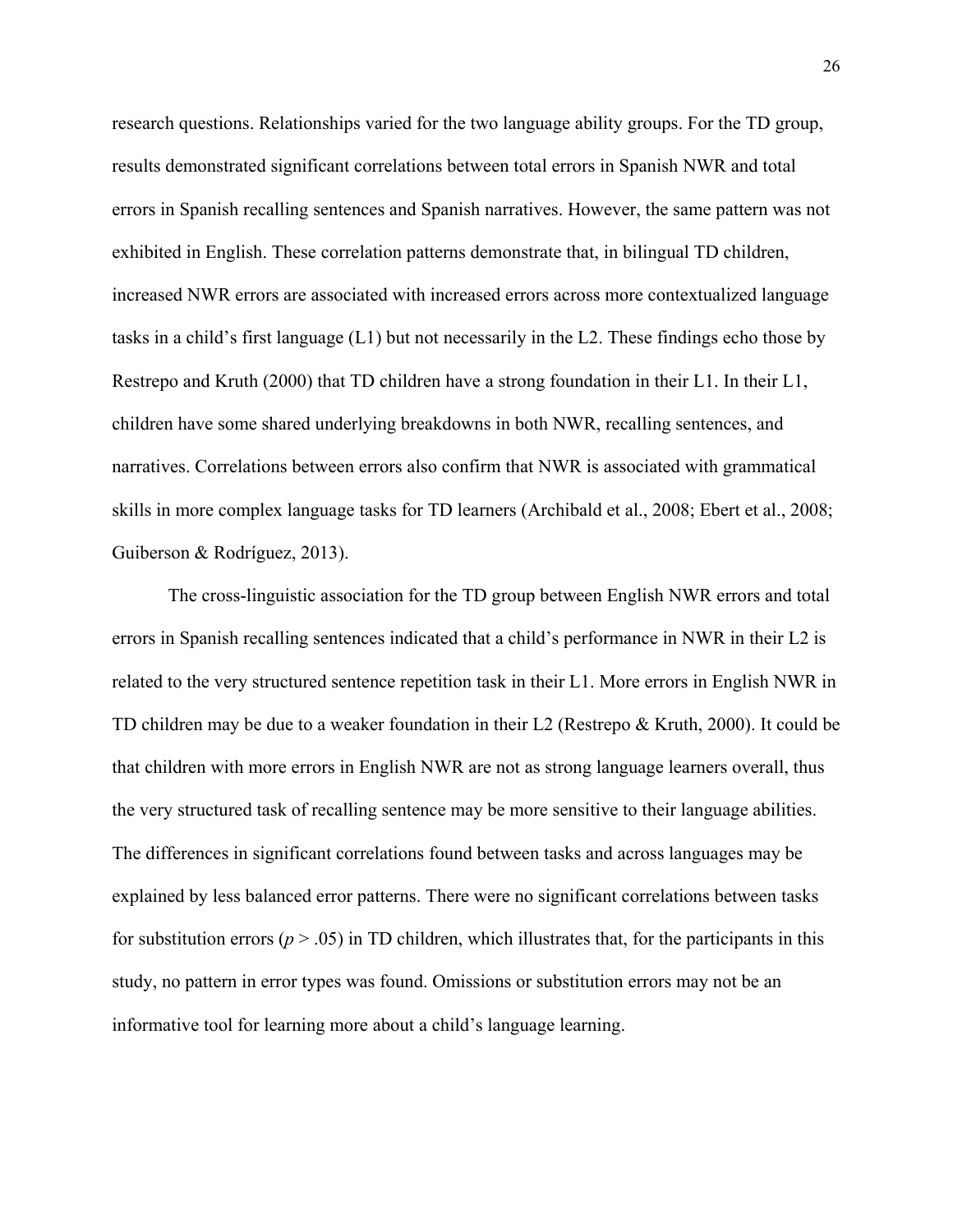Different correlational patterns were exhibited by the DLD group. One significant correlation included total errors in English NWR and total errors in English recalling sentences. Different from the TD group, this correlation demonstrates a relationship with increased NWR errors was associated with increased errors across more contextualized language tasks in the DLD child's L2. This finding is again consistent with Restrepo and Kruth (2000) that bilingual children with DLD having a weaker L1. This pattern may also be explained by DLD children having higher number of errors in English language tasks, especially ones requiring repetition. In both NWR and recalling sentences, the children are tasked with listening to and repeating back a stimulus. A larger number of errors in these tasks may be due to deficits in working memory (Ebert, 2014; Ebert et al., 2008). Furthermore, the results of the DLD group demonstrated less significant correlations than the TD group. This may demonstrate an overall lack of patterns in DLD children's error productions across tasks and languages as they struggle more to establish their foundational language skills.

The different correlations between NWR tasks and more complex language tasks across language ability and language suggest a common underlying factor in a child's language system influences performance and error production across language tasks. I hypothesized that children across language groups with increased errors in the recalling sentences and narrative tasks would have increased errors in the NWR tasks. Results revealed that there were correlations between all three tasks in Spanish in TD children, a correlation between English NWR and Spanish recalling sentences in TD children, and a correlation between NWR and recalling sentences in English in DLD children. The least number of errors across tasks were made in narratives, the most contextualized language task. However, increased total errors in NWR tasks were significantly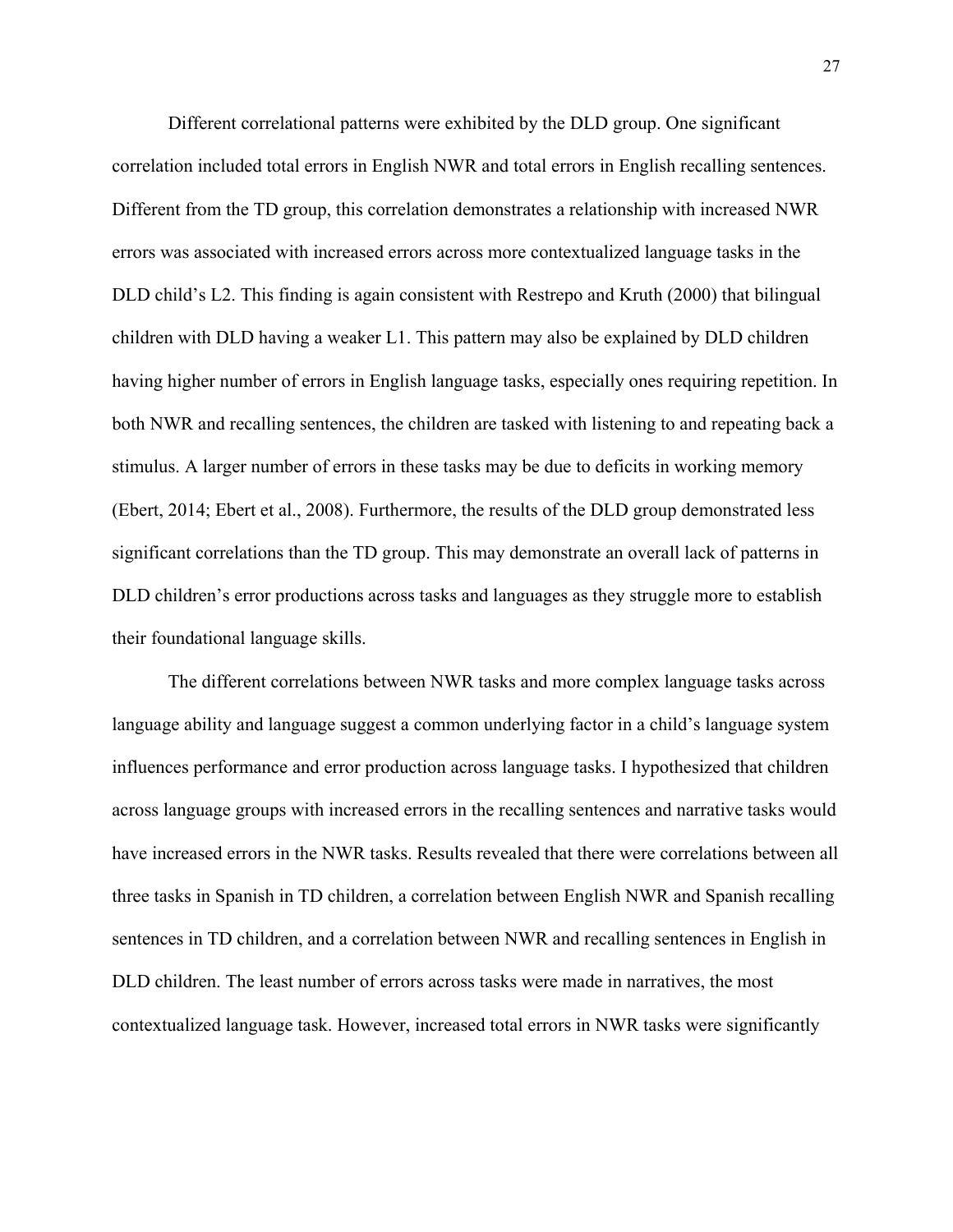correlated with increased substitution and omission errors in narratives cross linguistically suggesting some similar underlying mechanisms that contribute to both tasks.

## <span id="page-34-0"></span>**Limitations**

The findings of the current study should be interpreted with some limitations. One limitation was a smaller sample size of 26 participants. Due to the relatively small sample size, the generalizability of the results may be limited and it may have been more difficult for the results to demonstrate significant relationships. Additionally, the study was a retrospective analysis and not designed specifically to compare error patterns across language tasks. Therefore, the original scorers and test administrators did not have this in mind. Lastly, students knew they were being tested. So, participant bias may have had an effect on the results.

#### <span id="page-34-1"></span>**Future Implications**

According to the results of this study, total errors were useful in differentiating DLD in bilingual school-aged children, but types of errors were not. Future research studies may be interested in completing error analysis with different age groups or larger sample sizes for better generalizability. Additional research should be conducted to examine the parallels between NWR and narrative tasks, to better understand language skills needed for NWR tasks and explore other possible avenues of interpreting NWR performance. Future research should be conducted to repeat the study with a larger sample size and investigate the difference in error patterns between languages in TD and DLD children.

## <span id="page-34-2"></span>**Conclusion**

The results of this study demonstrate that DLD children make larger number of errors in general across contextualized and decontextualized language tasks, and that language ability can be a predictor of total errors made in NWR tasks in Spanish. Additionally, the results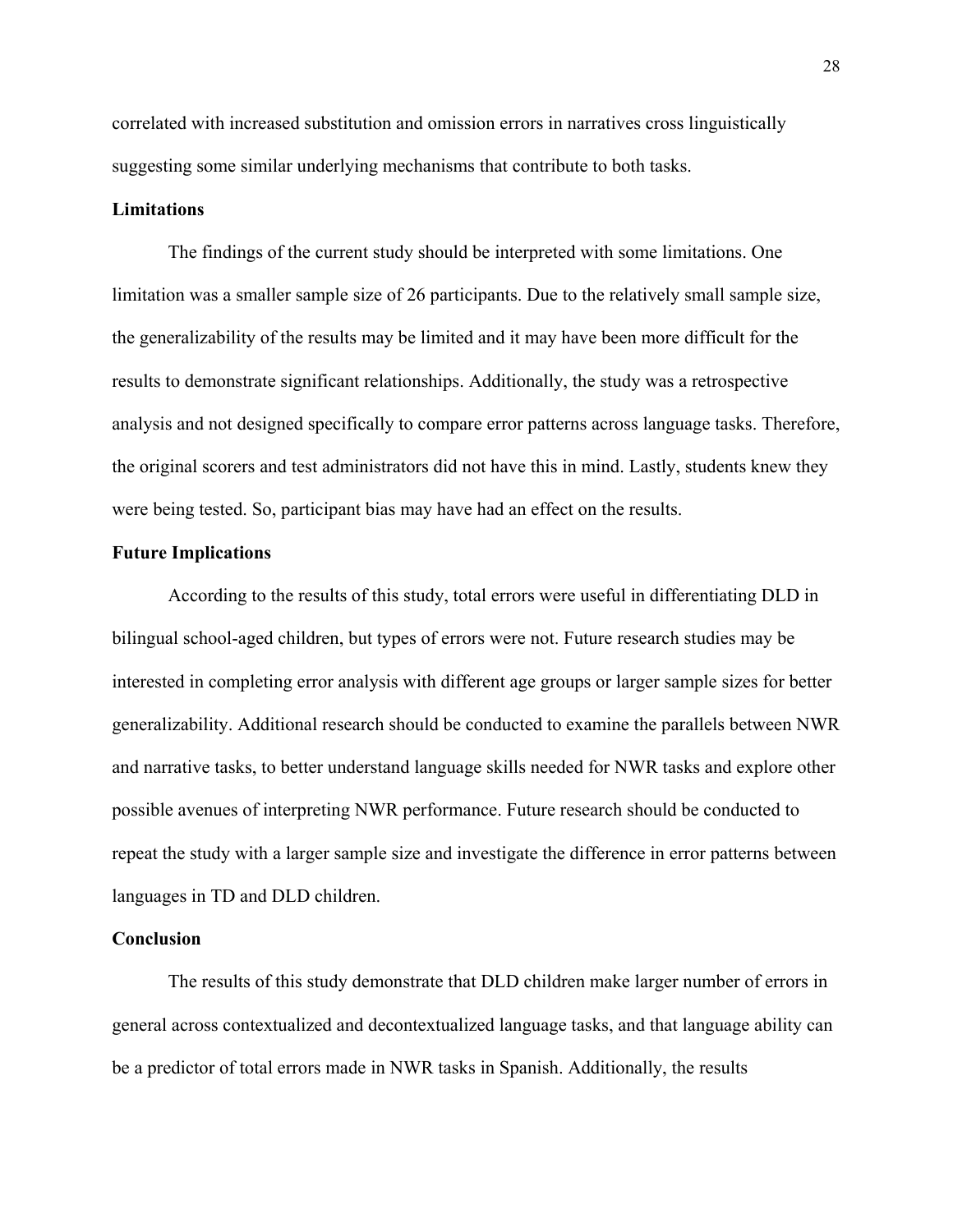demonstrate stronger correlations between Spanish language tasks in TD children and English language tasks in DLD children.

Per the results of the current study, analyzing the type of errors a child produces on NWR tasks was not useful in identifying DLD or finding differences in language learning systems between children with DLD and TD. The study did not add to knowledge of the underlying source of errors as there were no significant findings concerning error types. However, the results of this study do support the finding that children with DLD will make significantly more total errors in NWR tasks, recalling sentences, and narratives compared to their TD peers. Thus, similar to findings of NWR accuracy, total NWR errors can differentiate DLD in bilingual children. Therefore, NWR tasks have great clinical utility in being a quick and less-biased functional task that can be used when screening for DLD amidst bilingual children.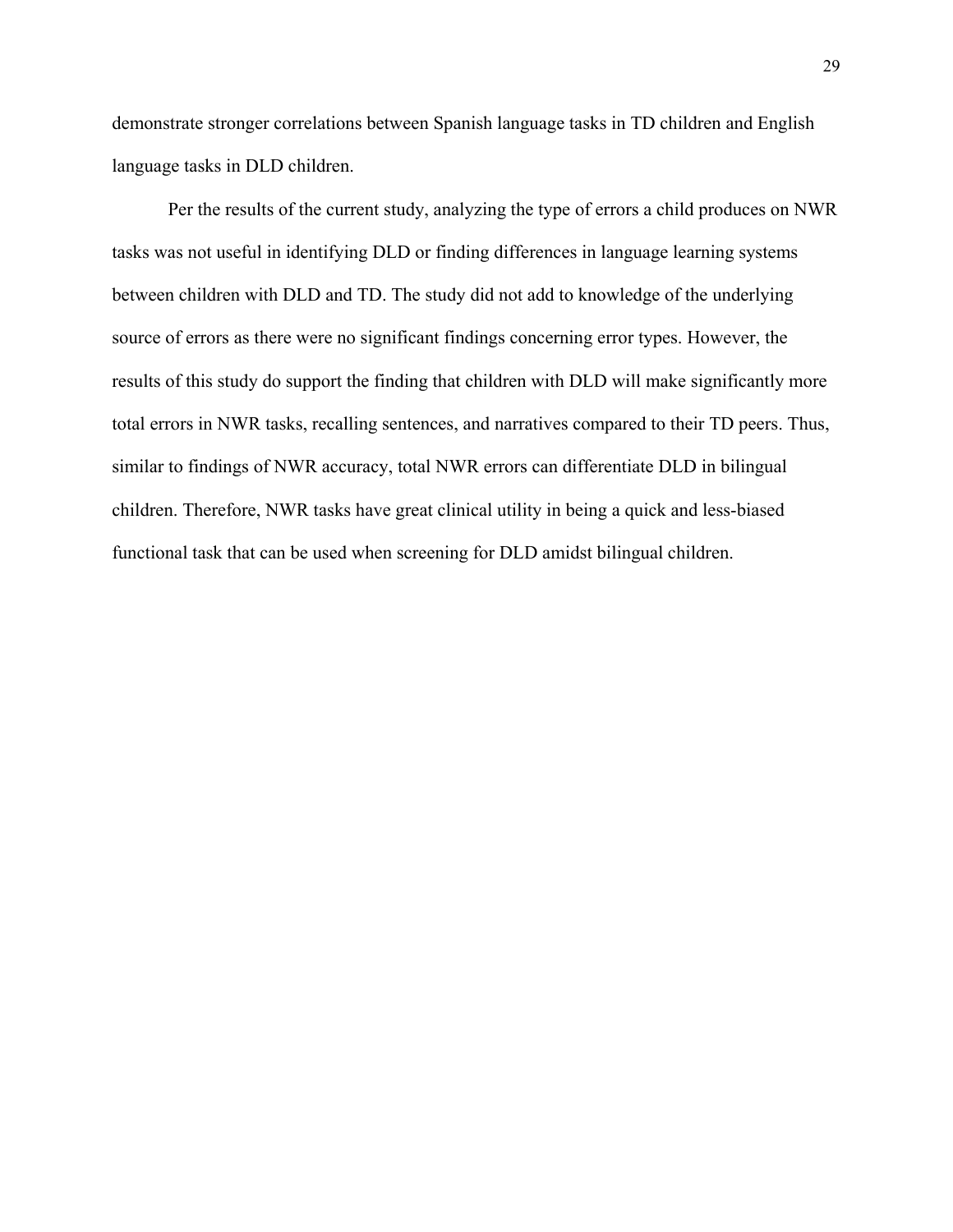#### **References**

- Adlof, S. M., & Patten, H. (2017). Nonword repetition and vocabulary knowledge as predictors of children's phonological and semantic word learning. *Journal of Speech, Language, and Hearing Research, 60*(3), 682–693. [https://doi.org/10.1044/2016\\_JSLHR-L-15-0441](https://doi.org/10.1044/2016_JSLHR-L-15-0441)
- Archibald, L. M., Joanisse, M. F., & Shepherd, M. (2008). Associations between key languagerelated measures in typically developing school-age children. *Journal of Psychology,*  216(3), 161-171. https://publish.uwo.ca/~marcj/archibald\_associations.pdf
- Auza, A., Harmon, M. T., & Murata, C. (2018). Retelling stories: Grammatical and lexical measures for identifying monolingual Spanish speaking children with specific language impairment (SLI). *Journal of Communication Disorders, 71,* 52-60. <https://doi.org/10.1016/j.jcomdis.2017.12.001>
- Balladares, J., Marshall, C., & Griffiths, Y. (2016). Socio-economic status affects sentence repetition, but not non-word repetition, in Chilean preschoolers. *First Language, 36*(3), 338-351.<https://doi.org/10.1177/0142723715626067>
- Bedore, L. M., & Peña, E. D. (2008). Assessment of bilingual children for identification of language impairment: Current findings and implications for practice. *International Journal of Bilingual Education and Bilingualism, 11*(1), 1-29. <https://doi.org/10.2167/beb392.0>
- Bracken, B., & McCallum, R. S. (1996). *Universal Non-verbal intelligence test: Standardization version*. Riverside.
- Burke, H. L., & Coady, J. A. (2015). Nonword repetition errors of children with and without specific language impairments (SLI). *International Journal of Language & Communication Disorders, 50*(3), 337-346.<https://doi.org/10.1111/1460-6984.12136>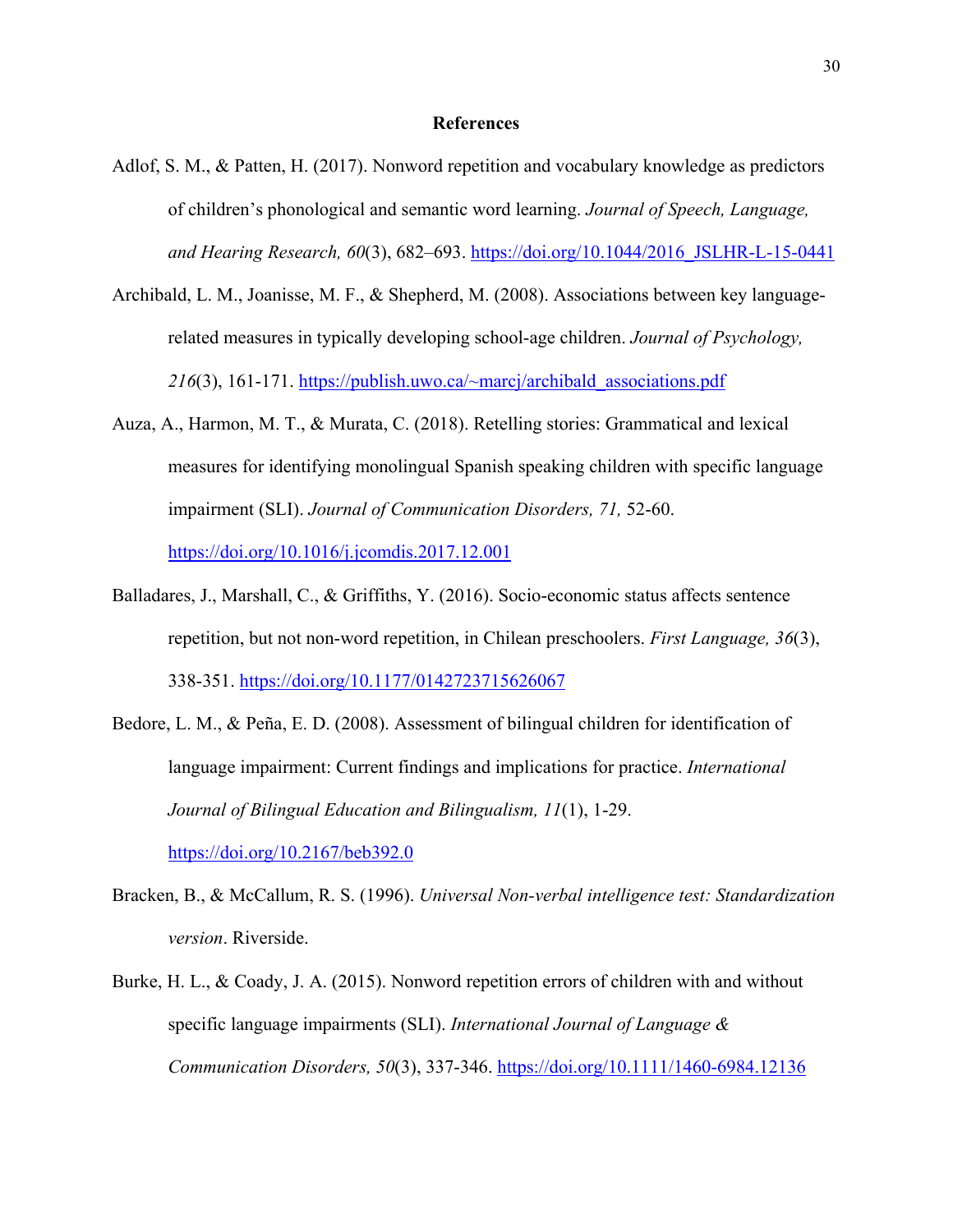- Coady, J. A., & Evans, J. L. (2008). Uses and interpretations of non‐word repetition tasks in children with and without specific language impairments (SLI). *International journal of language & communication disorders*, *43*(1), 1-40.
- Coady, J., Evans, J. L., & Kluender, K. R. (2010). Role of phonotactic frequency in nonword repetition by children with specific language impairments. *International Journal of Language & Communication Disorders, 45*(4), 494-509.

<https://doi.org/10.3109/13682820903222783>

- Castilla-Earls, A., Pérez-Leroux, A. T., Fulcher-Rood, K., & Barr, C. (2021). Morphological errors in Spanish-speaking bilingual children with and without developmental language disorders. *Language, Speech, and Hearing Services in Schools, 52*(2), 497-511. https://doi.org/10.1044/2020\_LSHSS-20-00017
- Dollaghan, C., & Campbell, T. F. (1998). Nonword repetition and child language impairment. *Journal of Speech, Language, and Hearing Research, 41*(5), 1136–1146. <https://doi.org/10.1044/jslhr.4105.1136>
- Ebert, K. D. (2014). Role of auditory non-verbal working memory in sentence repetition for bilingual children with primary language impairment. *International Journal of Language & Communication Disorders, 49*(5), 631-636.<https://doi.org/10.1111/1460-6984.12090>
- Ebert, K. D., Kalanek, J., Cordero, K. N., & Kohnert, K. (2008). Spanish nonword repetition: Stimuli development and preliminary results. *Communication Disorders Quarterly*, *29*(2), 67-74. <https://doi.org/10.1177/1525740108314861>
- Edwards, J., & Lahey, M. (1998). Nonword repetitions of children with specific language impairment: Exploration of some explanations for their inaccuracies. *Applied Psycholinguistics, 19*(2), 279-309.<https://doi.org/10.1017/S0142716400010079>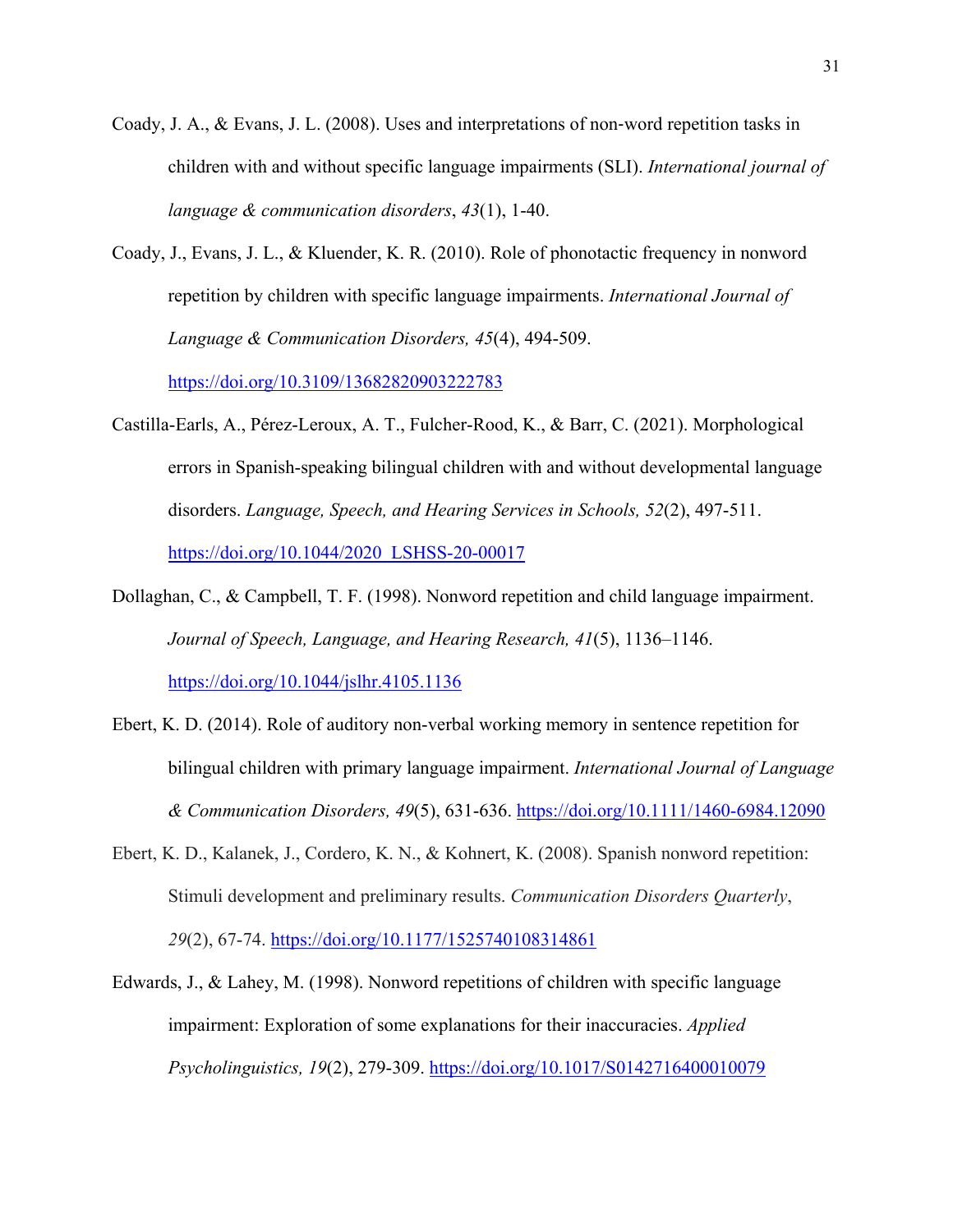- Gathercole, S. E. (2006). Nonword repetition and word learning: The nature of the relationship. *Applied Psycholinguistics, 27*(4), 513-543.<https://doi.org/10.1017/S0142716406060383>
- Gibson, T. A., Summers, C., Peña, E. D., Bedore, L. M., Gillam, R. B., & Bohman, T. M. (2014). The role of phonological structure and experience in bilingual children's nonword repetition performance. *Bilingualism: Language and Cognition, 18*(3), 551-560. https://doi.org/10.1017/S1366728914000248
- Gillam, R. B., Peña, E. D., Bedore, L. M., Bohman, T. M., & Mendez-Perez, A. (2013). Identification of specific language impairment in bilingual children: I. Assessment in English. *Journal of Speech, Language, and Hearing Research, 56*(6), 1813-1623. [https://doi.org/10.1044/1092-4388\(2013/12-0056\)](https://doi.org/10.1044/1092-4388(2013/12-0056))
- Girbau, D. (2016). The non-word repetition task as a clinical marker of specific language impairment in Spanish-speaking children. *First Language, 36*(1), 30–49. <https://doi.org/10.1177/0142723715626069>
- Girbau, D., & Schwartz, R. G. (2007). Non-word repetition in Spanish-speaking children with specific language impairment (SLI). *International Journal of Language & Communication Disorders, 42*(1), 59-75.<https://doi.org/10.1080/13682820600783210>
- Guiberson, M., & Rodríguez, B. L. (2013). Classification accuracy of nonword repetition when used with preschool-age Spanish-speaking children. *Language, Speech, and Hearing Services in Schools, 44*(2), 121-132. [https://doi.org/10.1044/0161-1461\(2012/12-0009\)](https://doi.org/10.1044/0161-1461(2012/12-0009))
- Gutiérrez-Clellen, V. F., & Simon-Cereijido, G. (2010). Using nonword repetition tasks for the identification of language impairment in Spanish-English-speaking children: Does the language of assessment matter? *Learning Disabilities Research Practice, 25*(1), 48–58. <https://doi.org/10.1111/j.1540-5826.2009.00300.x>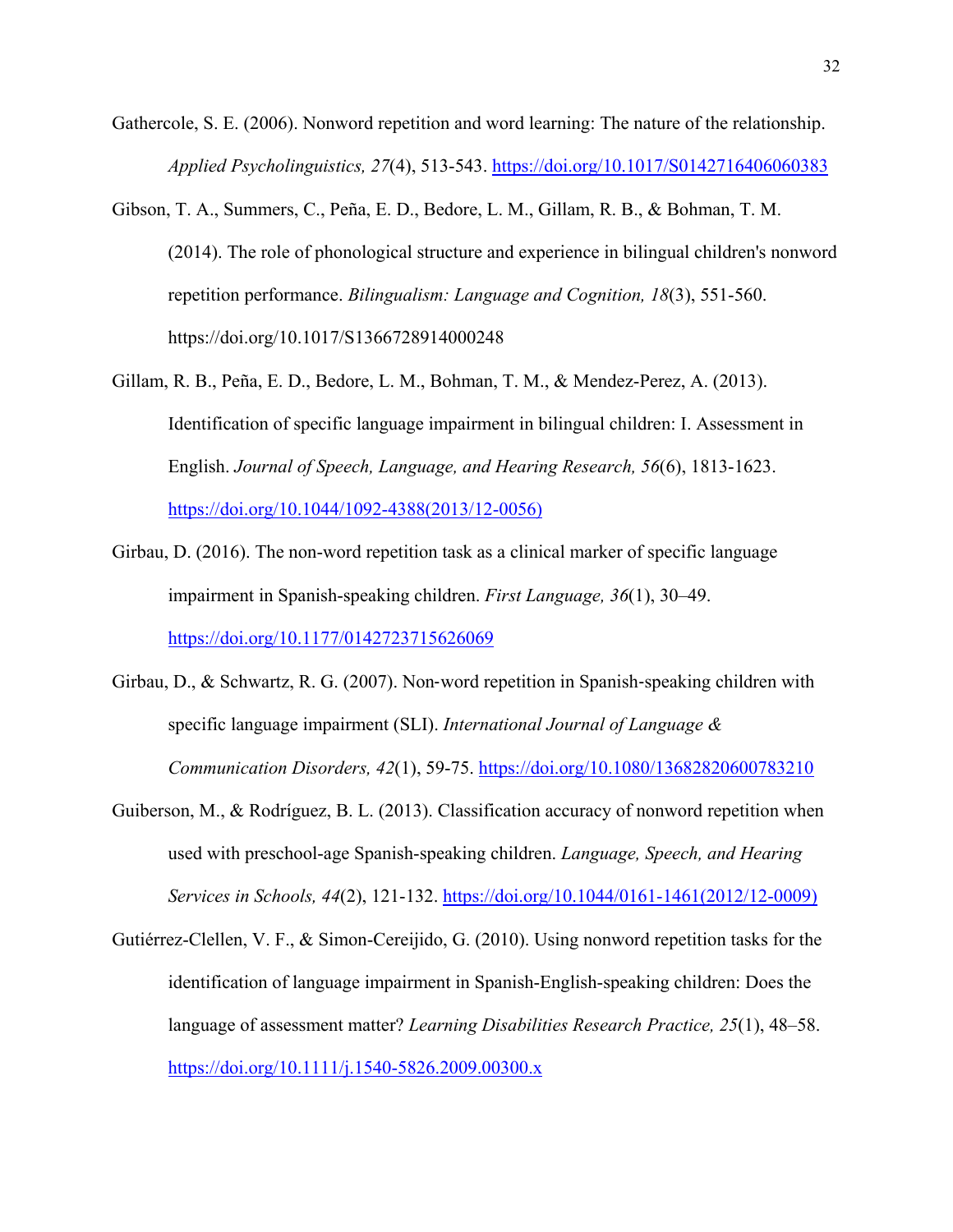- Jackson‐Maldonado, D., & Maldonado, R. (2017). Grammaticality differences between Spanish‐ speaking children with specific language impairment and their typically developing peers. *International Journal of Language & Communication Disorders, 52*(6), 750-765. <https://doi.org/10.1111/1460-6984.12312>
- Jacobson, P. F., & Walden, P. R. (2013). Lexical diversity and omission errors as predictors of language ability in the narratives of sequential Spanish–English bilinguals: A crosslanguage comparison. *American Journal of Speech-Language Pathology, 22*(3), 554–565. [https://doi.org/10.1044/1058-0360\(2013/11-0055\)](https://doi.org/10.1044/1058-0360(2013/11-0055))
- Kohnert, K., Windsor, J., & Yim, D. (2006). Do language-based processing tasks separate children with language impairment from typical bilinguals? *Learning Disabilities Research & Practice, 21*(1), 19–29.<https://doi.org/10.1111/j.1540-5826.2006.00204.x>
- Kelly, K. (2021). *The use of nonword repetition tasks in the assessment of developmental language disorder in bilingual children* [Master's thesis, Brigham Young University]. BYU ScholarsArchive.<https://scholarsarchive.byu.edu/etd/9090/>
- Kunnari, S., Savinainen-Makkonen, T., Leonard, L. B., Mäkinen, L., Tolonen, A. K., Luotonen, M., & Leinonen, E. (2011). Children with specific language impairment in Finnish: The use of tense and agreement inflections. *Journal of Child Language, 38*(5), 999-1027. <https://doi.org/10.1017/S0305000910000528>
- National Center for Education Statistics. (2021). *Condition of education: English language learners in public schools.* U.S. Department of Education, Institute of Education Sciences. [https://nces.ed.gov/programs/coe/pdf/2021/cgf\\_508c.pdf](https://nces.ed.gov/programs/coe/pdf/2021/cgf_508c.pdf)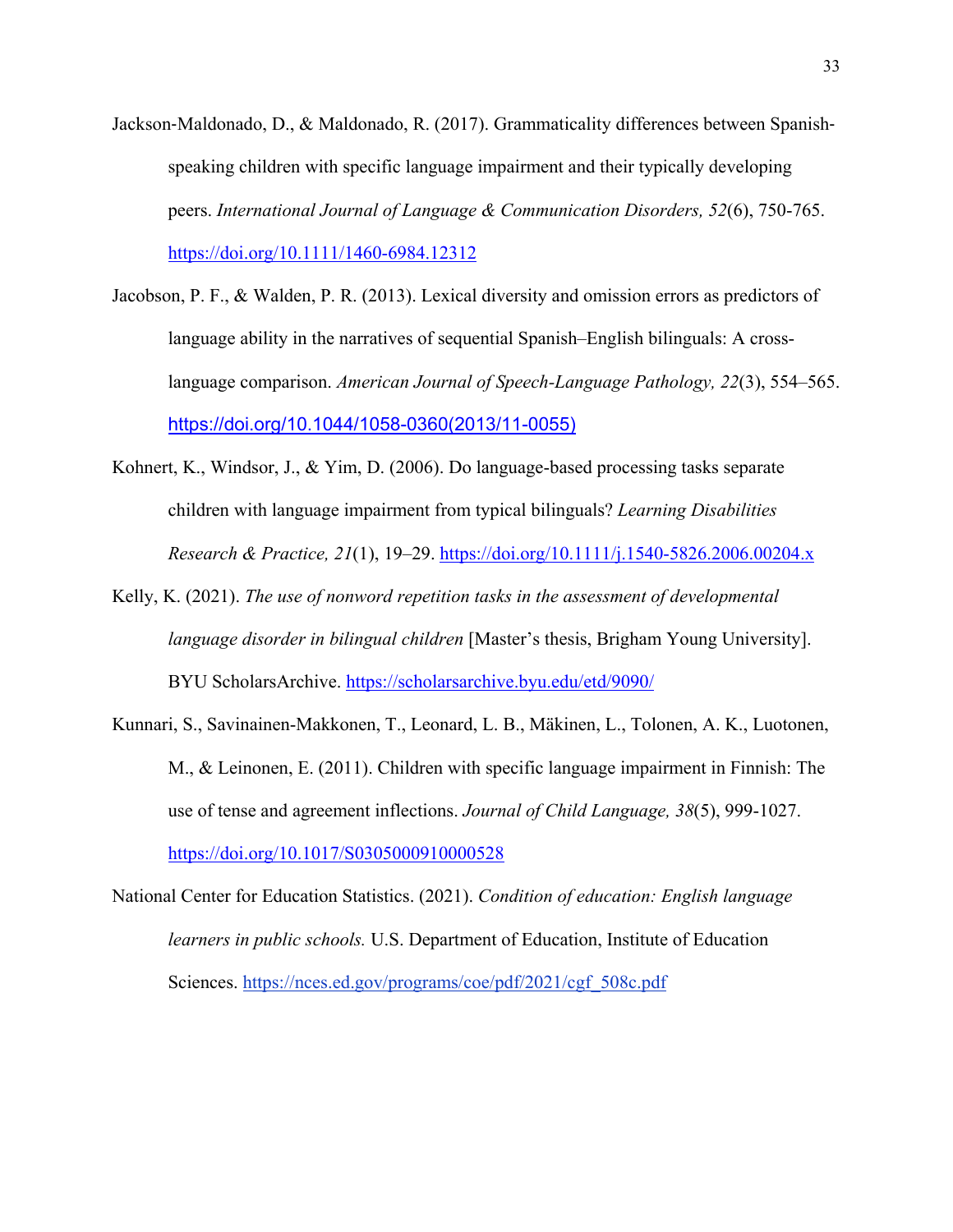- Norbury, C. F., & Bishop, D. V. (2003). Narrative skills of children with communication impairments. *International Journal of Language & Communication Disorders, 38*(3), 287-313. https://doi.org/10.1080/136820310000108133
- Martin, N. A. (2013). *Receptive One-word Picture Vocabulary Test-4 ROWPVT-\$: SBE: Spanish-bilingual Edition.* Academic Therapy Publications.
- Peña, E. D., Gutierrez-Clellen, V., Iglesias, A., Goldstein, B., & Bedore, L. M. (2014). BESA: Bilingual English-Spanish Assessment Manual. AR-Clinical publications.
- Ramus, F., & Szenkovits, G. (2008). What phonological deficit? *Quarterly Journal of Experimental Psychology, 61*(1), 129-141.<https://doi.org/10.1080/17470210701508822>
- Restrepo, M. A., & Kruth, K. (2000). Grammatical characteristics of a Spanish-English bilingual child with specific language impairment. *Communication Disorders Quarterly, 21*(2), 66- 76.<https://doi.org/10.1177/152574010002100201>
- Riches, N. G. (2012). Sentence repetition in children with specific language impairment: An investigation of underlying mechanisms. *International Journal of Language & Communication Disorders, 47*(5), 499-510. [https://doi.org/10.1111/j.1460-](https://doi.org/10.1111/j.1460-6984.2012.00158.x) [6984.2012.00158.x](https://doi.org/10.1111/j.1460-6984.2012.00158.x)
- Roy, P., & Chiat, S. (2004). A prosodically controlled word and nonword repetition task for 2- to 4-year-olds: Evidence from typically developing children. *Journal of Speech, Language, and Hearing Research, 47*(1), 223–234. [https://doi.org/10.1044/1092-](https://doi.org/10.1044/1092-4388(2004/019)) [4388\(2004/019\)](https://doi.org/10.1044/1092-4388(2004/019))
- SALT Software. (2012). *Systematic Analysis of Language Transcripts-Research version* [Computer Software]. <https://www.saltsoftware.com/products/software>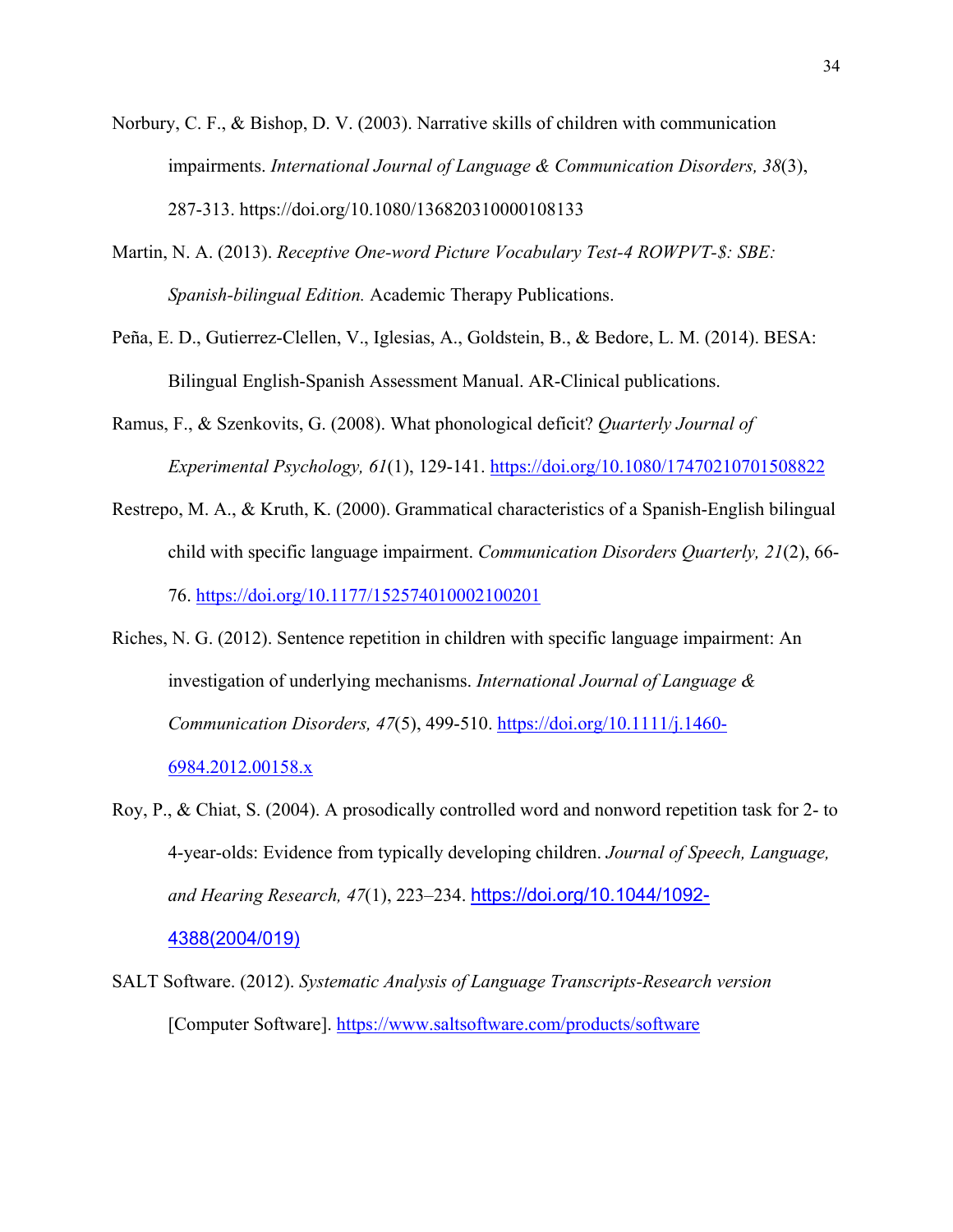- Santos, F. H. D., Bueno, O. F. A., & Gathercole, S. E. (2006). Errors in nonword repetition: bridging short-and long-term memory. *Brazilian Journal of Medical and Biological Research, 39*(3), 371-385.<https://doi.org/10.1590/s0100-879x2006000300008>
- Semel, E. M., Wiig, E. H., Secord, W., & Langdon, H. W. (2006). *CELF 4: Clinical evaluation of language fundaments 4: Spanish edition.* PsychCorp.
- Summers, C., Bohman, T. M., Gillam, R. B., Peña, E. D., & Bedore, L. M. (2010). Bilingual performance on nonword repetition in Spanish and English. *International Journal of Language & Communication Disorders, 45*(4), 480–493. <https://doi.org/10.3109/13682820903198058>

Wiig, E. H., Semel, E. N., & Secoord, W. (2013). *Celf-5: Screening Test.* Pearson/ PsychCorp.

Zwitserlood, R., van Weerdenburg, M., Verhoeven, L., & Wijnen, F. (2015). Development of morphosyntactic accuracy and grammatical complexity in Dutch school-age children with SLI. *Journal of Speech, Language, and Hearing Research, 58*(3), 891-905. https://doi.org/10.1044/2015\_JSLHR-L-14-0015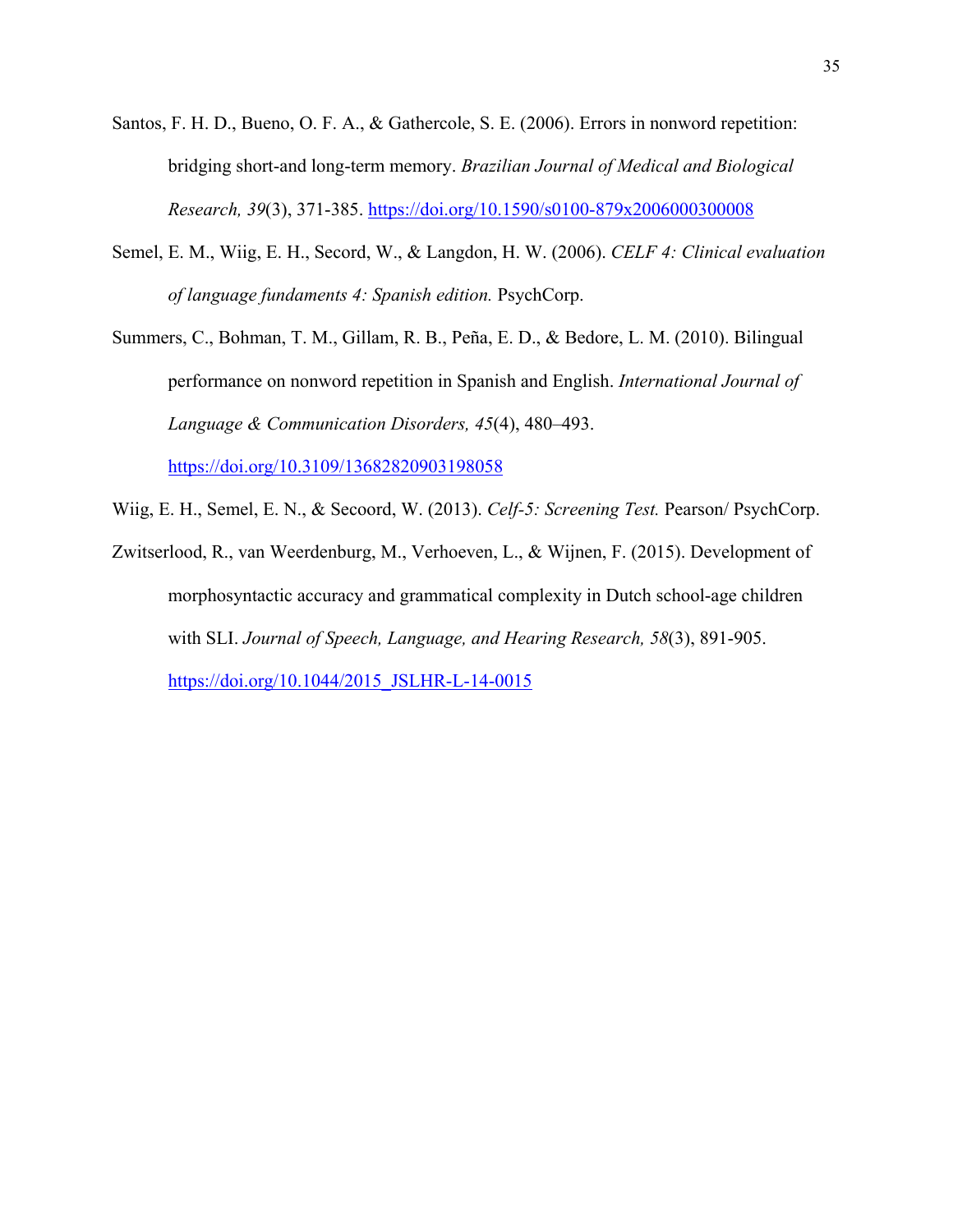#### APPENDIX

### **Annotated Bibliography**

This bibliography consists of sources related to the usefulness of nonword repetition tasks and analyzing children's grammatical errors in diagnosing developmental language disorder and understanding the underlying cause of errors in the language learning system of bilingual preschool- through school-aged children. It also includes studies using the Spanish and English NWR tasks and scoring methods that will be used in the current study. Additionally, studies will be included that give important information regarding children's grammatical errors and their language learning system which will be addressed in the current study.

Adlof, S. M., & Patten, H. (2017). Nonword repetition and vocabulary knowledge as predictors of children's phonological and semantic word learning. *Journal of Speech, Language, and Hearing Research, 60*(3), 682–693. [https://doi.org/10.1044/2016\\_JSLHR-L-15-0441](https://doi.org/10.1044/2016_JSLHR-L-15-0441)  Summary: Vocabulary deficits are "often a characteristic of" reading and language difficulties, including specific language impairment. Word learning involves forming a new phonological representation, a new semantic representation, and forming links between them. Individual differences in word learning go beyond word experiences and word characteristics. The processes and other factors in word learning are not yet well understood. This study examines the significance to which nonword repetition and vocabulary knowledge factor into a child's word learning ability. Previous studies have indicated that poor nonword repetition abilities are characteristic of problems with phonological processing which may also affect phonological representations or forming links between phonological and semantic representations. The study consisted of 50 children ranging five to 12 years old who participated in multiple assessments of word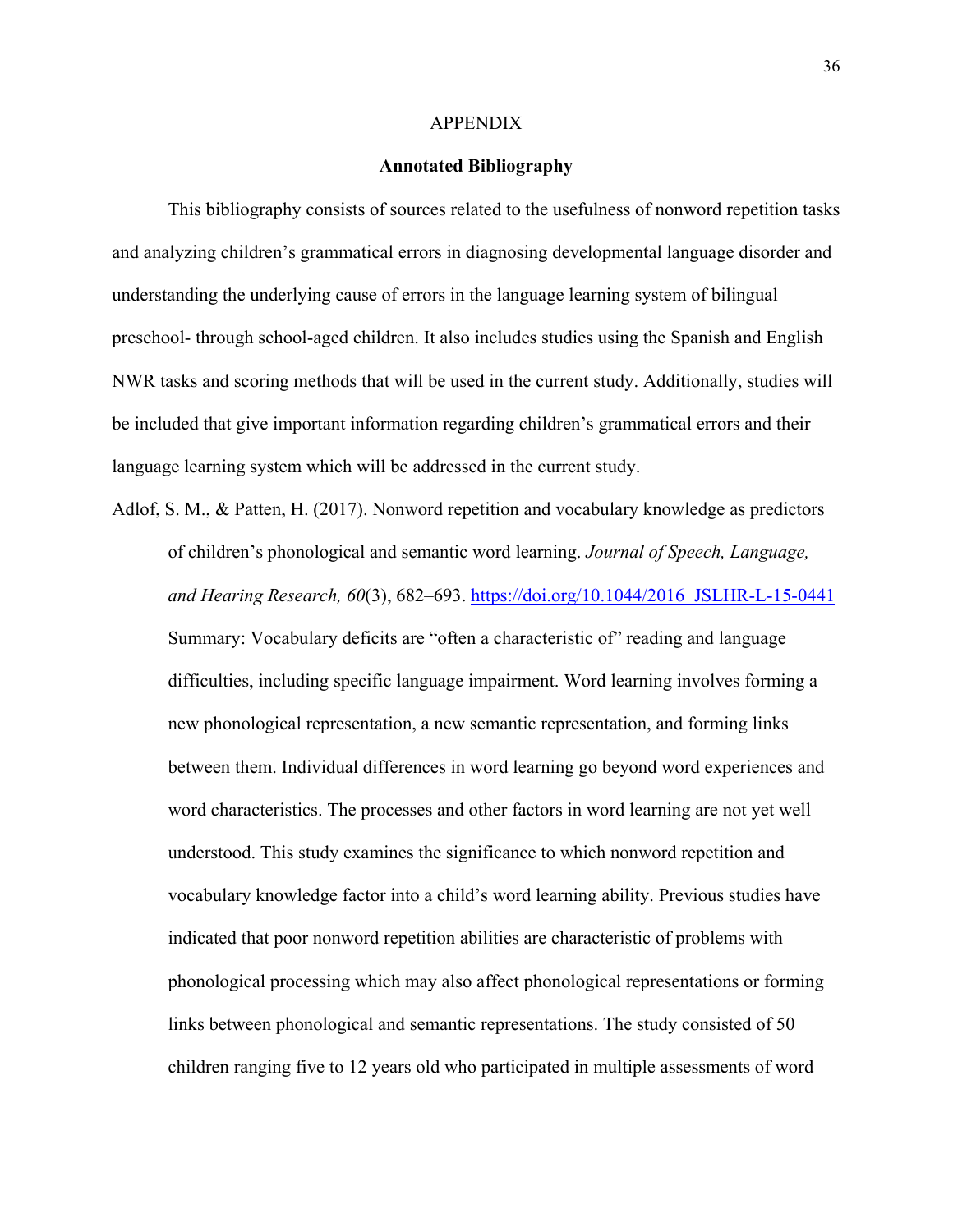learning, norm-referenced assessments of receptive and expressive vocabulary knowledge, and nonword repetition skills. The nonword repetition skills were assessed with the Comprehensive Test of Phonological Processing (Wagner, Torgesen, & Rashotte, 1999) which consisted of 18 recorded nonwords. Hierarchical multiple regression analysis was used to evaluate the "variance in word learning that was explained by vocabulary knowledge and nonword repetition after controlling for chronological age." After controlling for age, nonword repetition and vocabulary knowledge explained up to 44% of the variance in children's word learning. Nonword repetition was a more significant predictor of phonological recall, phonological recognition, and semantic recognition. Vocabulary knowledge was a stronger predictor of verbal semantic recall. Nonword repetition performance was a predictor of performance on the semantic recognition task, but vocabulary knowledge was not. This may be because nonword repetition performance utilizes phonological processing skills and those skills had a greater influence on this task than vocabulary knowledge. Overall, nonword repetition and vocabulary knowledge are foundational components of new word learning. However, the influence of nonword repetition and vocabulary knowledge depends on how word learning is measured.

Relevance to the current study: This study found that the skills needed for nonword repetition tasks and vocabulary knowledge are foundational to new word learning. The current study is analyzing what types of errors Spanish-English bilingual children with and without SLI make in nonword repetition tasks and more contextualized language tasks to find deficits excluding vocabulary knowledge.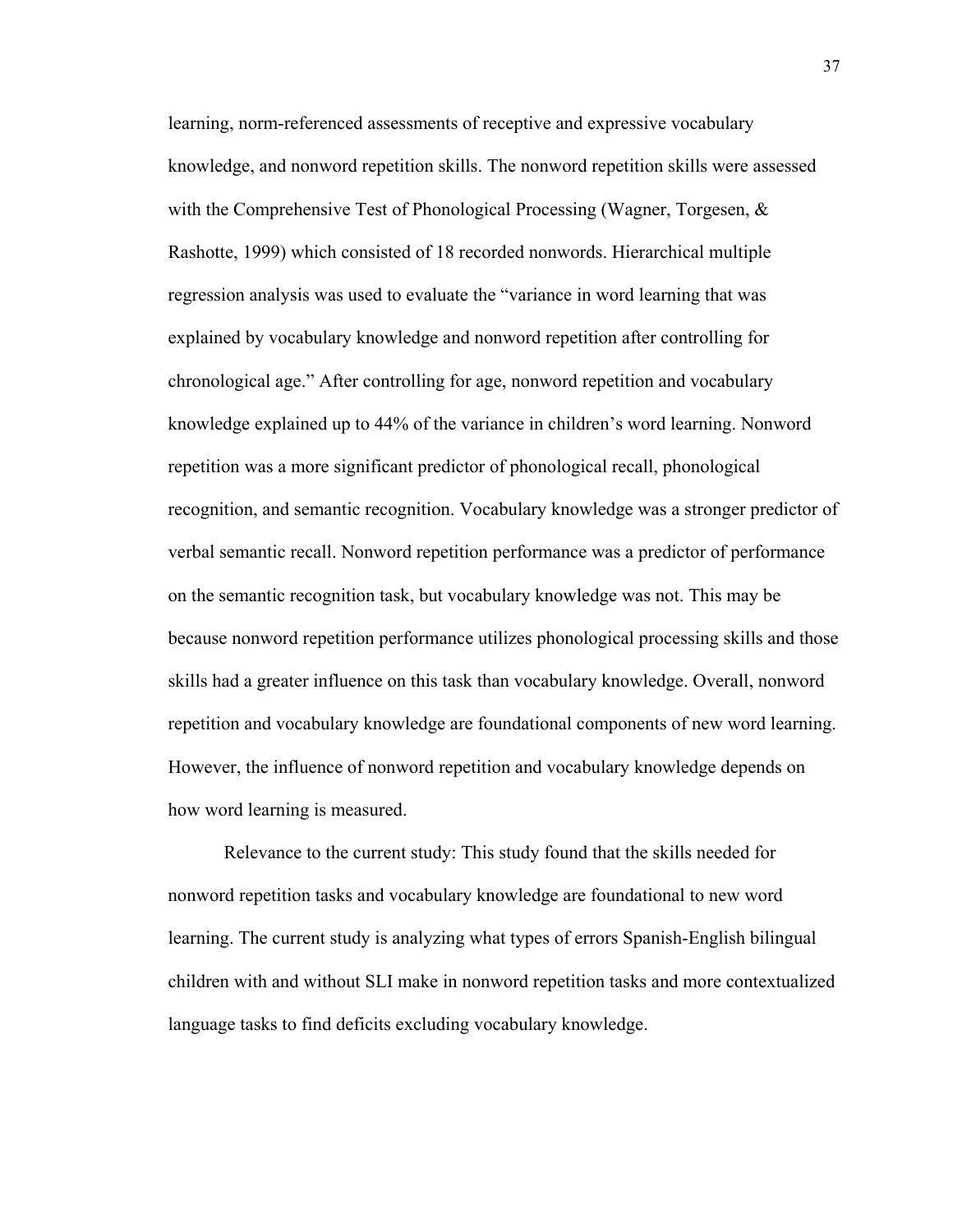Archibald, L. M., Joanisse, M. F., & Shepherd, M. (2008). Associations between key languagerelated measures in typically developing school-age children. *Journal of Psychology,*  216<sup>(3)</sup>, 161-171. https://publish.uwo.ca/~marcj/archibald\_associations.pdf

Summary: This study investigates three measures which were mentioned to be predictive of DLD including nonword repetition tasks, production of morphologically complex words (such as English past tense), and the perception of acoustic cues needed for discriminating between speech sounds. Although all of these tasks have been used to identify DLD, direct comparison of the tasks is limited. Children with DLD characteristically have delayed and less consistent production of inflectional verb morphology, including past tense verbs. NWR tasks mimic new word learning as children are learning novel words and repeating their phonological form. When a child has poor speech perception, they may also have deficits in speech production, language, and/ or reading acquisition. Therefore, a child's speech perception, ability to produce past tense, and NWR abilities may all provide information to a child's language abilities. This study examines the interactions between these tasks and children's language and cognitive skills. The study consists of 100 children ages six to 11 years old. To evaluate children's cognitive and language abilities, they completed standardized tests assessing their nonverbal ability, receptive language, and reading. The children also completed the three previously mentioned measures (nonword repetition task, past tense production, and speech perception tasks). The results of the study indicated that children/s past tense production and nonword repetition performance were highly correlated. Therefore, a common underlying factor in a child's language system appears to be influencing the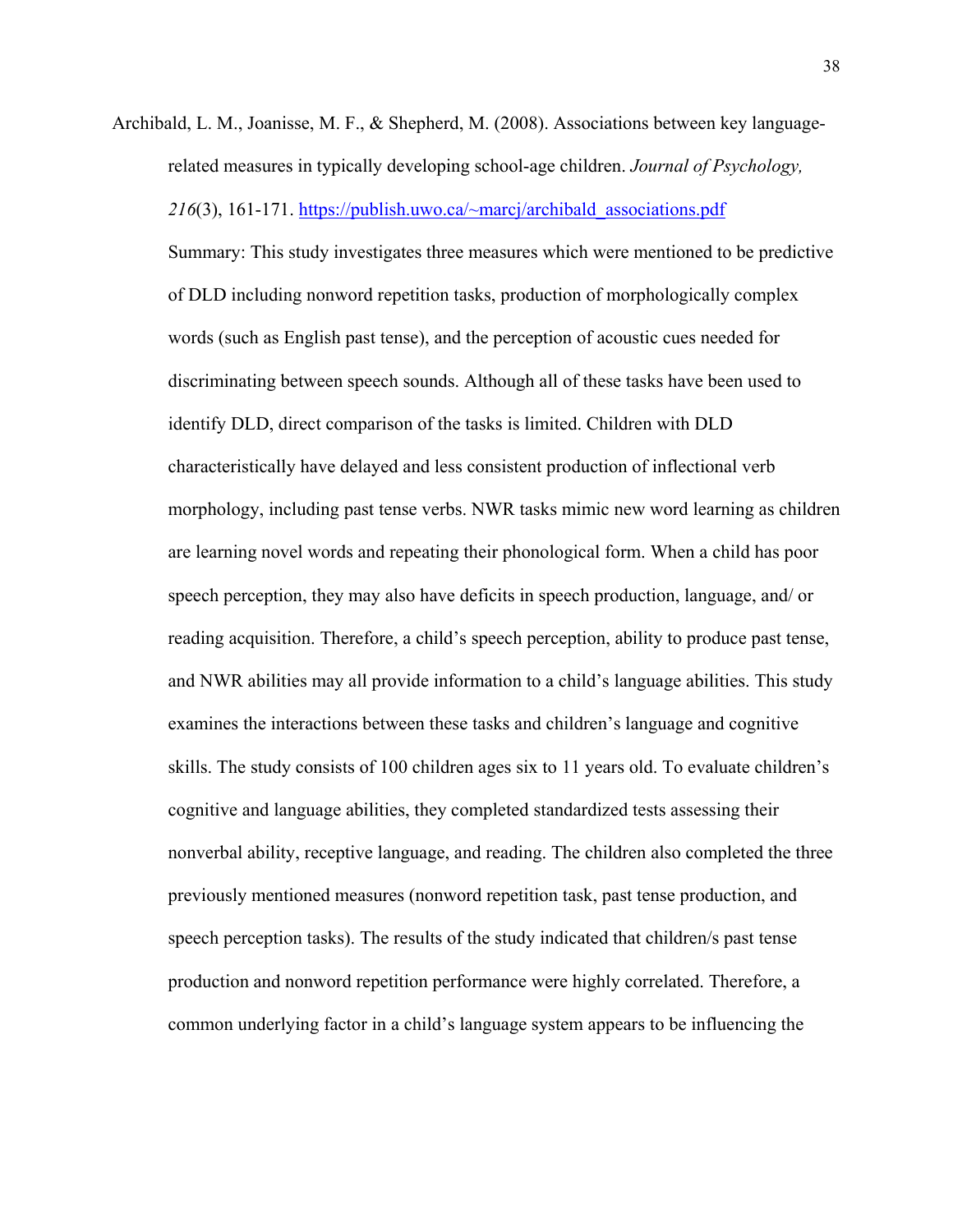performance of a child's nonword repetition and past tense production abilities. Categorical speech perception was not able to account for any measures of the study.

Relevance to the current study: The current study is analyzing what types of errors Spanish-English bilingual children with and without DLD make in nonword repetition tasks and more contextualized language tasks. This study examines how a child's performance on nonword repetition tasks and past tense production may be tied together.

Auza, A., Harmon, M. T., & Murata, C. (2018). Retelling stories: Grammatical and lexical measures for identifying monolingual Spanish speaking children with specific language impairment (SLI). *Journal of Communication Disorders, 71,* 52-60.

<https://doi.org/10.1016/j.jcomdis.2017.12.001>

Summary: When telling stories, children with DLD have grammatical and lexical difficulties due to underlying deficits. This study seeks to differentiate monolingual Spanish-speaking children with DLD from TD children by examining language productivity measures in story retell tasks. The language productivity measures include mean length of utterance (MLU), percentage of ungrammatical sentences (%UGS), total number of words (TNW), and number of different words (NDW). The participants of the study consisted of 50 monolingual Spanish-speaking children ages 4;0 to 6;11 split equally into DLD and TD groups. The BESA, CELF-Spanish Version, and parental questionnaire were used to identify Spanish-speaking children with DLD. A picture book with a script was read to each child and then the child was asked to retell the story using the pictures. Children retold one of two stories, "If you give a mouse a cookie" or "One Frog Too Many." The retells were analyzed for the language productivity measures and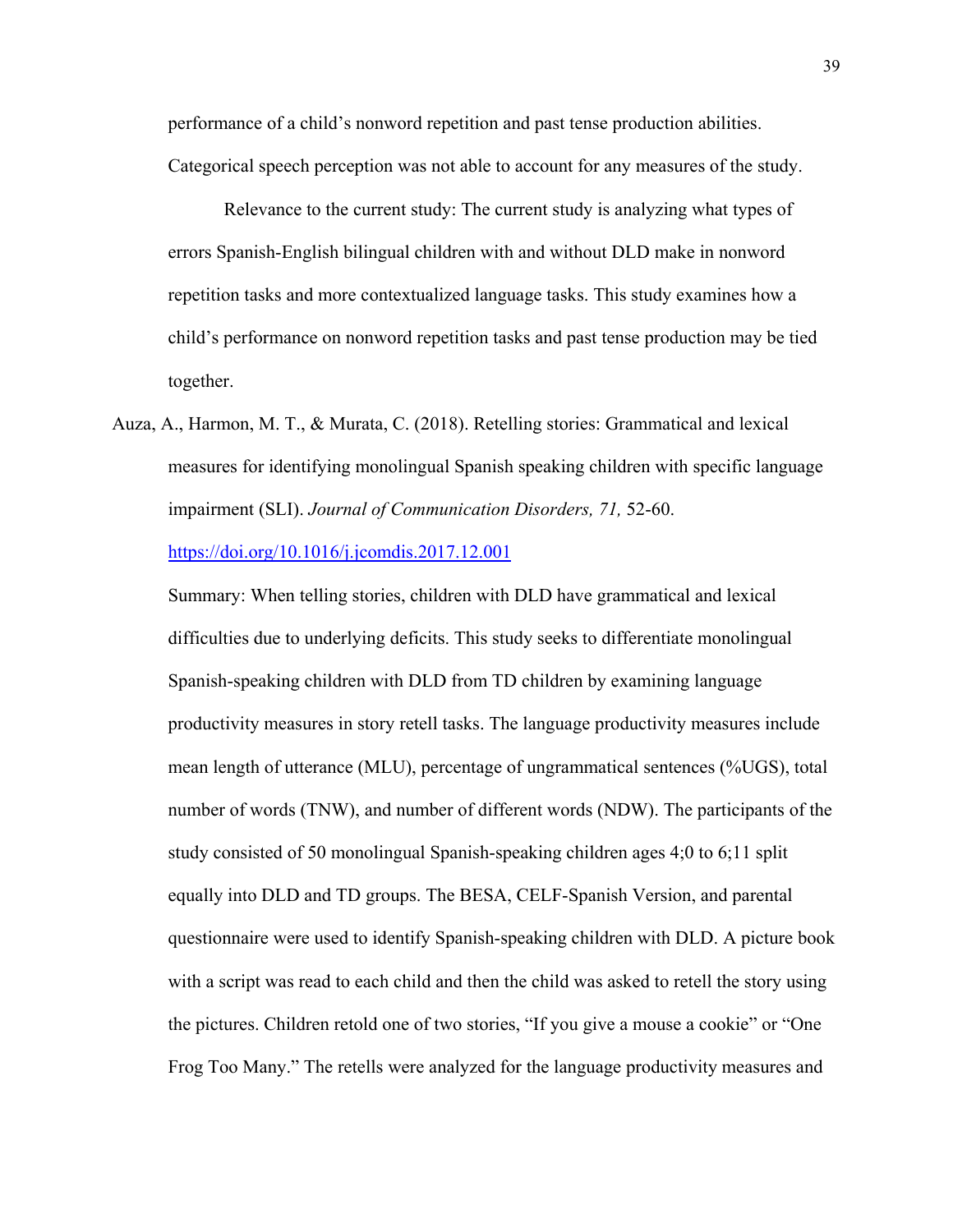results indicated significant differences between the DLD and TD group on all measures (MLU, %UGS, TNW, NDW). The group of children with DLD demonstrated significantly lower MLU, TNW, and NDW, and significantly higher %UGS when compared to their same-age TD peers. There were no significant interaction between the two stories. Due to the significant differences between each group in the language productivity grammatical measures, results show that utilizing language productivity measures during story retells may be able to accurately identify differences in language performance and differences between monolingual Spanish-speaking children with DLD from their TD peers. Therefore, story retells may have clinical utility in assessing a child's language abilities and as part of a comprehensive assessment in diagnosing DLD in monolingual Spanish-speaking children.

Relevance to the current study: The current study is analyzing what types of errors Spanish-English bilingual children with and without DLD make in nonword repetition tasks and more contextualized language tasks, including story retells. This study examines the information that story retell tasks may provide about a child's language abilities.

Burke, H. L., & Coady, J. A. (2015). Nonword repetition errors of children with and without specific language impairments (SLI). *International Journal of Language & Communication Disorders, 50*(3), 337-346.<https://doi.org/10.1111/1460-6984.12136> Summary: The purpose of this study was to examine errors in terms of complexity (measured as phonotactic probability). The findings from this literature include that children with specific language impairments (SLI) repeat nonwords less accurately than typically-developing (TLD) peers and that all children repeat nonwords with frequent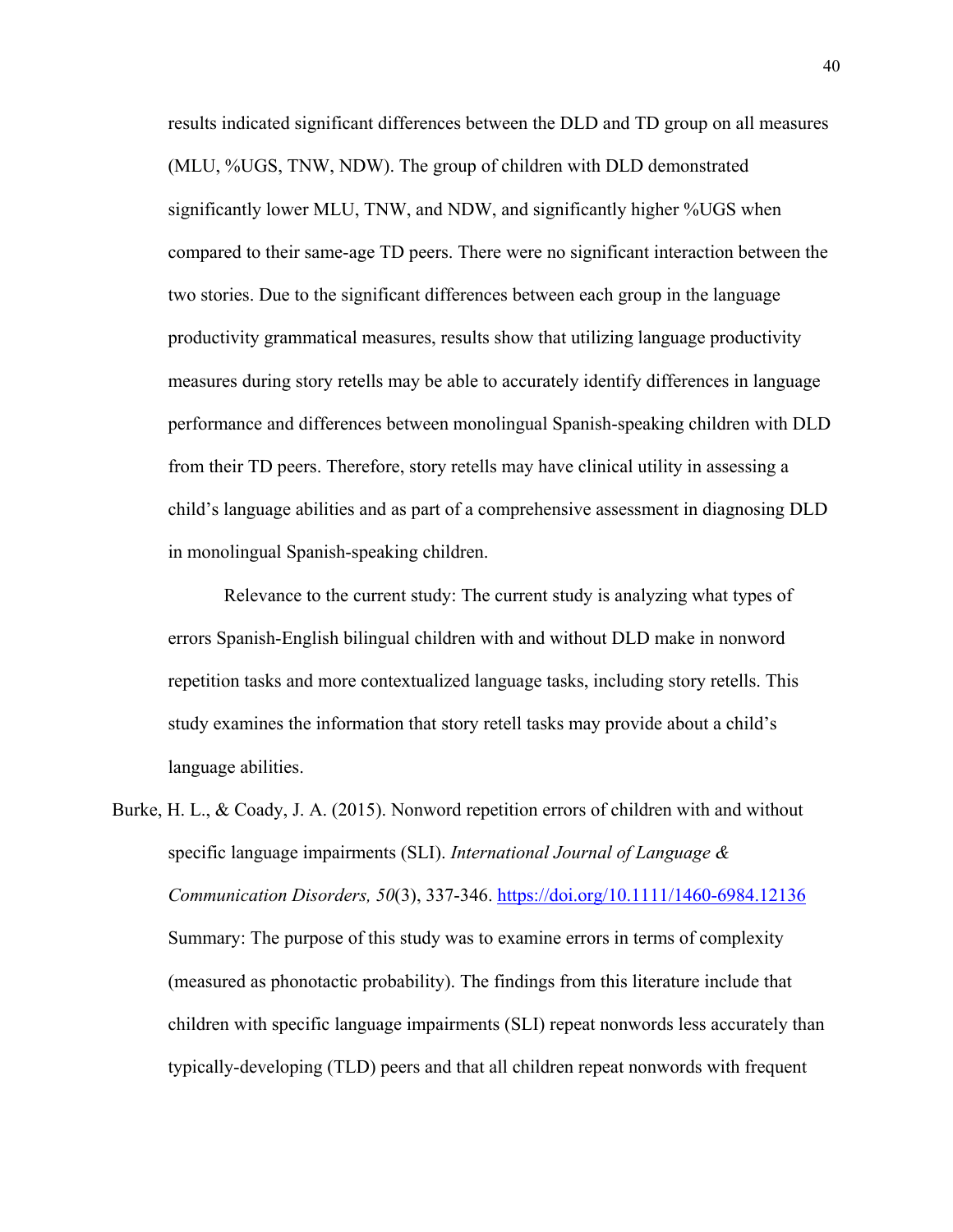phonotactic patterns more accurately than low-probability nonwords. Although several studies have evaluated repetition accuracy of the nonwords, few studies have examined children's specific errors on the nonword repetition task. Nonword repetition accuracy is significantly correlated with vocabulary for children acquiring language typically, and children with higher accuracy in repeating nonwords tend to score higher on standardized measures of receptive vocabulary. Deficits in lower-level skills including speech perception, phonological encoding, phonological memory, phonological assembly, motor planning and articulation will compromise accurate repetition of nonwords. The use of nonword repetition tasks can also minimize dialectal and cultural biases. Nonword repetition is a processing-dependent measures that taps into long-term language knowledge and repetition is more accurate for nonwords with easily discriminable consonants, single consonants versus consonant clusters, higher subjective word likeness ratings, embedded real words, higher frequency phonotactic patterns, and attested versus unattested consonant sequences. The study includes 18 children with SLI and 18 agematched TLD peers. The children participated in the repetition of three- and four-syllable nonwords. Substitution errors were analyzed by phoneme frequency and the phonotactic probability of the syllable containing the substitution. Children with SLI made a total of 2100 substitution errors, while children with TLD made 1405. The results indicated that phoneme substitutions usually were replaced with more frequently occurring phonemes in both groups. Also, the resulting phonotactic probability within syllables containing substitutions was greater than the probability of the targets. Therefore, children with SLI or that are TLD both substitute less frequent phonemes with more frequent ones, and less probabilistic syllables with higher probability ones.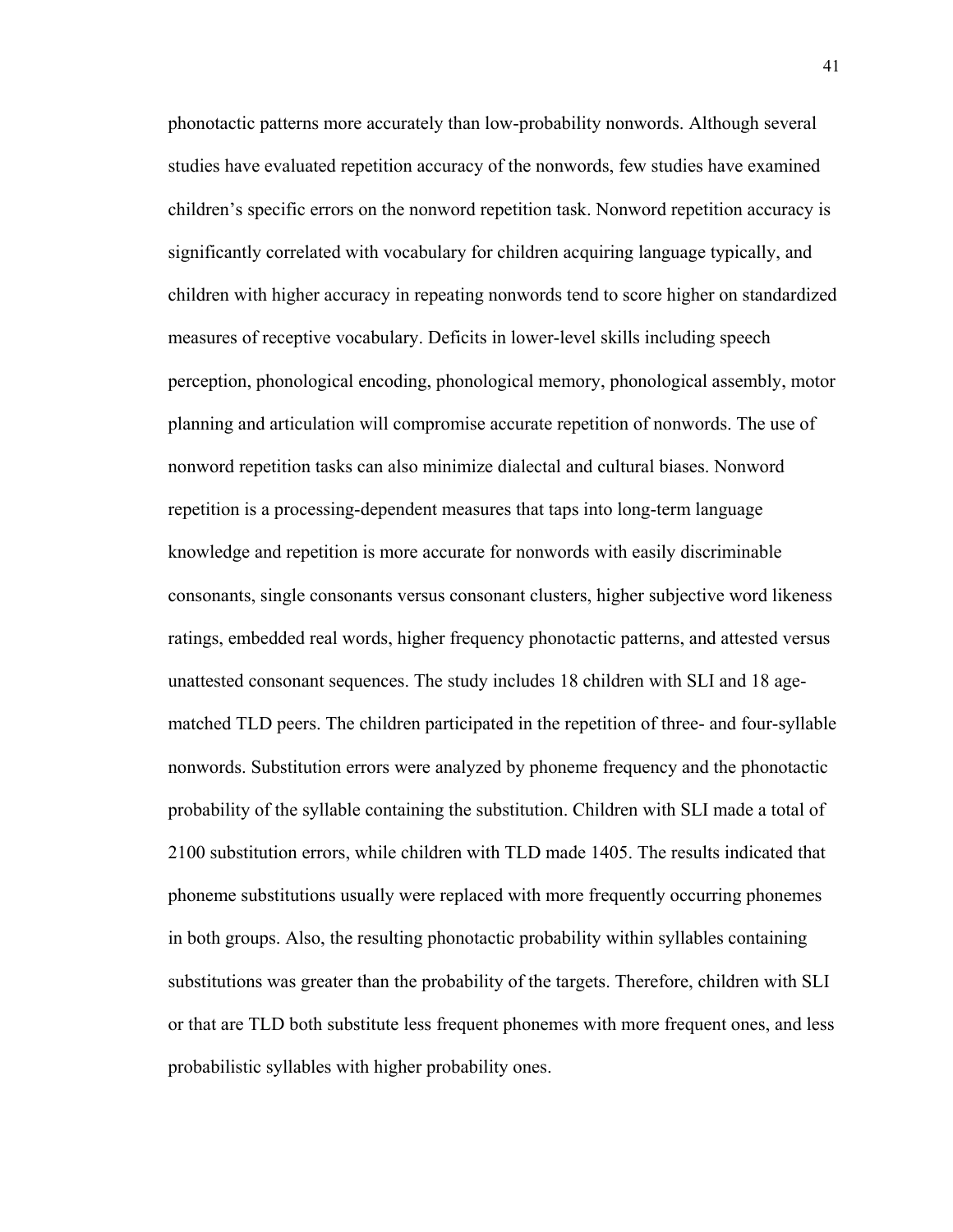Relevance to the current study: This study found that phoneme substitutions were usually replaced with frequently occurring phonemes in children with and without SLI. The current study is analyzing what specific errors, including substitution errors, Spanish-English bilingual children with and without SLI make in nonword repetition tasks and more contextualized language tasks.

Castilla-Earls, A., Pérez-Leroux, A. T., Fulcher-Rood, K., & Barr, C. (2021). Morphological errors in Spanish-speaking bilingual children with and without developmental language disorders. *Language, Speech, and Hearing Services in Schools, 52*(2), 497-511.

https://doi.org/10.1044/2020 LSHSS-20-00017

Summary: Children with DLD have difficulties in their production of nominal and verb morphology compared to TD peers. This study seeks to find morphological markers with clinical utility in identifying DLD in Spanish-English bilingual children. The participants in the study consisted of 66 Spanish-English bilingual children aged 4;0 to 6;11 split into two equal groups with and without DLD. Children's language exposure to both English and Spanish was collected via parent report. The morphosyntax subtest of the BESA and percentage of grammatical utterances found to be below 80% in both Spanish and English were used to qualify children as having DLD. Additional assessments were used to gain further information about the participants' language profile, including the CELF-2 Spanish Edition and the Test de Vocabulario en Imágenes. A comprehensive production task was used in Spanish to elicit morphological structures that have previously been found difficult for Spanish-speaking children with DLD. The morphological structures that the elicitation task included were nominal and verbal morphology. The nominal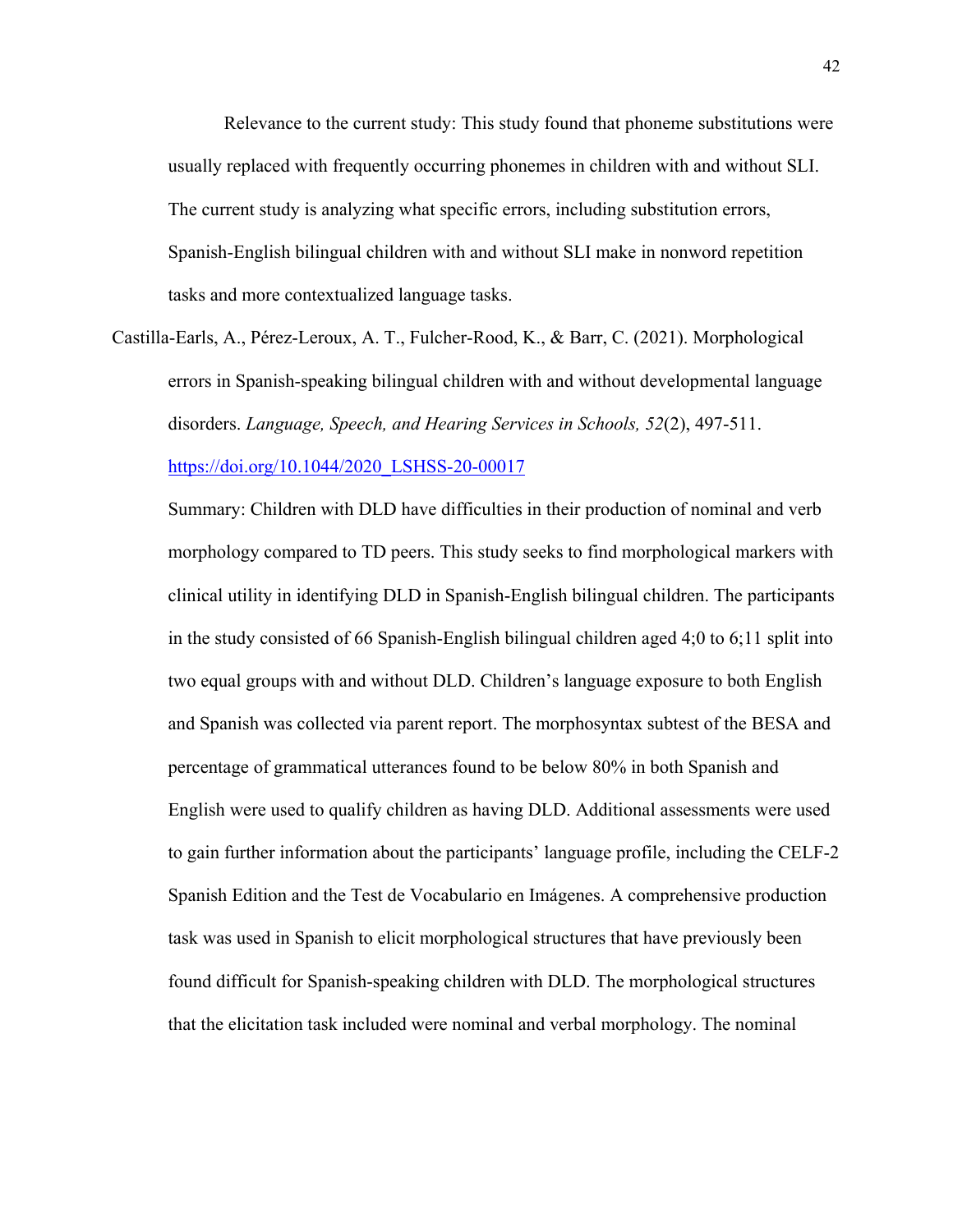morphology elements included articles, direct object pronouns, adjectives, and plurals. Verbal morphology elements included verbs and the subjunctive mood.

To analyze the data, logistic regression was used to produce a set of grammatical structures that most accurately distinguished children as with or without DLD. The groups did differ significantly from one another in their ability to accurately produce articles, clitics, adjectives, verbs, and the subjective mood. Morphological structures including clitics, verbs, and the subjunctive mood had adequate diagnostic accuracy of DLD in isolation, however, verb and subjective mood accuracy together had the highest accuracy in predicting group membership. When verb and subjective mood were utilized in combination, the sensitivity was 85% and the specificity was 91% in detecting DLD in Spanish-English bilingual children. Grammatical markers including clitics, verbs, subjunctive mood, verbs can be considered to be grammatical markers to rule in and rule out DLD in Spanish-English bilingual children. Therefore, SLPs working with Spanish-English bilingual children should consider low verb and subjunctive accuracy to be potential indicators of DLD.

Relevance to the current study: The current study is analyzing what types of grammatical errors Spanish-English bilingual children with and without DLD make in nonword repetition tasks and more contextualized language tasks, including story retells. This study examines various hallmark grammatical errors that can be used as markers of DLD in Spanish-English bilingual children.

Coady, J., Evans, J. L., & Kluender, K. R. (2010). Role of phonotactic frequency in nonword repetition by children with specific language impairments. *International Journal of*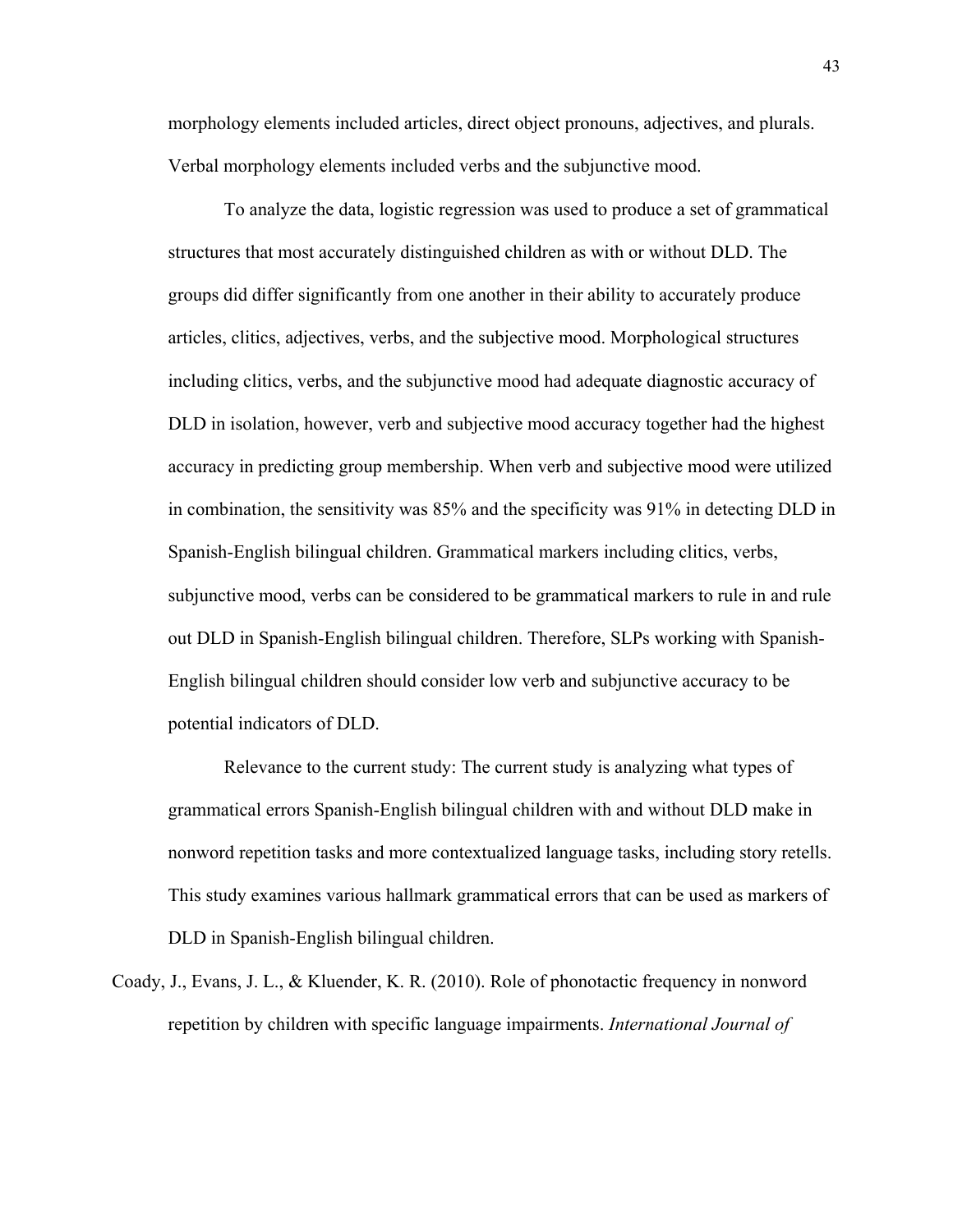## *Language & Communication Disorders, 45*(4), 494-509.

## <https://doi.org/10.3109/13682820903222783>

Summary: Children with specific language impairment (SLI) complete nonword repetition (NWR) tasks with lower accuracy than typically developing children (TDC). This article suggests that this is due to a phonological deficit, specifically a deficit in phonological sensitivity, in the children with SLI. This study utilized a nonword repetition task to determine how children with SLI extract phonological regularities from their language input. 18 English-speaking children with SLI and 18 age-matched peers participated in two NWR tasks. The NWR tasks were composed of three- and foursyllable nonwords that varied in a single phonotactic frequency manipulation, either consonant frequency or phoneme co-occurrence frequency. The tasks were scored as the percentage of phonemes correctly produced or phonemes co-occurrences (diphones) correctly produced. Onset-to-onset reaction times and repetition durations were also measured. The results of the study revealed that children with SLI repeated nonwords less accurately than the control group. Additionally, all children repeated three-syllable nonwords and those with higher frequency phonotactic patterns more accurately. Phonotactic frequency by group interactions were not significant. Phonotactic frequency by group interactions were not significant. "Timing results were mixed, with group reaction time differences for co-occurrence frequency, but not consonant frequency, and no group repetition duration differences." Therefore, while children with SLI were less accurate overall, non-significant interactions indicate that both groups of children "were comparably affected by differences in consonant and diphone frequency."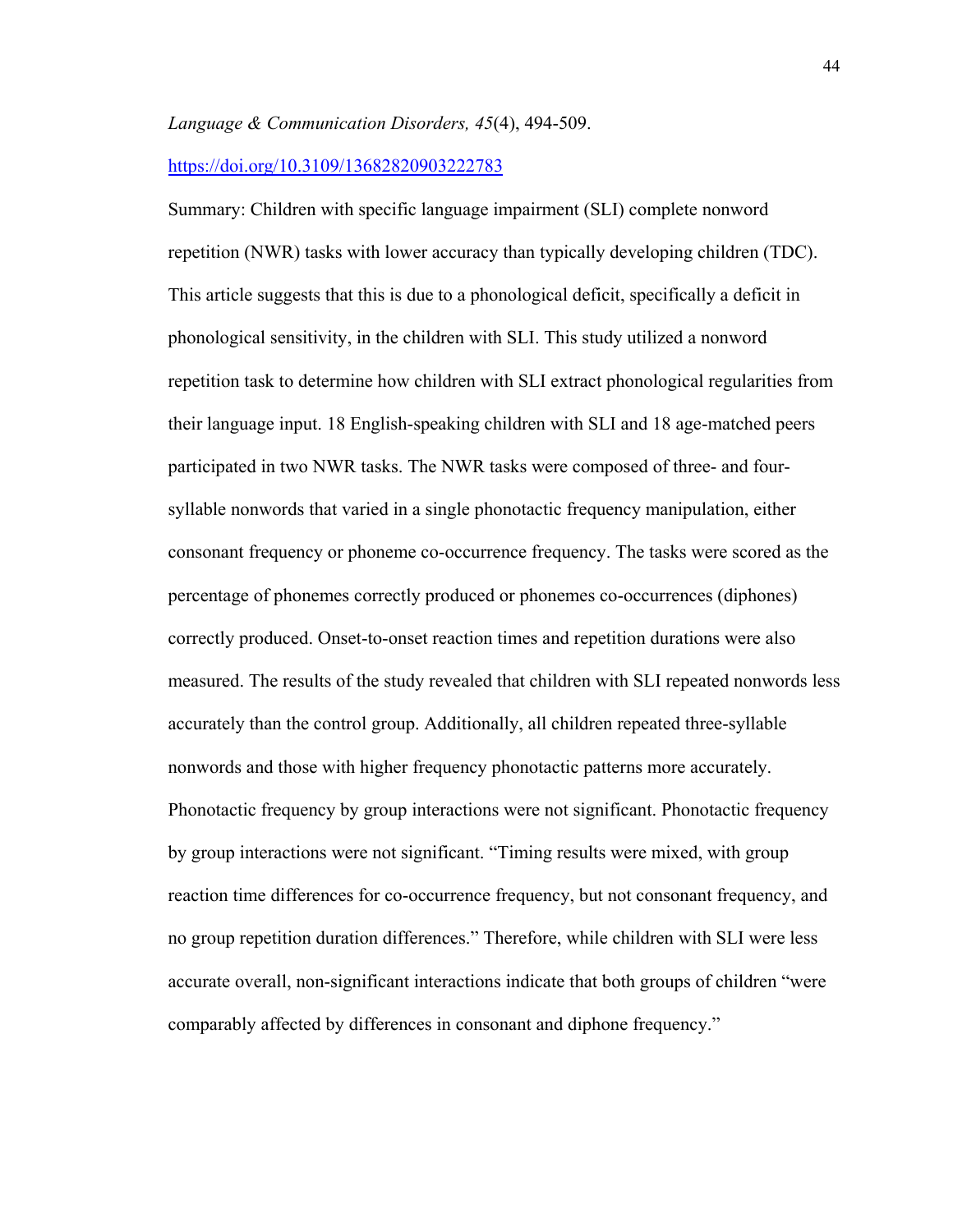Relevance to the current study: This study found that children with SLI were less accurate in NWR tasks than their typically developing peers, and that children repeated higher frequency phonotactic patterns more accurately. The current study is analyzing what types of errors Spanish-English bilingual children with and without SLI make in nonword repetition tasks and more contextualized language tasks.

Dollaghan, C., & Campbell, T. F. (1998). Nonword repetition and child language impairment. *Journal of Speech, Language, and Hearing Research, 41*(5), 1136–1146.

# <https://doi.org/10.1044/jslhr.4105.1136>

Summary: This article discusses differences observable through diagnostic tools between children with impaired language (LI) and children developing language normally (LN). The article examines the utility of nonword repetition tasks as a diagnostic tool to classify individuals as LI or LN, as well as note differences between the groups. Children with LI are usually diagnosed through their performance on norm-referenced tests as well as subjective information from teachers and family members. However, this may be because norm-referenced tests have bias against minority groups. They suggest using processingdependent measures as being more accurate and less biased in identifying LI than language knowledge. This article evaluates nonsense word repetition, which utilizes psycholinguistic processing rather than prior language knowledge, as a diagnostic tool. The nonsense words must be equally unfamiliar to children with LI and LN to correctly identify psycholinguistic deficits and not reduced language knowledge. In the first study, the article states four standards used in designing the nonword stimuli. The article states these criteria to be that nonwords and their syllables must not have correspondents to lexical items or predictability of individual phonemes. Additionally, the phonemes in the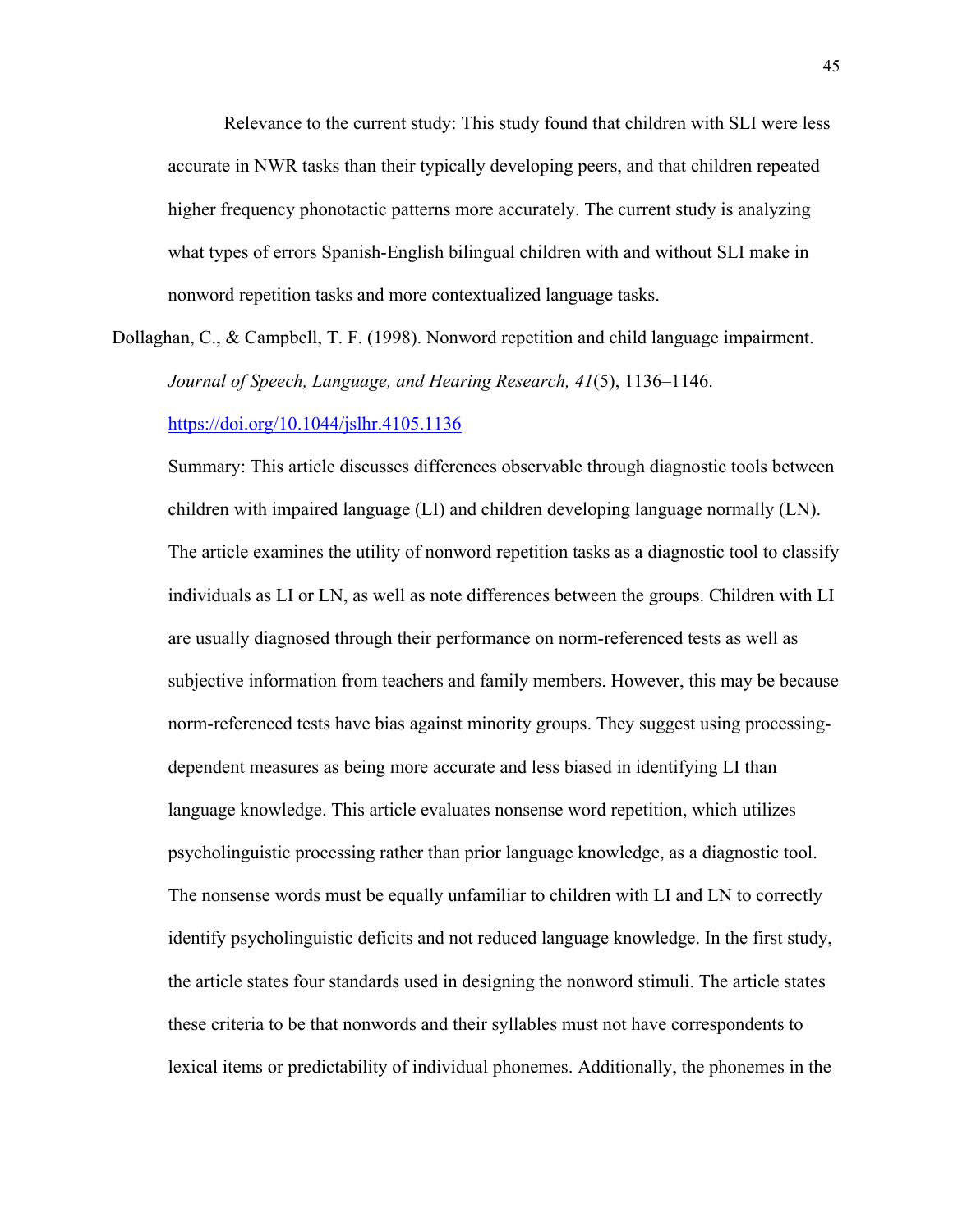nonwords must be those acquired in early development. The words also should be acoustically salient and the presentation of the nonwords should be standardized. The first study examined how well the nonword repetition task differentiated the LI and the LN children. Participants in this study were 40 native English-speaking children between ages six and nine years old. 20 of the children were diagnosed with LI and received language intervention from an SLP and 20 of the children were LN. The study presented 16 nonwords, which consisted of four words with one syllable, four words with two syllables, four words with three syllables, and four words with four syllables. All nonwords began and ended with consonants, but contained no consonant clusters. None of the individual syllables corresponded to an English word. The nonwords contained only tense vowels and had no weak syllables, and no consonants or vowels were repeated in a nonword. The presentation of the nonwords was standardized by recording one speaker who spoke at a consistent rate and assigned stress on consistent syllables. The tasks and scores were given by graduate research assistants blind to whether or not a child was LI or LN. The scoring resulted in a Percentage of Phonemes Correct. Significantly differential scoring between the LI and LN groups demonstrated that nonwords can exhibit unbiased group differences in psycholinguistic processing. A lack of overlap in the overall scores and especially in the three and four syllable words suggest the nonwords to be a helpful diagnostic tool between LI and LN within this age range. Study two compares the usefulness of the nonword repetition task to a norm-referenced language measure in differentiating children with and without LI. The clinical utility of these two assessment measures was determined by calculating likelihood ratios. It was hypothesized that the nonword repetition task would more accurately differentiate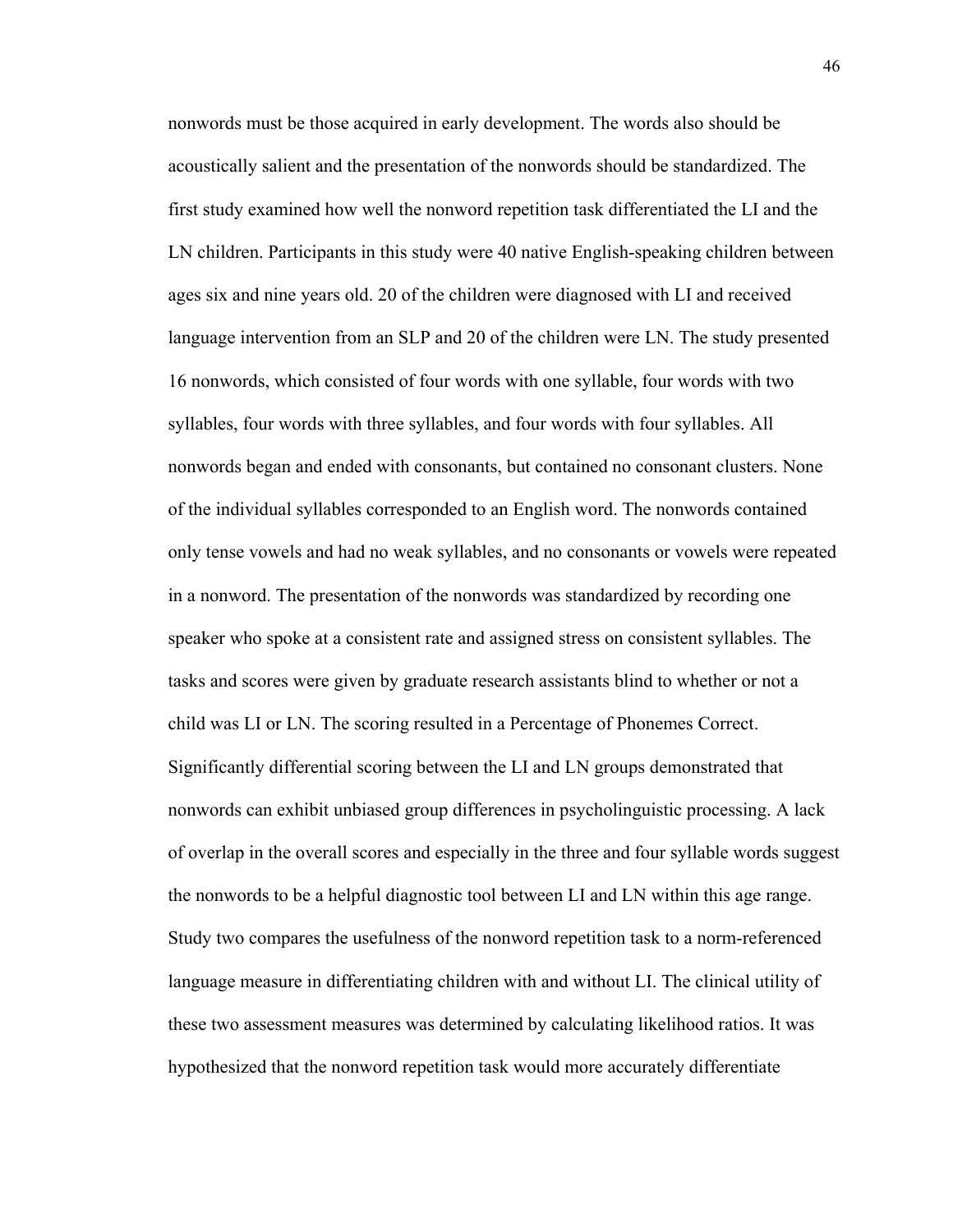children with and without LI and would have more informative likelihood ratios than the norm-referenced language measure. The same participants from Study one in addition to 45 other school-age children ranging from 5;8 to 12;2 engaged in the two assessment tasks. Nine of these children were not included in the final sample. The students were administered the nonword repetition task and the TOLD-2 and then the likelihood ratios were calculated. Overall, the nonword repetition task (the processing-dependent test) took much less time and presented more accurate information about the child's language intervention status than the norm-referenced language test (the knowledge-dependent test). Overall, the nonword repetition task was precise at differentiating children with language impairment and children developing language normally. Children with language impairments exhibited deficits in the nonword repetition task that could not be attributable to experiential or language knowledge. The results demonstrate that processing-dependent measures are less biased and have higher levels of performance than norm-referenced language tests.

Relevance to the current study: This study analyzed and confirmed that a nonword repetition task can find deficits not attributable to experiential or language knowledge in children with language impairment. The current study is analyzing what types of errors children with and without SLI make in nonword repetition tasks and more contextualized language tasks.

Ebert, K. D. (2014). Role of auditory non-verbal working memory in sentence repetition for bilingual children with primary language impairment. *International Journal of Language & Communication Disorders, 49*(5), 631-636.<https://doi.org/10.1111/1460-6984.12090>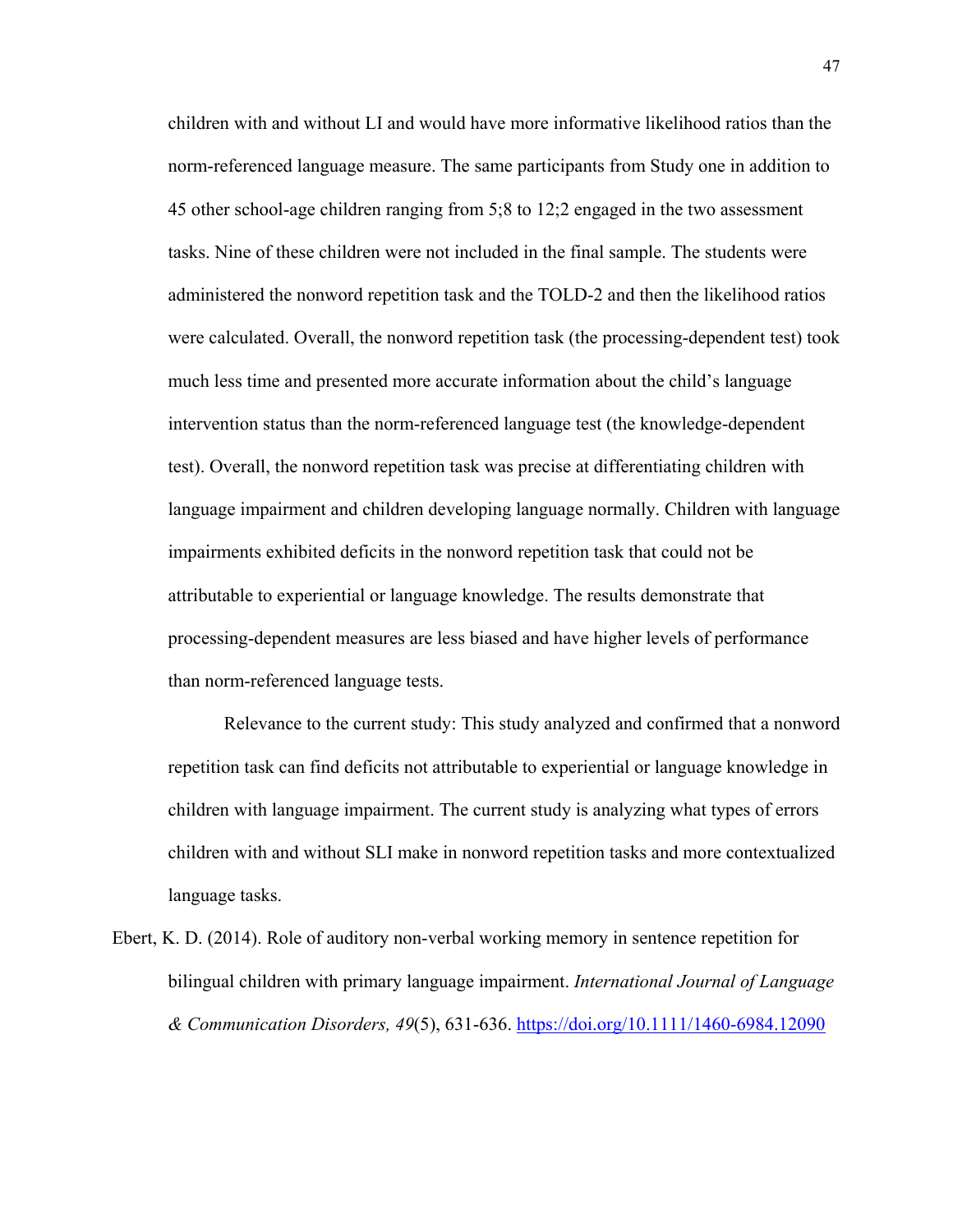Summary: Finding clinical markers of language impairment could greatly improve the identification of language impairment. Sentence repetition performance has clinical utility in differentiating children with primary (or specific) language impairment (LI) from children with normal language development in monolingual populations. However, sentence repetition tasks should identify LI in children from a "variety of linguistic backgrounds" if it is a true clinical marker. The skills needed for sentence repetition tasks are likely to be areas of deficits for children with LI. Sentence repetition performance is dependent on language experience, long-term language knowledge, linguistic short-term memory, and working memory. This study evaluates if non-verbal working memory (NVWM) is a component of sentence repetition performance. The participants consisted of 47 Spanish-English bilingual children aged 5;6 to 11;2 with LI. These children completed a NVWM task as well as sentence repetition and non-word repetition (NWR) tasks in Spanish and English. The sentence repetition task was acquired from the recalling sentences subtest of the CELF. For the NWR tasks, the English stimuli (Dollaghan & Campbell, 1998) consisted of 16 words ranging from one to four syllables and observing the phonotactic properties of English, "including word-final consonants." The Spanish stimuli (Ebert et al., 2008) consisted of 20 words ranging from one to five syllables and observed the phonotactic properties of Spanish, "including only consonantvowel syllables." Hierarchical Multiple linear regression was "used to predict sentence repetition" in Spanish and English using age, NWR, and NVWM. NWR tasks were "used to account for age and language-specific phonological short-term memory." NWR and NVWM scores were expected to increase with age. With age and language-specific memory accounted for, results of the study demonstrated that NVWM is significantly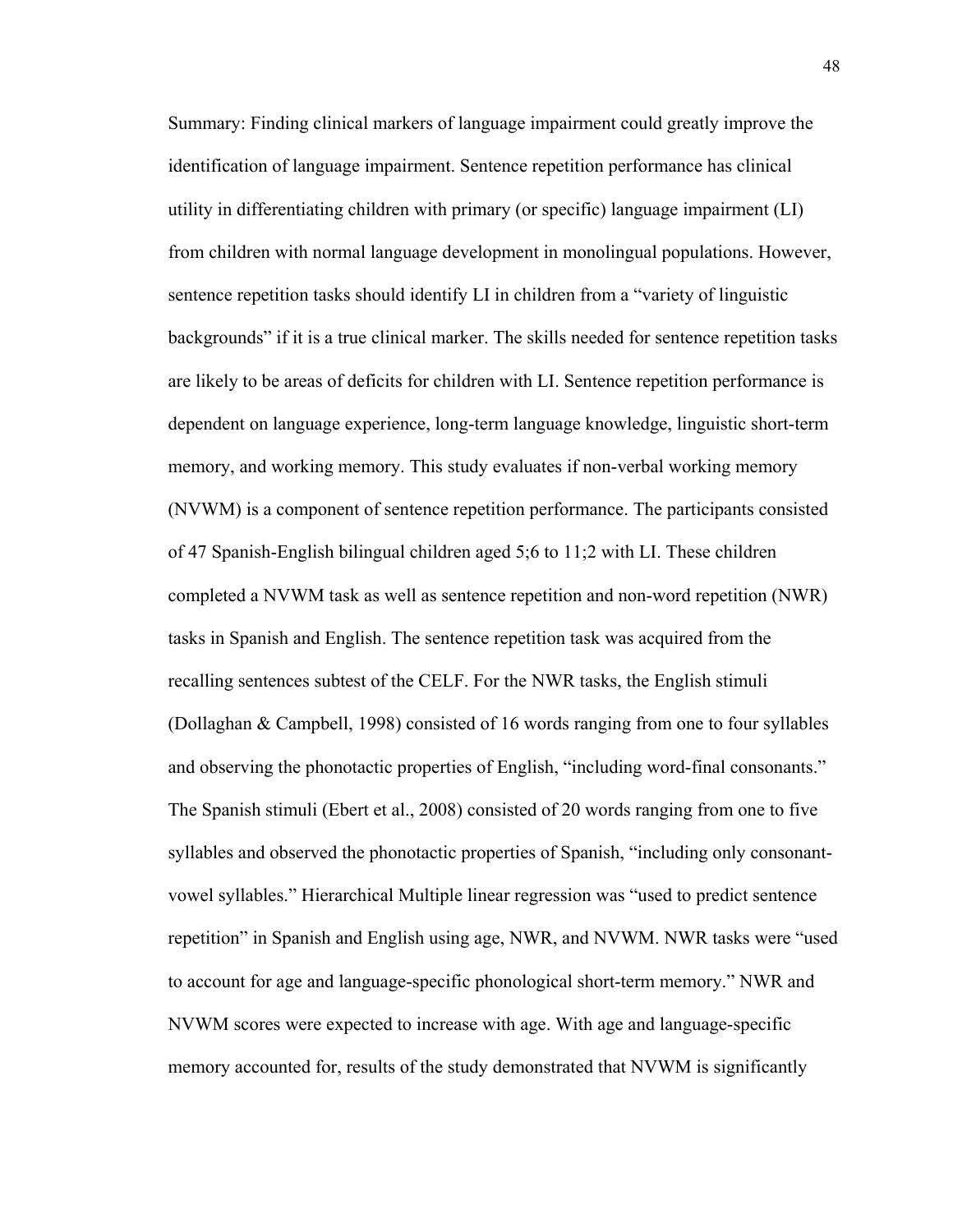associated with sentence repetition scores and predicted unique variance in sentence repetition in Spanish and English. The results indicate that domain-general memory resources are an integral component of sentence repetition performance in children with LI and therefore deficits in NVWM may contribute to the "poor performance of children with LI on sentence repetition tasks."

Relevance to the current study: This study found that nonverbal working memory is associated with sentence repetition scores in Spanish and English. The current study is analyzing what types of errors Spanish-English bilingual children with and without SLI make in nonword repetition tasks and more contextualized language tasks, including a sentence repetition task.

Ebert, K. D., Kalanek, J., Cordero, K. N., & Kohnert, K. (2008). Spanish nonword repetition: Stimuli development and preliminary results. *Communication Disorders Quarterly*, *29*(2), 67-74. <https://doi.org/10.1177/1525740108314861>

Summary: Several studies have demonstrated the capacities of nonword repetition (NWR) tasks in differentiating normally developing children and children with language impairment (LI) as well as providing information about children's' LI and their languagelearning systems. NWR tasks have demonstrated the ability to inform about language learning skills such as phonological working memory, speech perception, articulation ability, and lexical long-term memory. There is strong evidence that monolingual English-speaking children with LI exhibit deficits on NWR tasks. Many of the NWR tasks have been performed on monolingual English-speaking children which could signify an English-oriented bias on previously used nonword lists. NWR tasks are a helpful clinical tool as they exhibit information about processing capacity rather than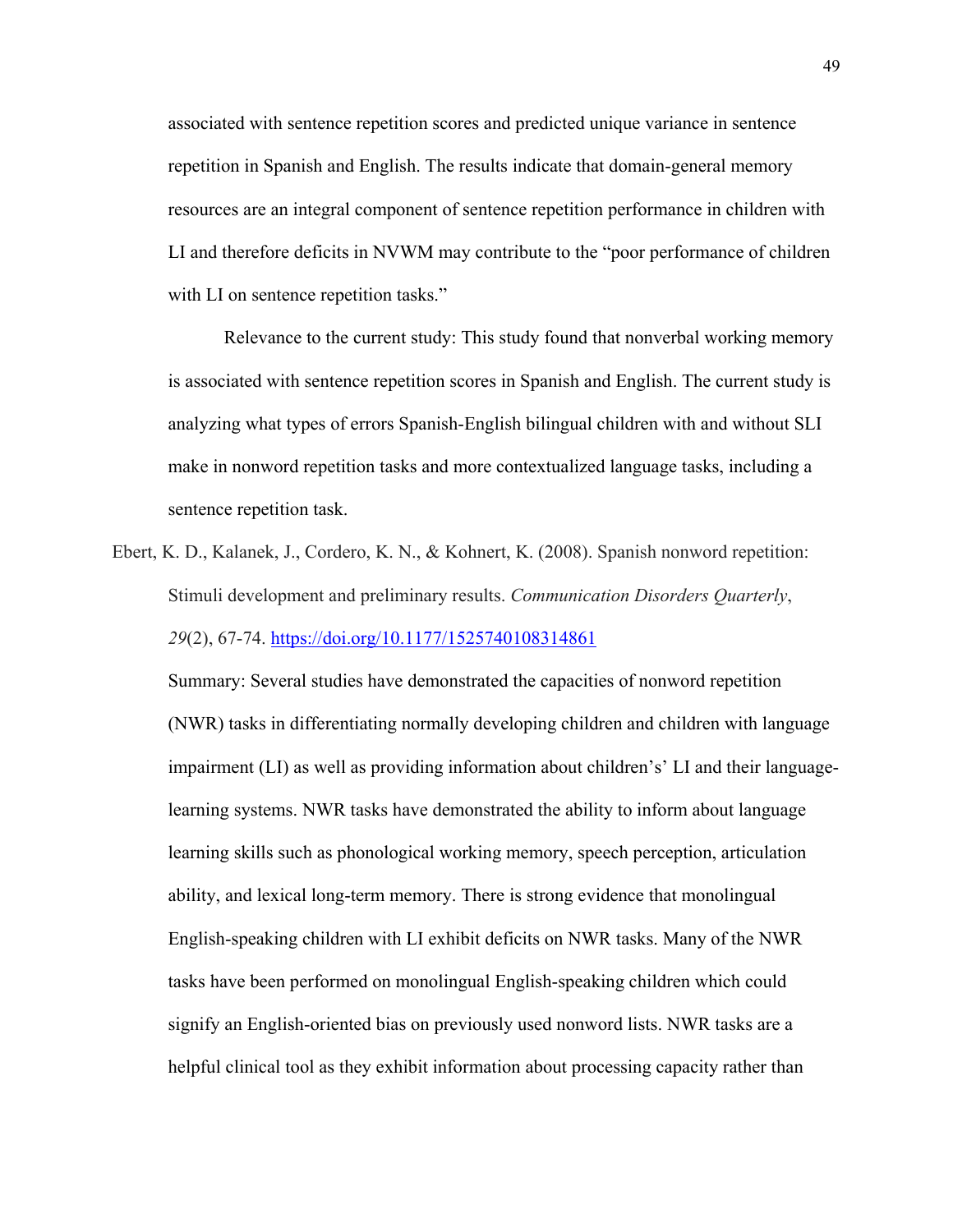language knowledge or experience. NWR tasks have shown to be less biased than knowledge based standardized assessments for racial minority groups that are monolingual English speakers. However, the English-based NWR tasks are not as accurate for bilingual children or children who have had limited exposure to English. It is important to examine if NWR tasks and language development are correlated in languages other than English. Other language-specific constraints should also be evaluated to determine if NWR tasks have clinical utility in languages other than English. Preliminary findings indicate that NWR tasks using Spanish-based stimuli may have clinical utility in differentiating Spanish-speaking children with normally developing language and children with LI. However, an empirically evaluated Spanish-based nonwords stimuli has not yet been established. This study sets forth to obtain data about a Spanish-based NWR task with typically developing preschool aged children. A set of 20 nonword stimuli were created under Spanish phonotactic constraints and to the general guidelines for less biased nonword stimuli established in English. Later developing consonants were not used, consonant clusters were not used, the nonwords contained only tense vowels, and phonemes occasionally occurred more than once in each nonword. The nonword stimuli consisted of all five vowels, 11 consonants ( $\langle d, g, p, b, t \rangle$ , t, n, n, k, j, f $\langle f \rangle$ ), and followed typical patterns in Spanish for assigned stress. Syllables were constructed in a CV pattern typical in Spanish. Most frequently used consonants in Spanish were used more frequently in the nonword stimuli. The nonword stimuli consisted of words from one syllable to five syllables. Due to language constraints, 12 syllables corresponded to true words in Spanish. This study consisted of 14 preschool aged participants with typically developing language and Spanish as their primary language with varying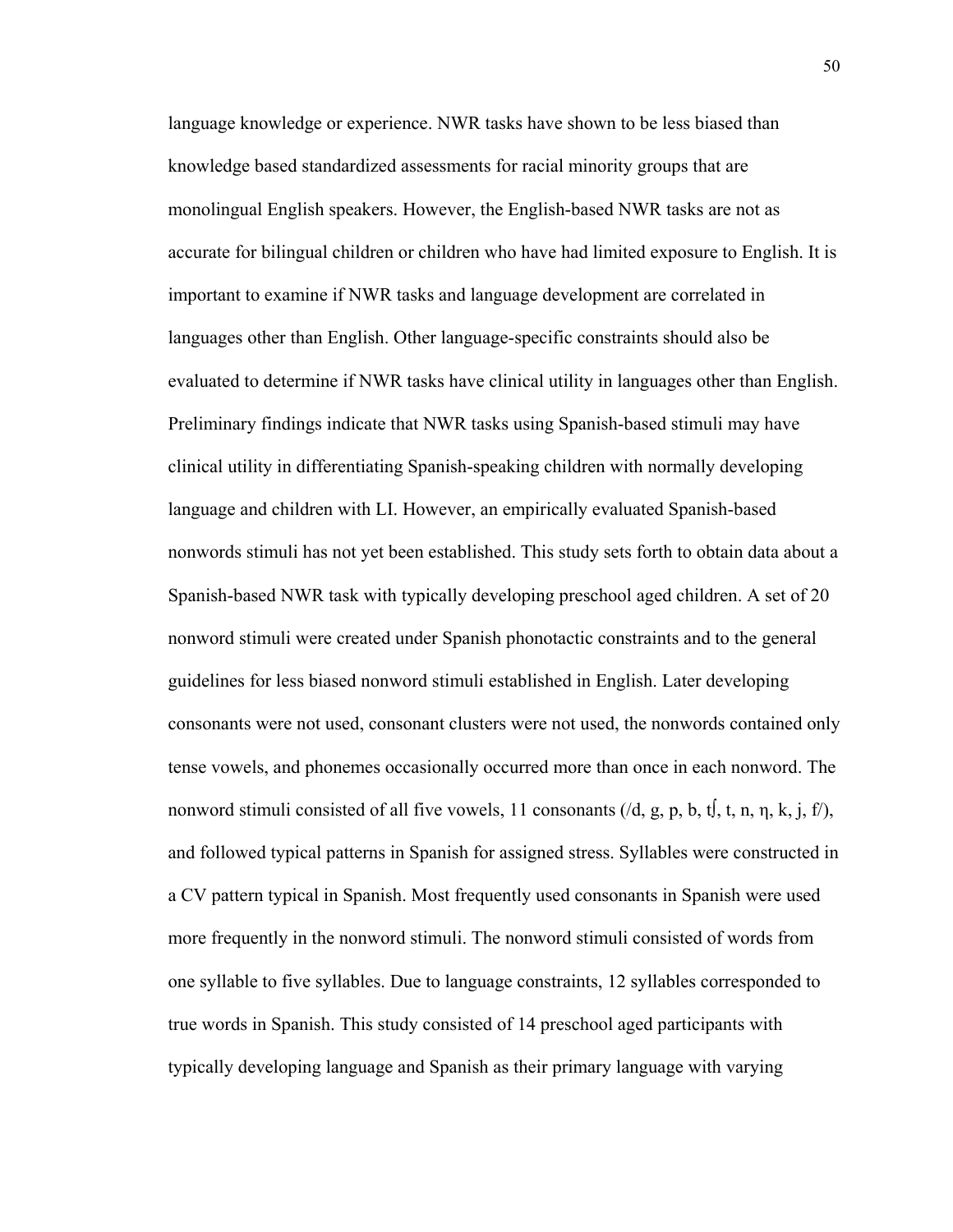exposure to English between the ages of 3;5 and 5;6 years old. A native Spanish speaker recording the nonword stimuli and a native Spanish speaker transcribed the results. Results indicated that the set of nonwords may be "sensitive to" age differences, as the accuracy decreased as the word length increased. All children were able to repeat syllables up to three lengths, but the scores of the younger children decreased significantly with the four and five syllable words, and the scores of the older children decreased significantly with five syllable words. Results also signified that the majority of errors consisted of a whole syllable rather than one consonant or one vowel, probably due to the phonotactic characteristics of Spanish. Further testing using this set of nonword stimuli is needed to establish its effectiveness in measuring language processing ability in native Spanish speakers.

Relevance to the current study: This study analyzes length effects on different age groups as well as revealed that most errors were made across a syllable rather than one consonant or vowel. The current study is analyzing what types of errors children with and without SLI across a range of ages make in nonword repetition tasks and more contextualized language tasks.

Gathercole, S. E. (2006). Nonword repetition and word learning: The nature of the relationship. *Applied Psycholinguistics, 27*(4), 513-543.<https://doi.org/10.1017/S0142716406060383> Summary: Children begin repeating unfamiliar words from the first year of infancy and usually begin to attempt repetition of a spoken nonword at request. Repeating multisyllabic nonwords is highly variable among children and is closely related to vocabulary acquisition and is a predictor of language learning ability. Many components go into repeating a nonword including the "quality of temporary storage of phonological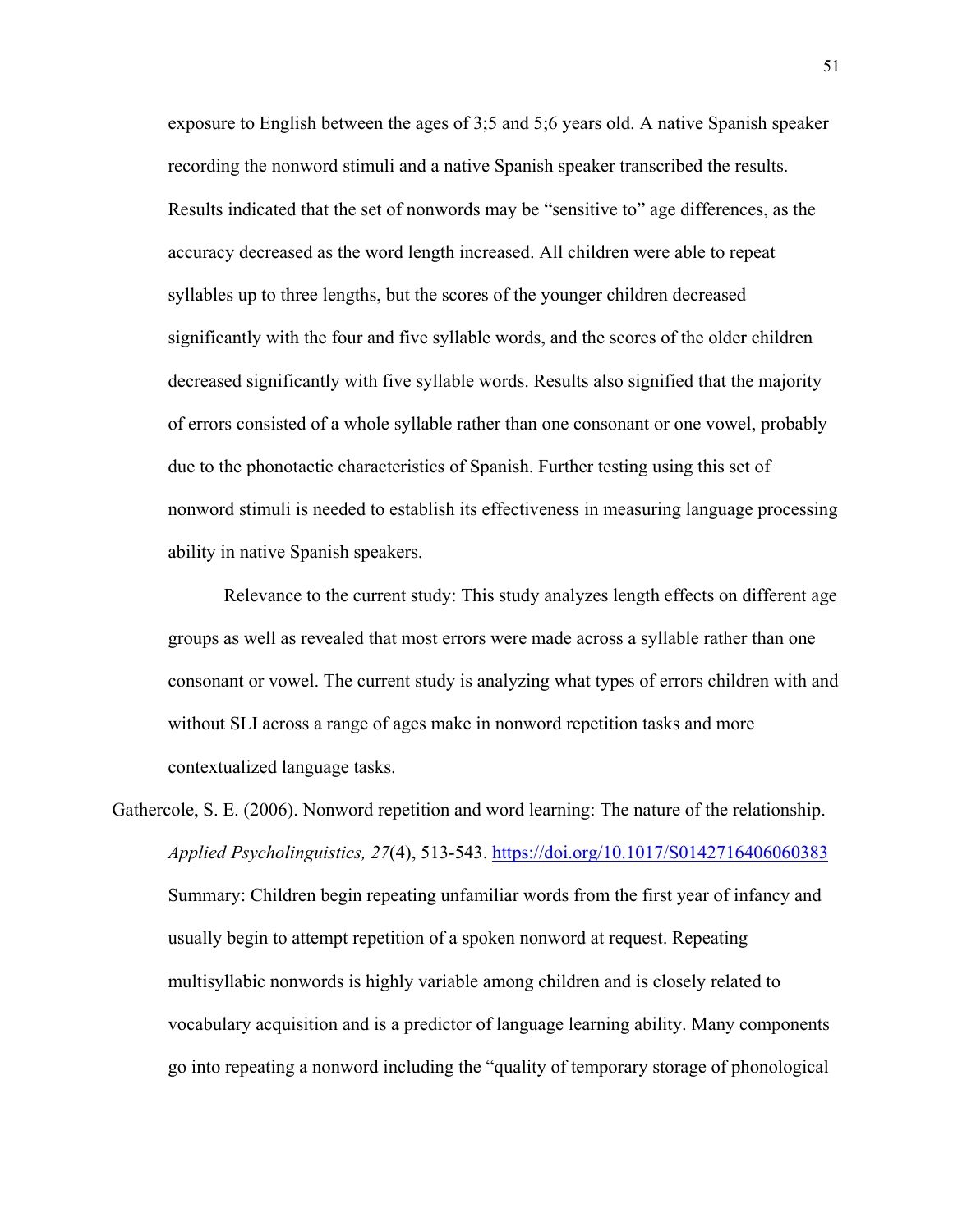representations" as well as sensory, cognitive, and motor processes. Therefore, deficits in any of these components can impede the repetition of nonwords and be an indication of specific language impairment (SLI). Nonword repetition deficits in SLI have a strong genetic basis. This was made evident through the use of the CNRep which is standardized for children ages four through nine years old and has 10 nonwords each containing two, three, four, and five syllables. Deficits in nonword repetition is also common in children with poor reading abilities. An individual's ability to store a nonword is influenced by their quality of phonological representations, the impact of their learning conditions on phonological storage, and by their initial construction of phonological representation. Nonword repetition tasks may provide an assessment that assesses phonological storage quality over serial recall measures using lexical stimuli as memory items, because there is no compensation for deficits in phonological storage when nonwords are used. Nonword repetition provides a more sensitive assessment of the quality of phonological storage. Nonword learning is also impaired when the stimuli have low phonotactic frequencies and individuals have low phonological storage capacities. Factors that impact the quality of temporary phonological strage may influence forming phonological lexical representations. Although phonological storage deficits are closely associated with deficits in language learning and nonword repetition, it may not individually be able to create the severity of deficits in SLI. A group of 20 children aged six to 11 years old with SLI were given the CNRep as well as other standardized tests assessing phonological short-term memory. The children's' scores were significantly lower on the CNRep than the other assessments. The results indicated that the children with SLI had significantly lower performance on nonword repetition than nonword recall.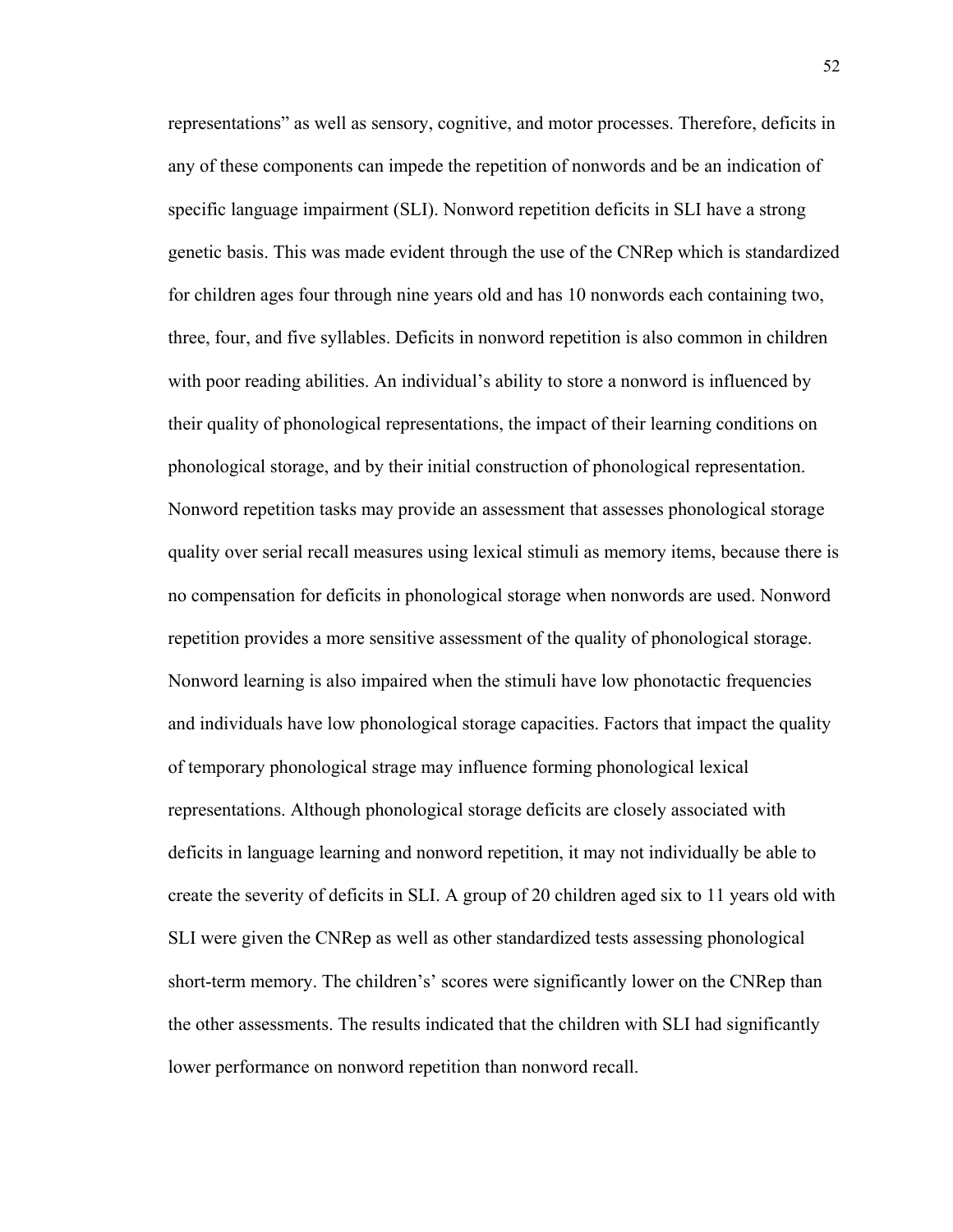Relevance to the current study: This study found that children with SLI had significantly lower performance on nonword repetition than nonword recall. The current study is analyzing what types of errors Spanish-English bilingual children with and without SLI make in nonword repetition tasks and other language tasks, including a sentence repetition task.

Gibson, T. A., Summers, C., Peña, E. D., Bedore, L. M., Gillam, R. B., & Bohman, T. M. (2014). The role of phonological structure and experience in bilingual children's nonword repetition performance. *Bilingualism: Language and Cognition, 18*(3), 551-560. <https://doi.org/10.1017/S1366728914000248>

Summary: The cognitive processes that are fundamental to performance on nonword repetition (NWR) tasks are not yet fully known, especially for bilingual children. Language experience and language structure can be predictors for a child's performance on NWR tasks, but the relative impact of each is unknown. Evaluating the contribution of phonological structure and comparison of first and second language experience could provide more information on children's performance on NWR tasks. Children generally have more difficulty repeating longer nonwords which is called the "length effect." The pattern of the length effect varies across languages. Phonological structure differences across languages and language experience differences could contribute to variation in NWR performance across languages. Spanish has a smaller phonemic inventory and more multisyllabic words compared to English which has a larger inventory and greater number of single-syllable words. The variation in the phonological structure across languages creates differential demands on memory which might also affect performance on NWR tasks. Spanish has fewer units per single syllable than English which decreases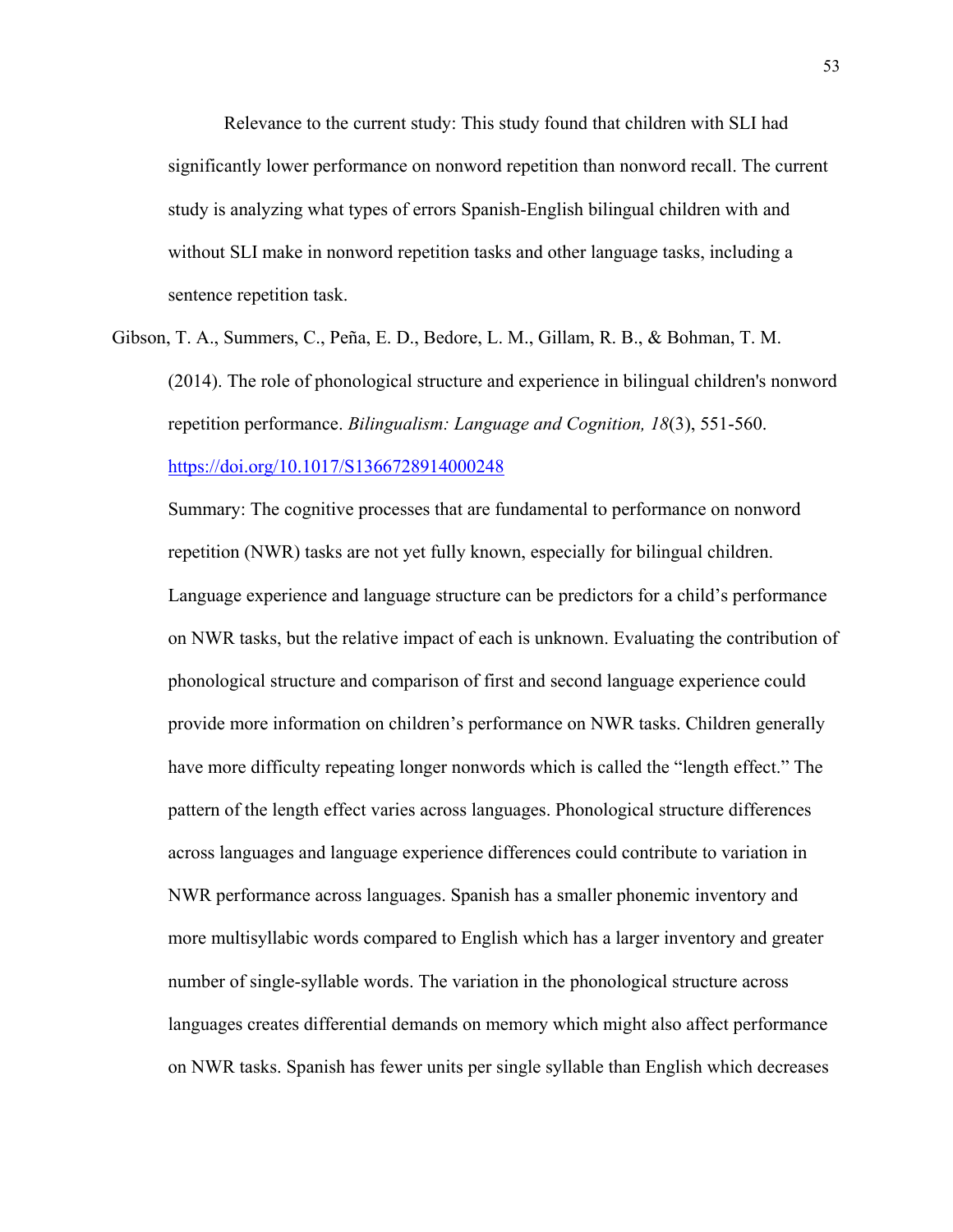memory load for individual syllables. The lighter demand in Spanish may "offset memory and allow for retention of longer strings of syllables." The phonotactic patterns of language experience may also influence memory load due to it being easier to chunk together patterns that are familiar over those that are unfamiliar. In general, children who speak a language with more multisyllabic words repeat longer nonwords with more ease than children who do not have the same language experience. Language experience results in the development of long-term representations in memory that aid short-term memory performance. Knowledge from long-term memory representation provides missing information from the "incomplete representation in short-term memory." Additionally, the lower amount of vowels in Spanish than in English may lower English NWR performance in Spanish-dominant bilingual children. Therefore, the phonological structure of one language may affect a bilingual speakers performance on NWR tasks in the other language. This study examines the role of phonological structure and language experience in bilingual children's performance on nonword repetition (NWR) tasks. This study examines four questions: if the language of a test controls for accuracy in syllable length if language experience affects NWR performance, if Spanish-English bilingual children who differ in language experience perform differentially at syllable lengths, and if performance on the English vs. Spanish nonwords is affected by language experience. The participants consisted of 26 Spanish-dominant and 26 English-dominant typically developing Spanish-English bilingual children with matched levels of language exposure. The NWR tasks were administered in English and Spanish to all participants. The English-like nonwords were from Dollaghan and Campbell (1998) and were constructed to be non-word like. In the English stimuli, consonant clusters and late-developing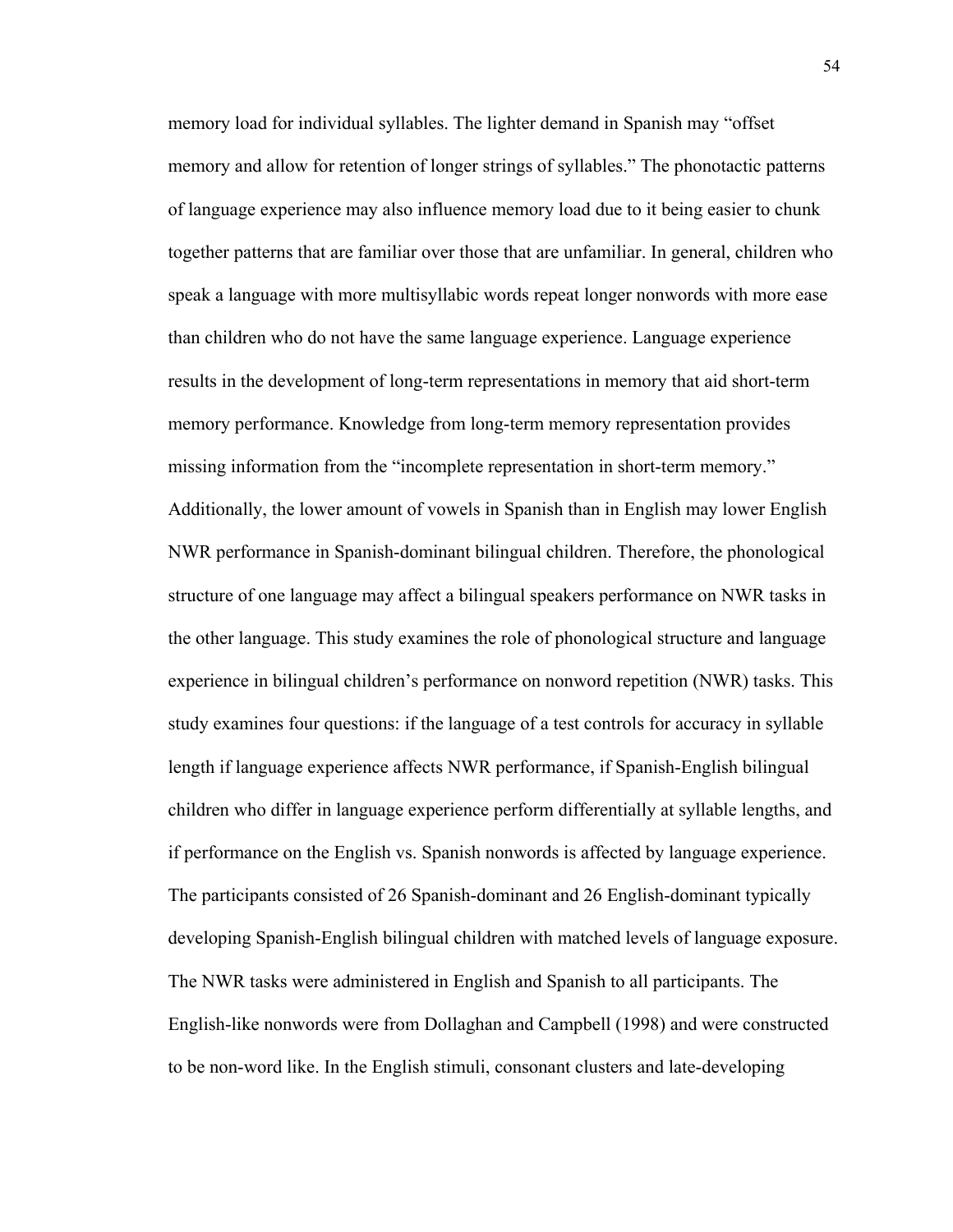sounds were not included and only tense vowels were included. The nonwords consisted of four nonwords at two-four syllable lengths. The Spanish-like stimuli were the nonwords from Calderón (2003) and were also constructed to be non-word like. In the Spanish nonwords, only tense vowels were included, late-developing sounds were omitted, and the words were constructed of syllables that occur infrequently in Spanish. The nonwords consisted of four nonwords at two-five syllable length. A Percent Phoneme Correct (PPC) was used to score each phoneme with omissions and substitutions being counted as incorrect, distortions being accepted as correct, and additions ignored. The PPC was "calculated for each syllable level." The results showed that both language experience and phonological structure affect NWR performance. They also showed significant influence for test language and syllable length. Scores were comparable in English and Spanish for two- and three-syllable nonwords, but scores were significantly higher on four-syllable nonwords in Spanish. Language experience in Spanish corresponded to more success at repeating longer non words in Spanish but not in the English. Language dominance also impacted the PPC scores, with the Spanishdominant children performing better than the English-dominant group on the Spanish and English nonwords. Additionally, the Spanish nonwords were produced more accurately than the English nonwords by both groups. The findings indicate that the Spanishdominant group may have been more successful in the NWR tasks due to extra practice in producing multisyllabic words that are more common in Spanish.

Relevance to the current study: This study establishes that language experience and phonological structure affect childrens' performance on NWR tasks. The current study is analyzing what types of errors Spanish-English bilingual children with and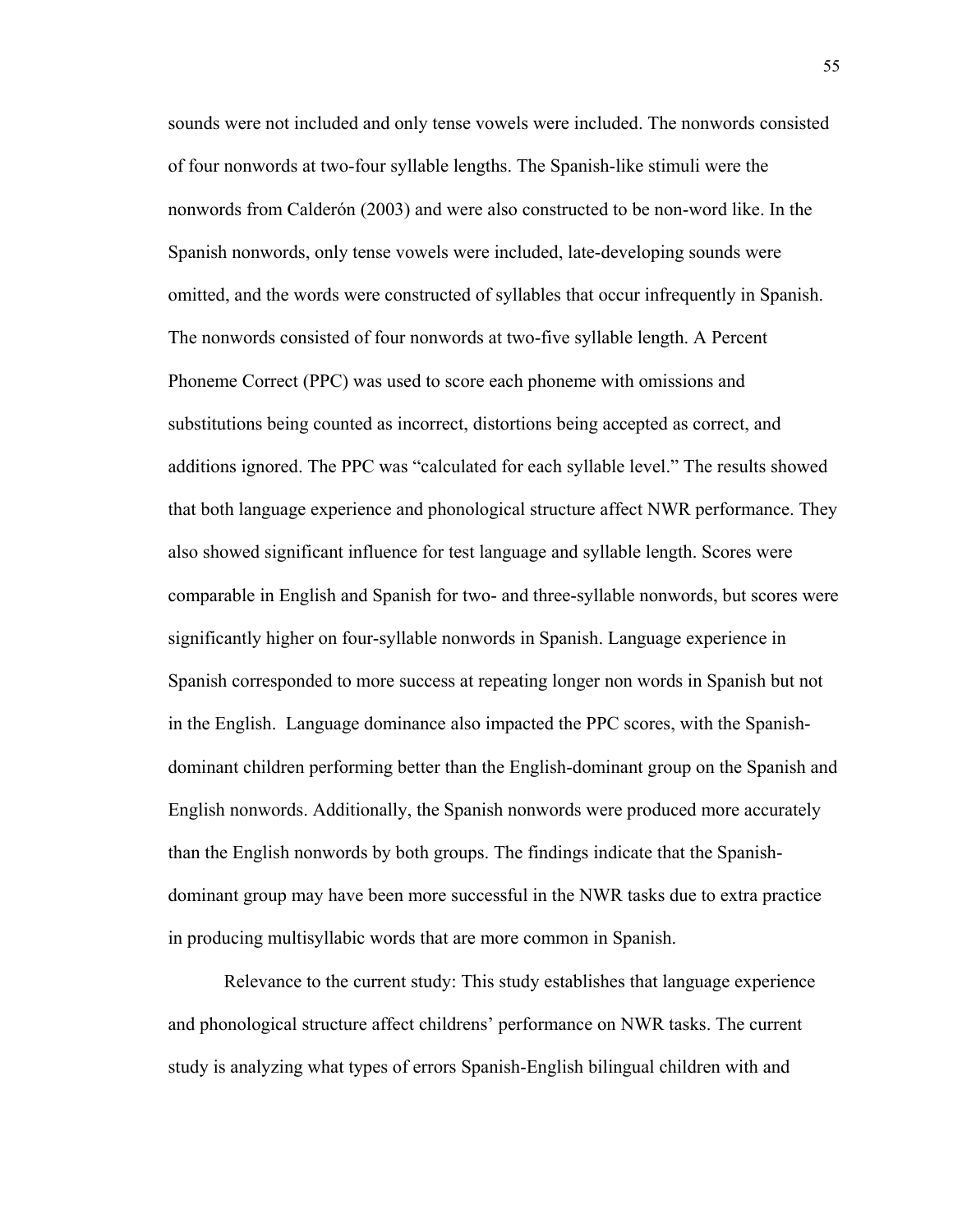without SLI make in nonword repetition tasks and more contextualized language tasks because NWR tasks are decontextualized and may therefore give us information regarding a child's more specific deficits.

Gillam, R. B., Peña, E. D., Bedore, L. M., Bohman, T. M., & Mendez-Perez, A. (2013). Identification of specific language impairment in bilingual children: I. Assessment in English. *Journal of Speech, Language, and Hearing Research, 56*(6), 1813-1623. [https://doi.org/10.1044/1092-4388\(2013/12-0056\)](https://doi.org/10.1044/1092-4388(2013/12-0056)) 

Summary: Standardized language assessments administered in English are still the most commonly used assessment tool with bilingual children. Bilingual children are more likely to be incorrectly diagnosed with DLD than monolingual children, due to SLPs basing diagnostic decisions on low scores on standardized language assessments. However, these standardized language assessment scores, especially when only administered in one language, do not accurately identify DLD in ELLs due to children making language errors that are normal in the early stages of second-language learning. This study examines the current and creates new cutoff scores for English testing to identify DLD in bilingual children. The participants included 167 children in first-grade recruited from 12 elementary schools. All of the participants were ELLs before kindergarten and a child's language exposure was based on parents and teacher questionnaires. The participants completed comprehensive language assessments in English and Spanish. Receiver operating curve (ROC) analyses and logistic regression analyses were used to evaluate the association between the EpiSLI criteria and language impairment status. The original English EpiSLI identification system created by Tomblin et al., (1996) produced a sensitivity of 95% and specificity of 45%. Cutoff scores were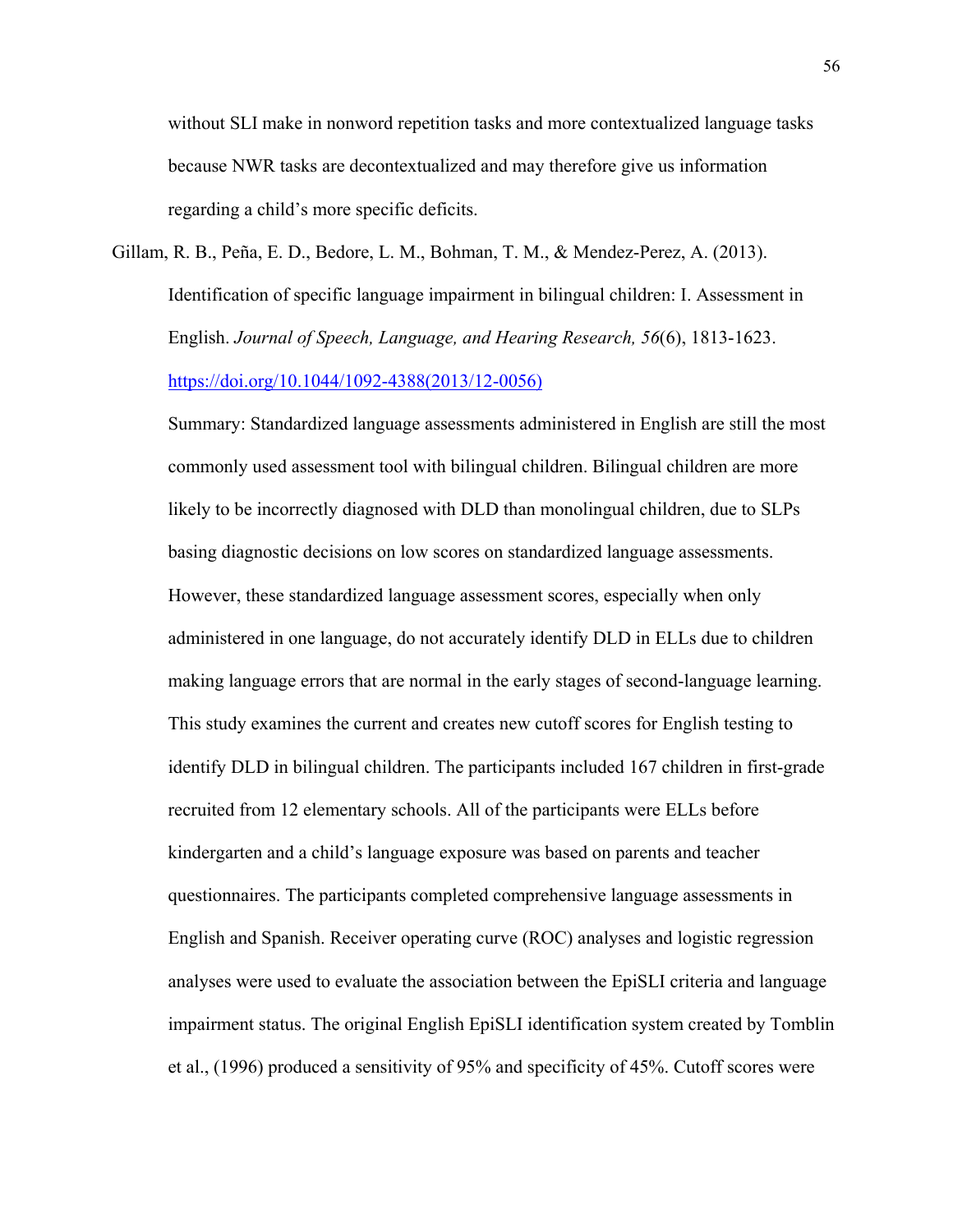revised by creating different cutoff scores according to ROC analysis, which produced a sensitivity of 86% and a specificity of 68%. The optimal prediction model which predicted the probability of DLD, produced by the additional ROC analysis, yielded a sensitivity of 81% and specificity of 81%. The results of the study indicate cutoff scores that could improve the accuracy of diagnostic decisions for SLPs seeking to identify DLD in ELLs.

Relevance to the current study: The current study is analyzing what types of errors Spanish-English bilingual children with and without DLD make in nonword repetition tasks and more contextualized language tasks, including story retells. This study reviews the difficulty of identifying DLD in bilingual children and proposes improved cutoff scores for assessments administered in English.

Girbau, D. (2016). The non-word repetition task as a clinical marker of specific language impairment in Spanish-speaking children. *First Language, 36*(1), 30–49.

<https://doi.org/10.1177/0142723715626069>

Summary: The participants consisted of 60 Spanish-speaking children ages eight to 10 years old. Forty of the children had Specific Language Impairment (SLI) and 20 children had Typical Language Development (TLD). The children received psycholinguistics testing, IQ testing, hearing screenings, and the nonword repetition task (NRT). The auditory Spanish NRT was composed of 20 scored nonwords (Girbau & Schwartz, 2007). The NRT had four words at each syllable length ranging from one- to five-syllables. The words consisted of 60 different "medium-low frequency syllables" with each syllable containing only one vowel. The nonwords began with consonants, had no diphthongs, and had stress on only one syllable in each nonword. The stress in each nonword varied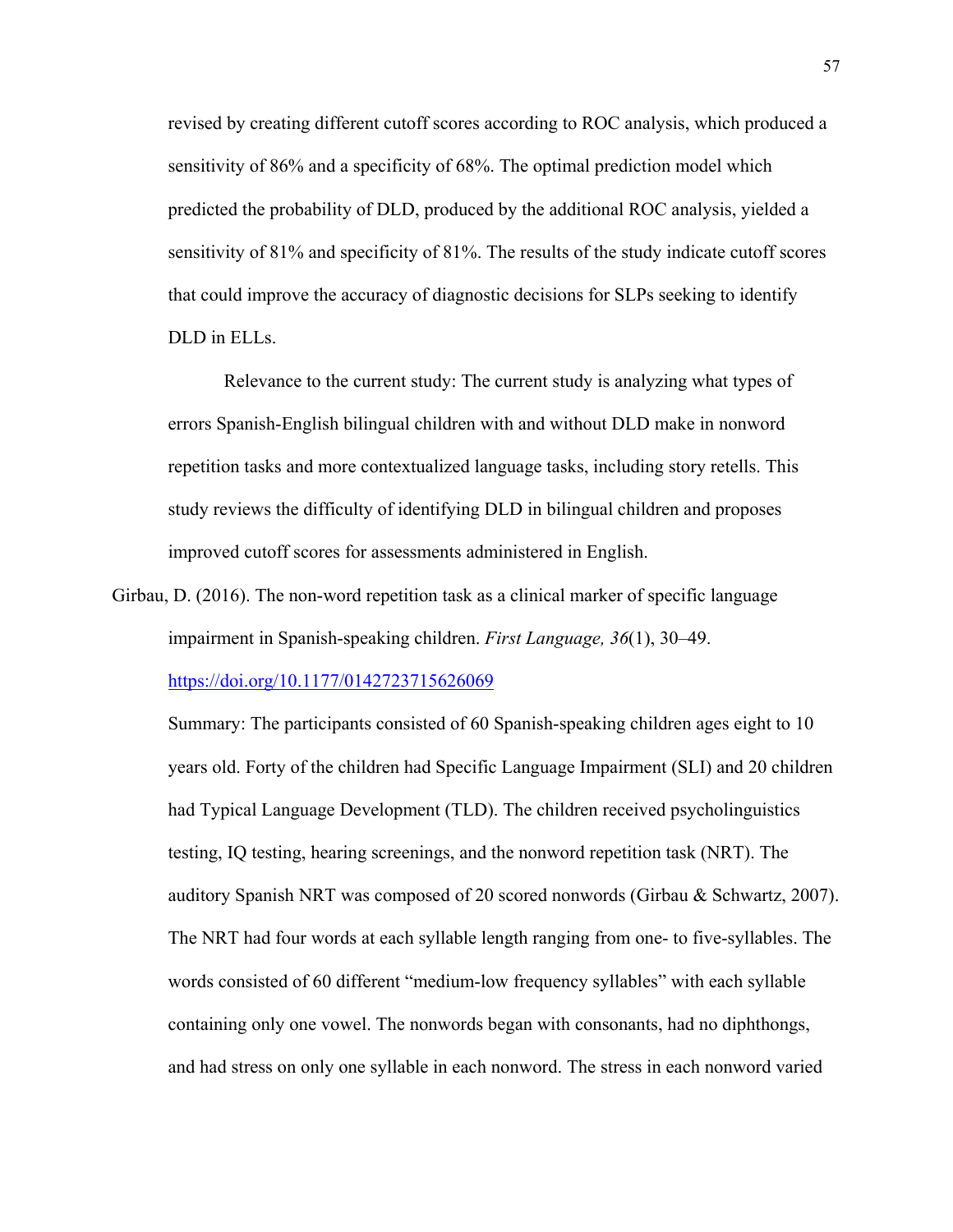across four syllable positions. Twelve of the nonwords contained at least one cluster. Results showed that children with SLI had a significantly lower percentage of correct non-words than the children with TLD through ANOVA analyses. The children with SLI made more errors in the NRT than the TLD children. Additionally, a length effect was observed with the greatest differences between SLI and TLD children existing with words from three- to five-syllable words. The difference in the average accuracy of NRT was twice as large in the TLD group for the three- to five-syllable words. Overall, the NRT correctly identified SLI with likelihood ratios that indicated good diagnostic performance with significant sensitivity and specificity. Positive correlations between the NRT and eight other expressive and/ or receptive language assessments, the PPVT-III, the TTFC-2, CEG tests, WISC-IV/Vocabulary subtest, and four ITPA subtests, were found. The positive correlations were demonstrated by higher scores in the NRT accuracy matching higher scores in each language test and subtest. But, this result was found overall and not in each group, indicating that the language status (SLI vs. TLD) was not causal for the significant correlations. The results of the NRT also further establish the link of phonological working memory to psycholinguistic abilities. Better phonological working memory abilities, measured by NRT, were correlated with better expressive and receptive language abilities. Therefore, targeting phonological working memory abilities in speech therapy can benefit children with SLI.

Relevance to the current study: This study establishes the link of phonological working memory to expressive and receptive language abilities through a NWR task. The current study is analyzing what types of errors Spanish-English bilingual children with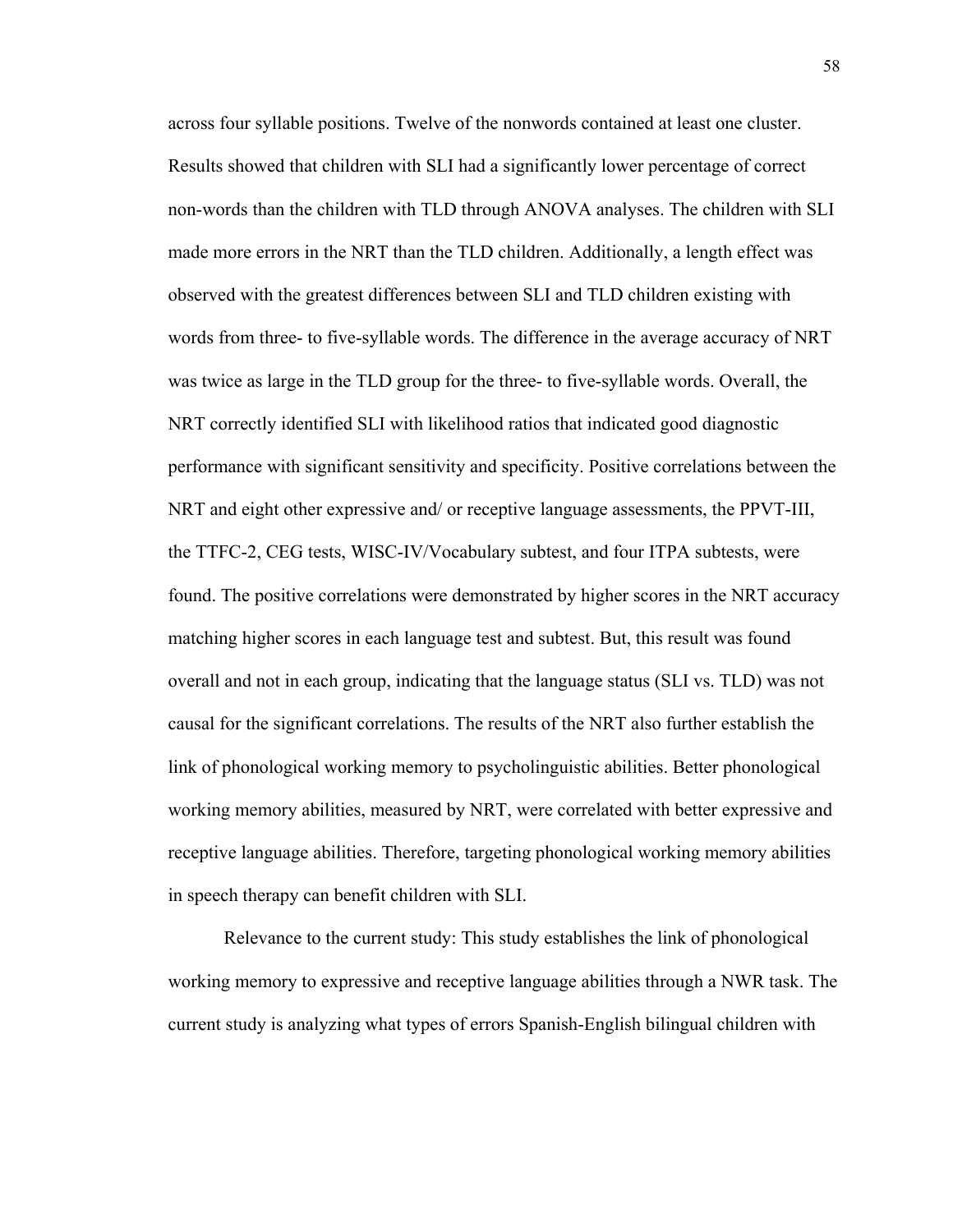and without SLI make in nonword repetition tasks and more contextualized language tasks to look at deficits that can be identified in different assessment measures.

Guiberson, M., & Rodríguez, B. L. (2013). Classification accuracy of nonword repetition when used with preschool-age Spanish-speaking children. *Language, Speech, and Hearing Services in Schools, 44*(2), 121-132. [https://doi.org/10.1044/0161-1461\(2012/12-0009\)](https://doi.org/10.1044/0161-1461(2012/12-0009))  Summary: As the number of Spanish-speaking children in U.S. classrooms continues to increase, so does the need for language assessment measures to be developed for this population. NWR tasks have contended to establish connections with underlying cognitive skills such as phonological working memory, phonological encoding, phonological awareness or sensitivity, and phonological processing ability. NWR tasks are considered to be a language-based processing measure that deemphasizes language knowledge or experience. However, a Spanish NWR task with acceptable classification accuracy and informative precision values (likelihood ratios) needs to be developed to have clinical utility as a diagnostic tool. This study aims to describe and compare performance of the nonword repetition (NWR) task across two scoring approaches in preschool-age Spanish-speaking children aged three to five years old with and without language impairment (LI). The study also aims to "contrast the classification accuracy of a Spanish NWR task" when item-level and percentage of phonemes correct (PCC) scoring methods are applied. Participants included forty-four Spanish-speaking children with 23 typically developing (TD) language and 21 with LI. The children were administered a standardized Spanish language measure and a Spanish NWR task. The Spanish NWR task was developed by Ebert et al. (2008) and consists of 20 nonword stimuli that follow Spanish phonotactic constraints and phoneme frequency patterns. The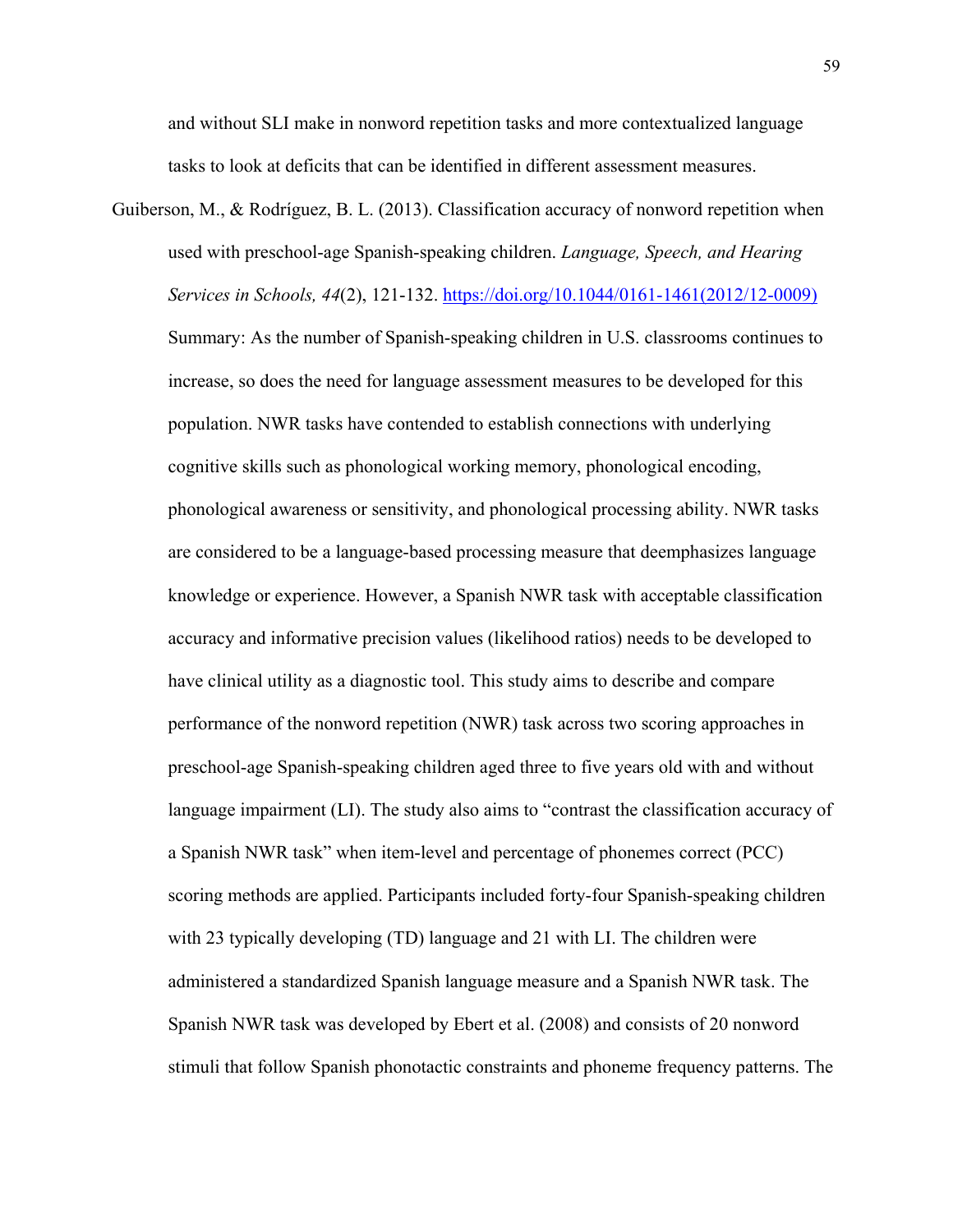results of the study indicated that the children with LI scored significantly lower than the TD children on the NWR task. A developmental pattern was also observed in NWR performance. Item-level scoring of NWR tasks "indicated acceptable levels of sensitivity and specificity and suggested positive and negative likelihood ratios," but PPC scoring did not. Therefore, item-level scoring of three to five syllable Spanish NWR items may have clinical utility as part of an assessment battery for preschool-age Spanish-speaking children.

Relevance to the current study: This study found that children with SLI performed poorly on NWR tasks compared to typically developing peers. The current study is analyzing what types of errors Spanish-English bilingual children with and without SLI make in nonword repetition tasks and more contextualized language tasks to examine the similarity or differences in errors that these children make.

Gutiérrez-Clellen, V. F., & Simon-Cereijido, G. (2010). Using nonword repetition tasks for the identification of language impairment in Spanish English speaking children: Does the language of assessment matter? *Learning Disabilities Research Practice, 25*(1), 48–58. <https://doi.org/10.1111/j.1540-5826.2009.00300.x>

Summary: Many Latino children in the United States are misidentified and do not receive appropriate special education services due to inappropriate assessment criteria as it is normed on monolingual English speakers. Previous studies have exhibited that bilingual children perform below monolinguals in standardized oral and written language measures in English and Spanish. Bilingual children have language knowledge distributed across two languages. This study examines the clinical utility of the nonword repetition task (NWR) as a verbal working memory measure to differentiate bilingual Spanish-English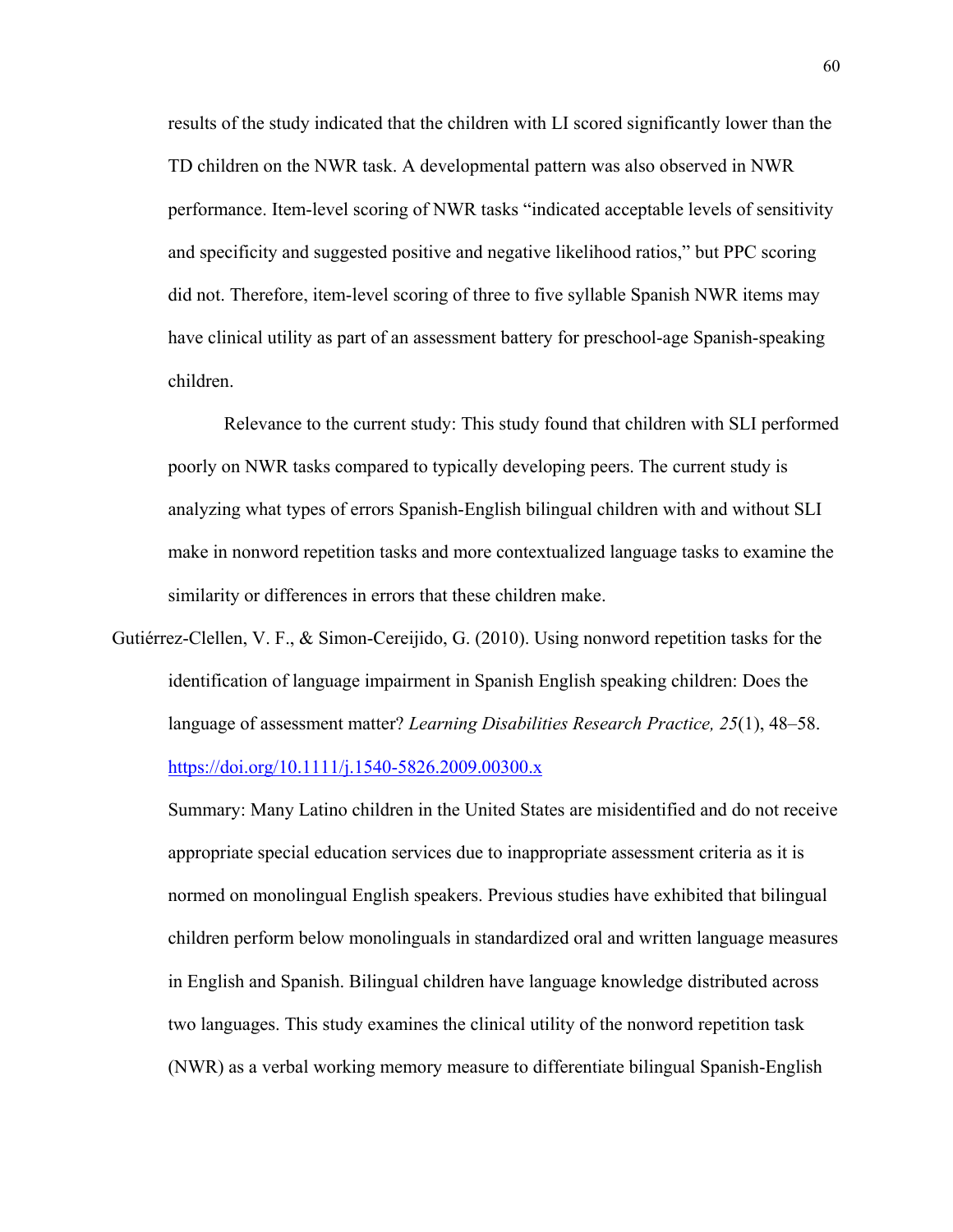speaking children with and without language impairment. The study also evaluates how individual differences in language skills affected the clinical differentiation of these children. The study had 95 school-age children with typical language development (TLD) and forty-nine children with language impairment (LI). The children's language was also assessed with the English-Morphosyntax Test and the Spanish-Morphosyntax Test of the Bilingual English-Spanish Assessment (BESA). Parent and teacher questionnaires were used to "verify bilingual status" and assess the individual differences in language use, exposure, and dominance. For the NWR tasks, Dollaghan and Campbell's (1998) list of English nonwords were used for the English nonword repetition task (ENWRT). For the Spanish nonword repetition task (SNWRT), a list of 20 Spanish nonwords was developed that conformed to the prosodic and phonological characteristics of words in the language and consisted of four two-syllable, five three-syllable, and 11 four-syllable word. "Nine words were stressed in the last syllable of the word, nine in the penultimate syllable, and two in the antepenultimate syllable." The children were tested by bilingual research assistants in a quiet room at school across multiple days. The sensitivity and specificity of the NWR task were examined using Receiver Operating Characteristic (ROC) curves. Likelihood ratio (LR) analyses were also conducted using the presence and absence of language impairment as the gold standard. Results demonstrated significant group differences between children with TLD and LI in Spanish and English. The ENWRT score had moderate specificity but poor specificity, and the SNWRT score showed moderate specificity but only adequate sensitivity. Therefore, the ENWRT and the SNWRT in isolation were not accurate in determining the absence or presence of LI. A large group of children with TLD did not receive passing scores in both languages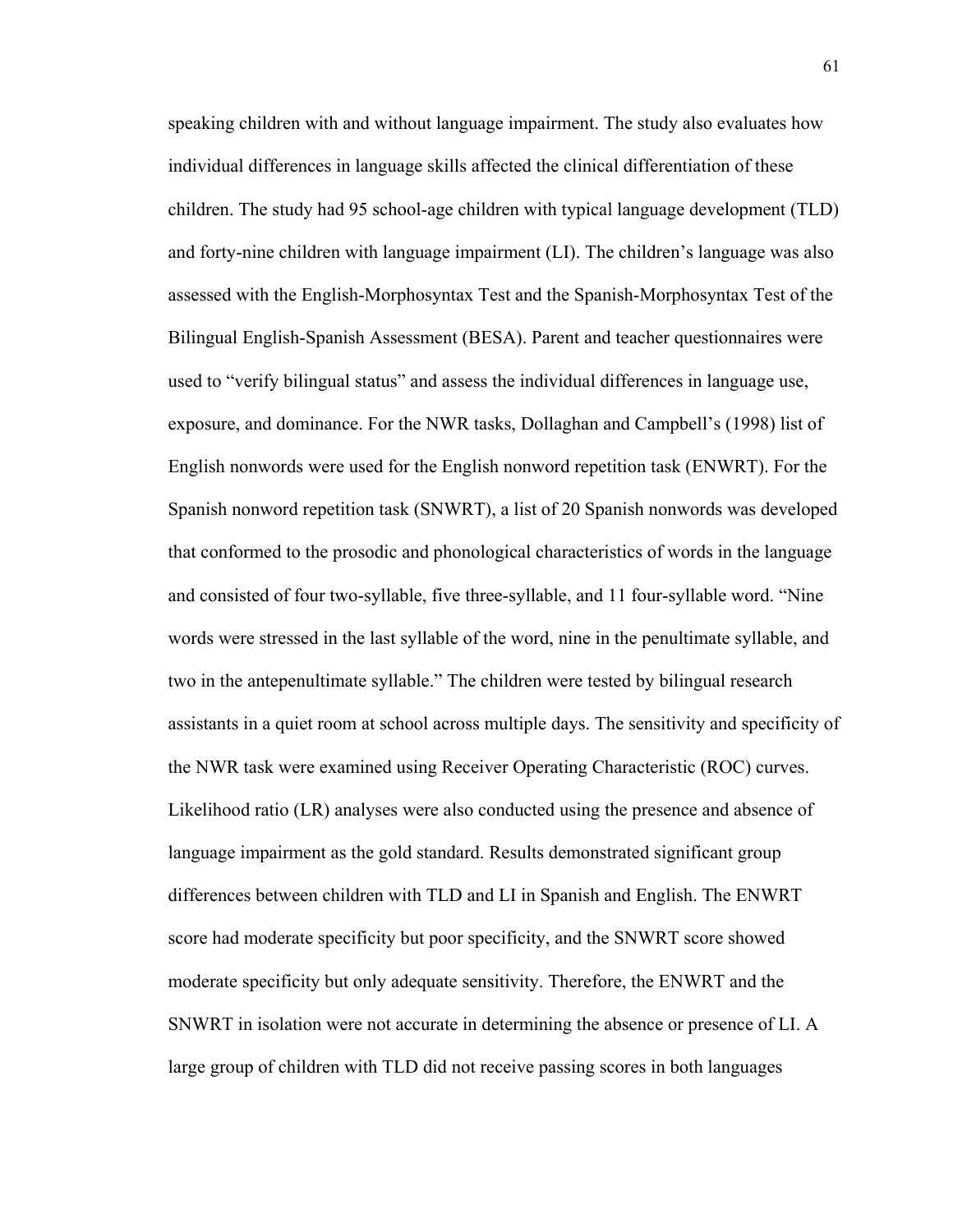probably due to individual differences in language use, exposure, and dominance. However, accuracy of clinical differentiation improved when both languages were assessed for each child. A bilingual procedure could create greater clinical accuracy than monolingual testing in bilingual children. The NWR tasks, which are verbal working memory tasks, should only be used in combination with other assessment measures in both languages for an accurate picture of a child's language development. The NWR tasks can be helpful when used bilingually and with other bilingual assessment measures in identifying Latino children at risk for LI.

Relevance to the current study: This study found that accuracy of differentiating children with and without SLI improved when a NWR task was administered in both of a child's languages, and found that NWR tasks should only be used in combination with other assessment measures for a full picture of a child's language abilities. The current study is analyzing what types of errors Spanish-English bilingual children with and without SLI make in nonword repetition tasks and more contextualized language tasks to determine their language profiles.

Jackson‐Maldonado, D., & Maldonado, R. (2017). Grammaticality differences between Spanish‐ speaking children with specific language impairment and their typically developing peers*. International Journal of Language & Communication Disorders, 52*(6), 750-765. <https://doi.org/10.1111/1460-6984.12312>

Summary: Children with DLD have deficits that affect their grammaticality. Children who make substitution errors are correlated to have basic grammatical knowledge of identifying and inserting a provisional form in the correct position but they do not understand all of its characteristics. There is limited data on grammaticality in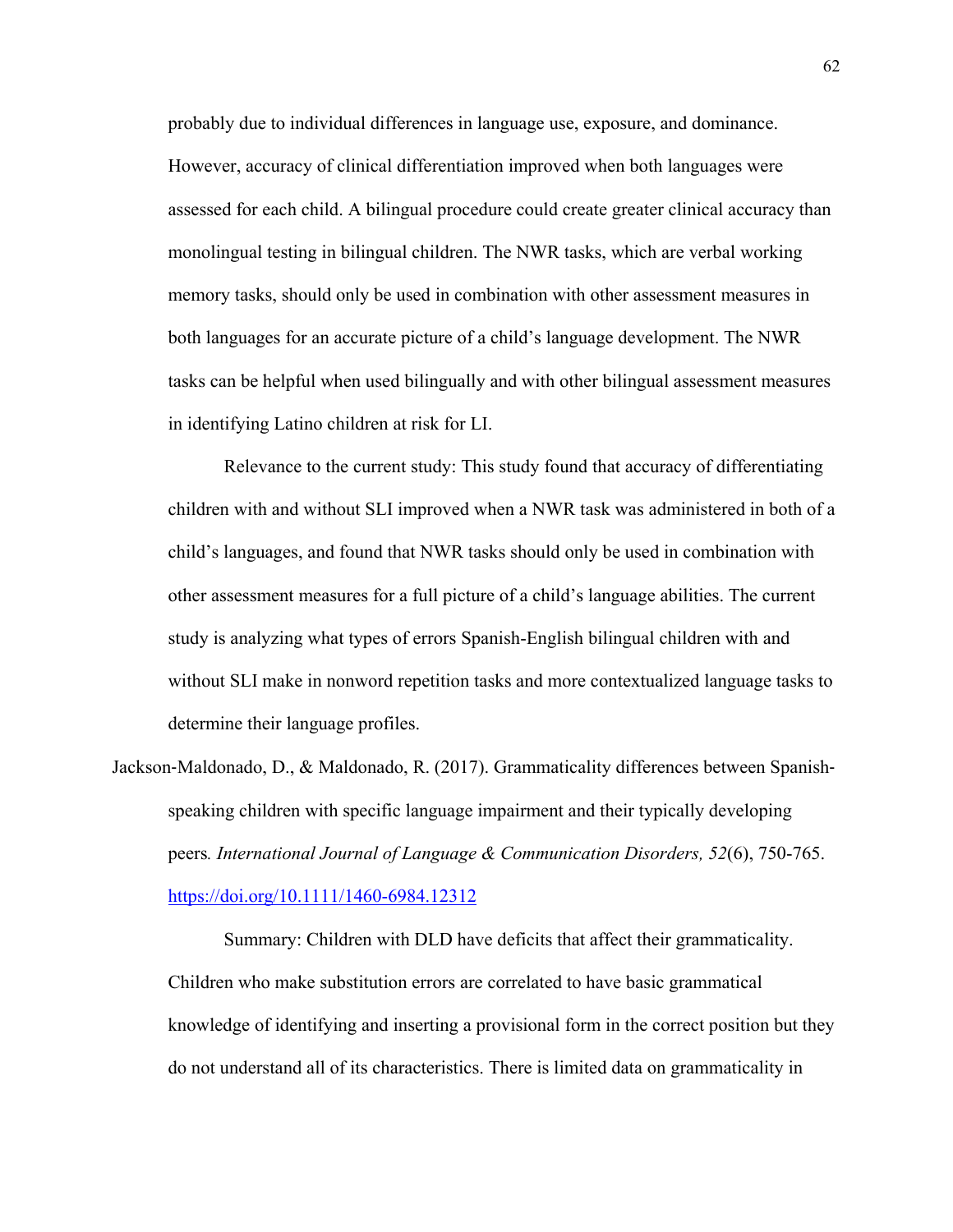monolingual Spanish-speaking children with DLD to describe which grammatical forms are omitted or substituted. This study completes a more extensive analysis of grammaticality in monolingual Spanish-speakers with and without DLD. The participants in the survey consisted of forty-nine children who were recruited from schools in Mexico. The participants were split into three groups including 18 children with DLD, 17 agematched TD peers, and 12 language-matched controls. The children participated and were observed in a spontaneous narrative task. Transcriptions of the narratives were done in SALT and two levels of analysis, a general grammaticality count index and an errorby-error description, were completed. Omission categories included articles, noun phrases, clitic, prepositions, and verbs. Substitution categories included articles, clitics, verbs, and prepositions. When a child makes an omission error, it may be due to the child not yet understanding that a form has a function and position. The results of the study showed that there were medium effect sizes for omissions and substitutions, and that omissions were the strongest error type that differentiated DLD from the TD group. Children with DLD also had significantly more preposition errors and difficulties with clitics. Therefore, the findings suggest that children with DLD have omission errors more frequently than substitution errors when compared to their TD peers. Percent of ungrammatical utterances and the omissions may be beneficial in identifying DLD in Spanish-speaking bilingual children. Additionally, ungrammaticality in Spanish is different in forms and functions than English and SLPs must distinguish treatment accordingly.

Relevance to the current study: The current study is analyzing what types of errors Spanish-English bilingual children with and without DLD make in nonword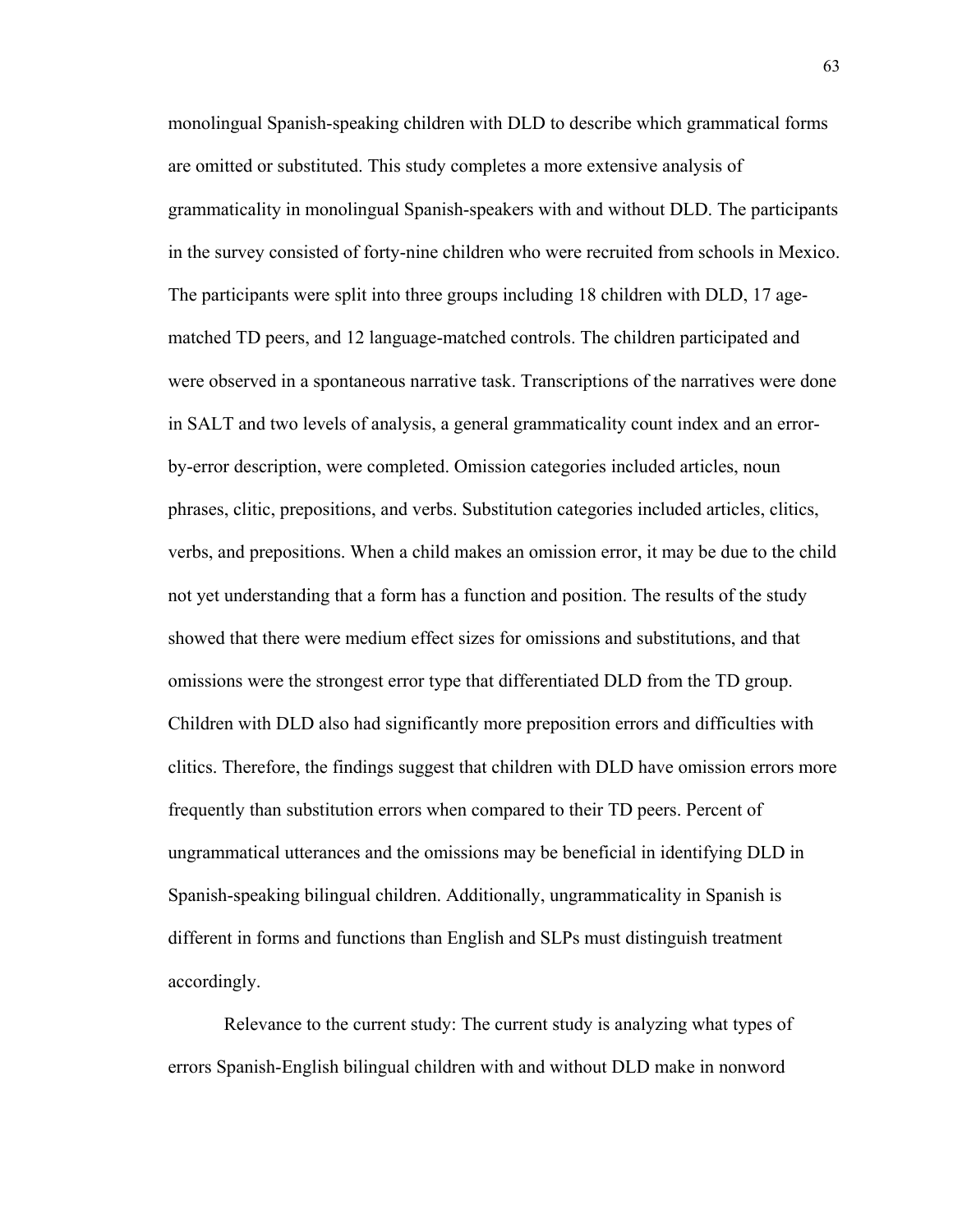repetition tasks and more contextualized language tasks, including story retells. This study examines omission and substitution errors Spanish-speaking children make in a spontaneous narrative task.

Jacobson, P. F., & Walden, P. R. (2013). Lexical diversity and omission errors as predictors of language ability in the narratives of sequential Spanish–English bilinguals: A crosslanguage comparison. *American Journal of Speech-Language Pathology, 22*(3), 554–565. [https://doi.org/10.1044/1058-0360\(2013/11-0055\)](https://doi.org/10.1044/1058-0360(2013/11-0055)) 

Summary: Bilingual language assessment is complex due to distributed language proficiency, cross-language associations that vary across time, and individual differences in each child. There is currently no gold standard for diagnosing DLD in bilingual children. The purpose of this study was to examine the clinical utility of analyzing lexical diversity and word and/ or morpheme omission from language samples to identify DLD in bilingual children. The participants included 48 Spanish-English sequential bilingual children who produced narrative samples in both of their languages. 22 of the children had DLD, and 26 of the children were TD. The narrative retell protocol and coding conventions per Systematic Analysis of Language scripts software were used. Logistical hierarchical regressions were utilized to determine the utility of various components of the language sample analysis including the number of different words, VocD statistic, and word and morpheme omissions in each language for predicting language ability. VocD was calculated as an additional lexical diversity measure. The results of the study indicated that omission errors of words and bound morphemes were the best predictor of DLD in bilingual children across age group and language. Omission errors have been associated with processing deficits. Errors of omission vary in English and Spanish. In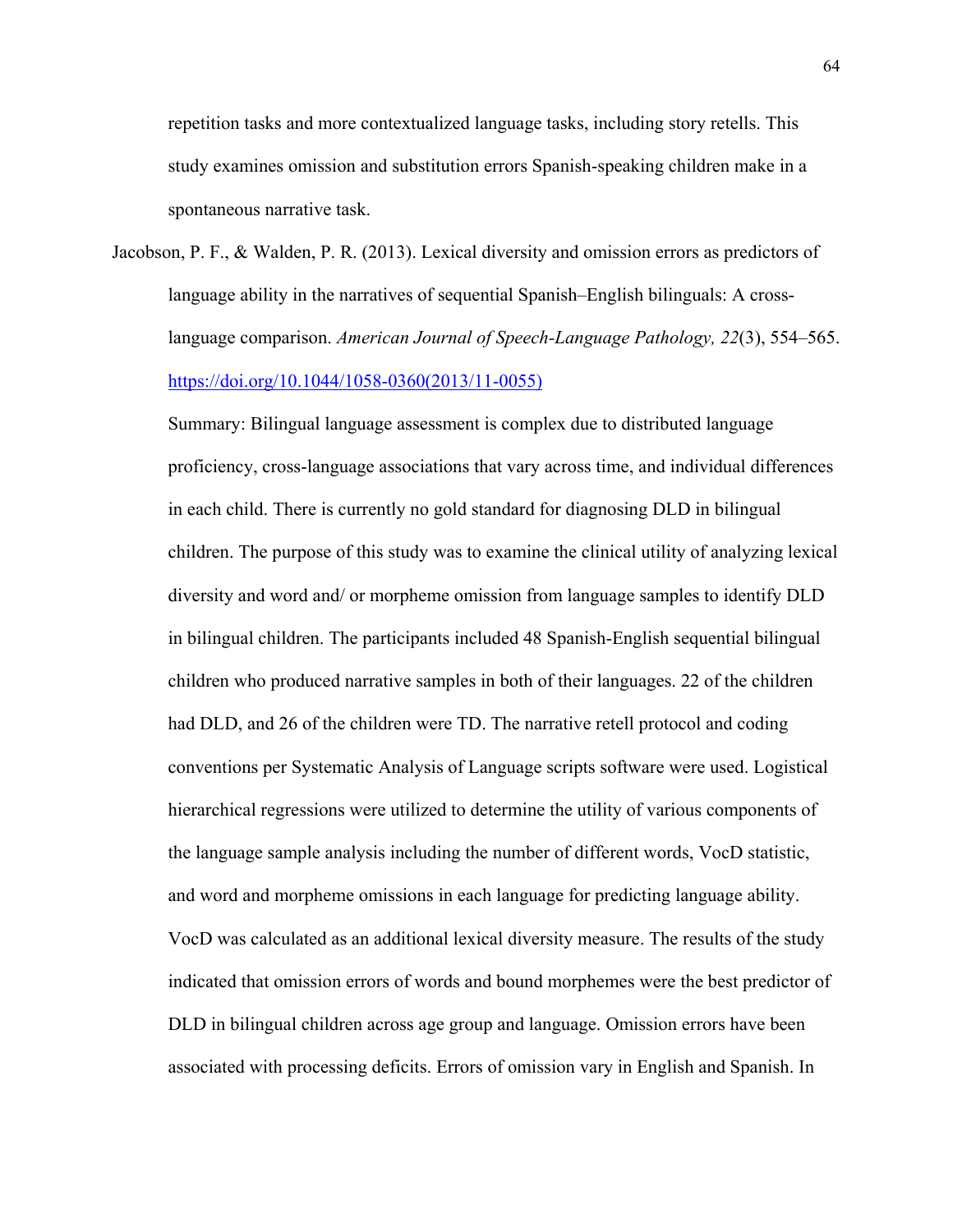English, articles, regular past -ed, copula -is, and third person singular -s are the most frequently omitted elements. In Spanish, monosyllabic productions referring to articles, and direct object clitics are the most frequently omitted elements. Lexical diversity measures were not able to predict language ability status, however, were significantly related to oral language proficiency in both languages which demonstrates the importance of considering language proficiency when completing bilingual assessments. Language sample analysis including omission errors has clinical utility when used in combination with other measures in assessing and diagnosing DLD in bilingual children.

Relevance to the current study: The current study is analyzing what types of errors Spanish-English bilingual children with and without DLD make in nonword repetition tasks and more contextualized language tasks, including story retells. This study evaluates the clinical utility of analyzing omission errors from language samples to predict DLD in bilingual children.

Kelly, K. (2021). *The use of nonword repetition tasks in the assessment of developmental language disorder in bilingual children* [Master's thesis, Brigham Young University]. BYU ScholarsArchive.<https://scholarsarchive.byu.edu/etd/9090/>

Summary: This study examines the clinical utility of English and Spanish nonword repetition tasks, error patterns made in the tasks, and scoring of these tasks, to provide information about Spanish-English bilingual children's language abilities. The participants in the study consisted of 26 Spanish-English children aged 6;0 to 9;4 who were proficient in English and Spanish. The participants were split into two equal groups of TD and DLD and were matched by age, gender, and grade. Language proficiency for each child was determined by children's abilities to produce a narrative in both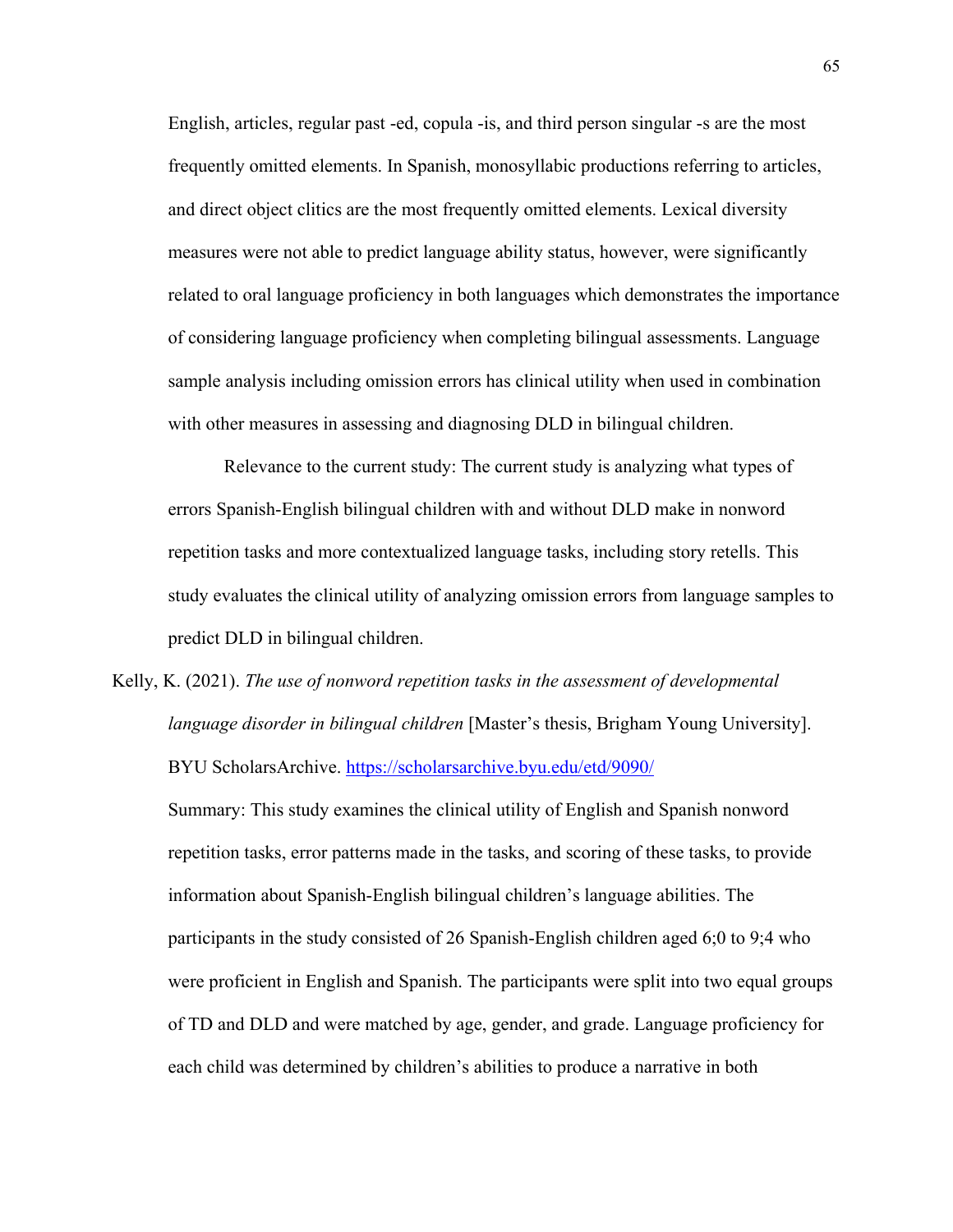languages, and by parent and teacher surveys from the BESA. Participants completed the CELF-4 and the CELF-4 Spanish Edition, and produced narrative retells, either "Frog Goes to Dinner" or "Frog, Where Are You?" written by Mercer Mayer, in English and Spanish. The narratives were randomly assigned. In the nonword repetition tasks, an error analysis was done on the nonword responses. The number of additions, omissions, and substitutions were counted as well as whether the errors were made on a vowel or a consonant. The number of errors for each category was divided by the total number of phonemes for substitutions and omissions. The results indicated that both percent consonant correct and percent vowel correct were significant by group, and that children in the DLD group scored significantly lower than the TD group for both consonants and vowel correct. Children in the DLD group made significantly more substitution and omission errors than the TD group, however, additions were not statistically significant by group. Errors of omission were significant by language, with more omission errors being made in Spanish than English. Substitutions and omissions were not statistically significant by language. The Spanish NWR task had the best diagnostic accuracy, however, NWR tasks are meant to be used in combination with other language tasks to identify DLD in bilingual children.

Relevance to the current study: The current study is analyzing what types of errors Spanish-English bilingual children with and without DLD make in nonword repetition tasks and more contextualized language tasks, including story retells. This study examines the clinical utility of Spanish and English NWR tasks administered to bilingual children, as well as error patterns made in these tasks.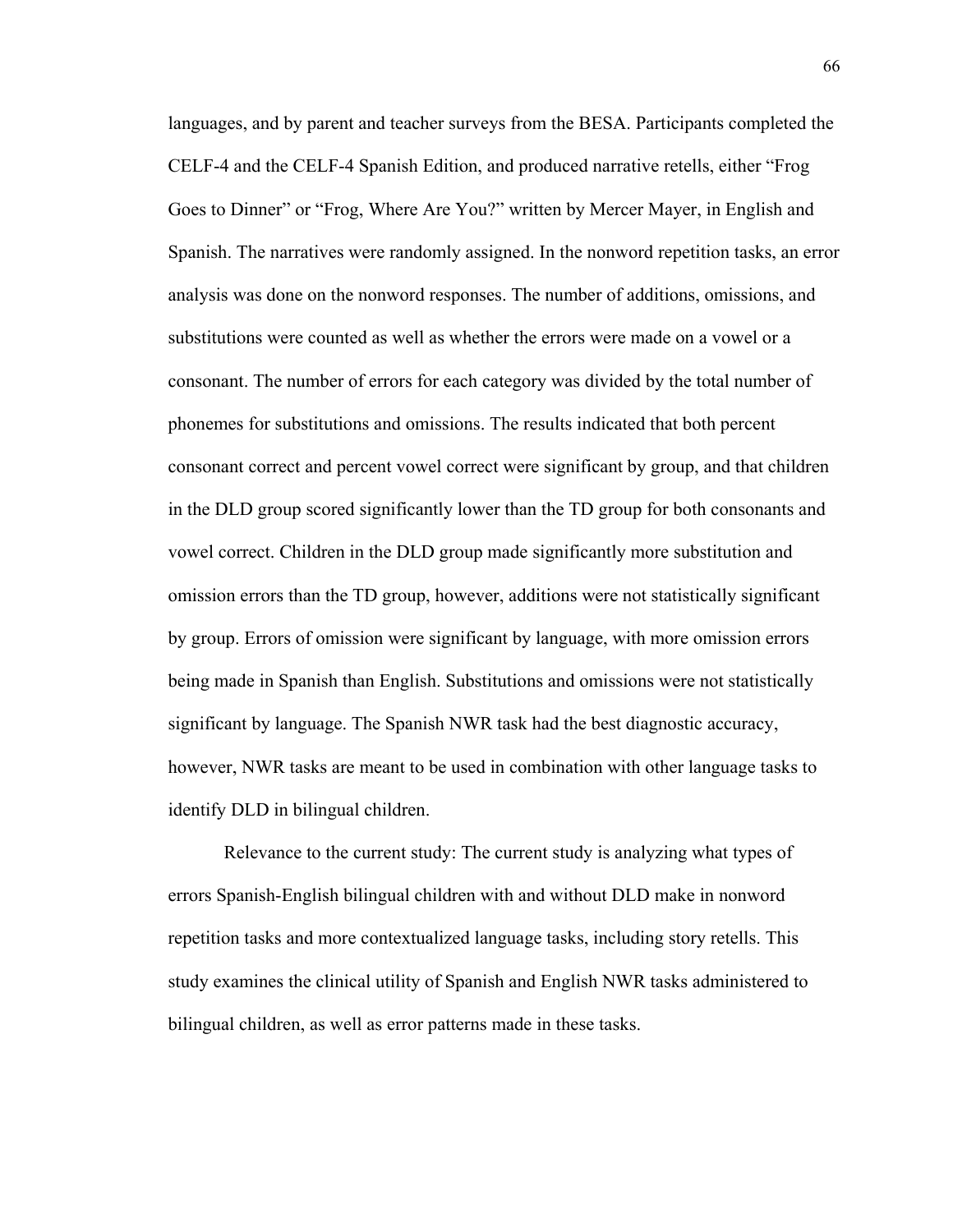Kohnert, K., Windsor, J., & Yim, D. (2006). Do language-based processing tasks separate children with language impairment from typical bilinguals? *Learning Disabilities Research & Practice, 21*(1), 19–29.<https://doi.org/10.1111/j.1540-5826.2006.00204.x> Summary: Traditional language assessments have been used to determine the presence of Primary or Specific Language Impairment (LI) in children. LI is considered an inappropriate deficit in language with otherwise normal development compared to peers with comparable cultural, linguistic, and educational experiences. However, LI may also involve underlying deficits in "linguistic and nonlinguistic domains, including less efficient processing speed, working memory, and temporal integration." Language assessment procedures that emphasize cognitive-linguistic skills rather than language knowledge can identify underlying deficits and may be less biased when applied to culturally and linguistically diverse populations. However, not all cognitive-linguistic processing tasks are able to differentiate typical language development (TLD) from language impairment (LI). In this study, monolingual English-speaking children with and without LI and to Spanish–English bilingual children without LI are administered spoken word recognition and picture naming tasks. These tasks could not differentiate children with LI from typical bilingual children. Therefore, not all linguistic processing tasks overcome bias towards CLD populations. This study examines the ability of the Competing Language Processing Task (CLPT) and Nonword Repetition (NWR) to differentiate children with LI from typical Spanish-English bilingual peers. The participants consisted of 28 monolingual English-speaking with LI, 50 monolingual English-speaking with TLD, and 22 bilingual Spanish-English speaking children with TLD. The NWR tasks were those from Dollaghan and Campbell (1998) and the children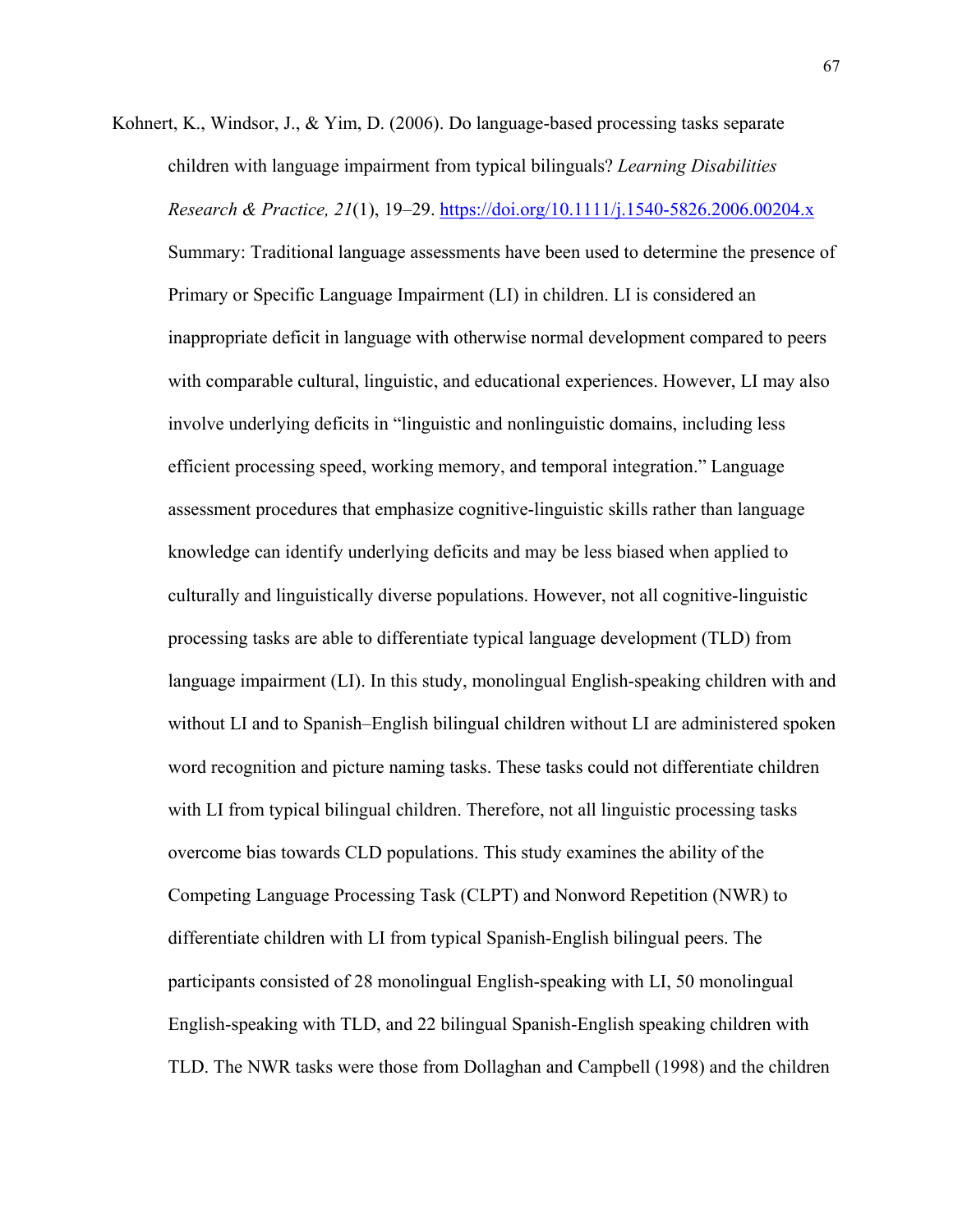were given a list of 16 nonwords with combinations common in English. The responses were scored as the percentage of phonemes correct (PCC) at each syllable length. On the CLPT and NWR, the Spanish–English bilingual children (BI) fell in between the scores of the monolingual English-speaking children with specific or primary language impairment (LI) and typical English-only-speaking children (EO). Likelihood ratios exhibited that these tasks are not accurate in differentiating typically developing bilinguals from monolingual children with LI. These results indicate that the term culturally and linguistically diverse is an oversimplification of the differences in skills and language experience within these populations that must be considered in language assessments. The findings of the NWR also suggest that it may be helpful in ruling out LI in linguistically diverse learners, but not ruling LI in. Therefore, these tasks are not independent from language knowledge and experience and are biased and inadequate assessment measures for bilingual children. Another critical finding here is that "proficiency in the test language and integrity of the general language processing system are necessary, but insufficient to explain performance on language-based processing measures."

Relevance to the current study: This study indicates that NWR tasks can help rule out SLI, but not rule it in and that the term culturally and linguistically diverse is an oversimplification of the children that the term applies to. The current study is analyzing what types of errors Spanish-English bilingual children with and without SLI make in nonword repetition tasks and more contextualized language tasks to determine more about their language profiles.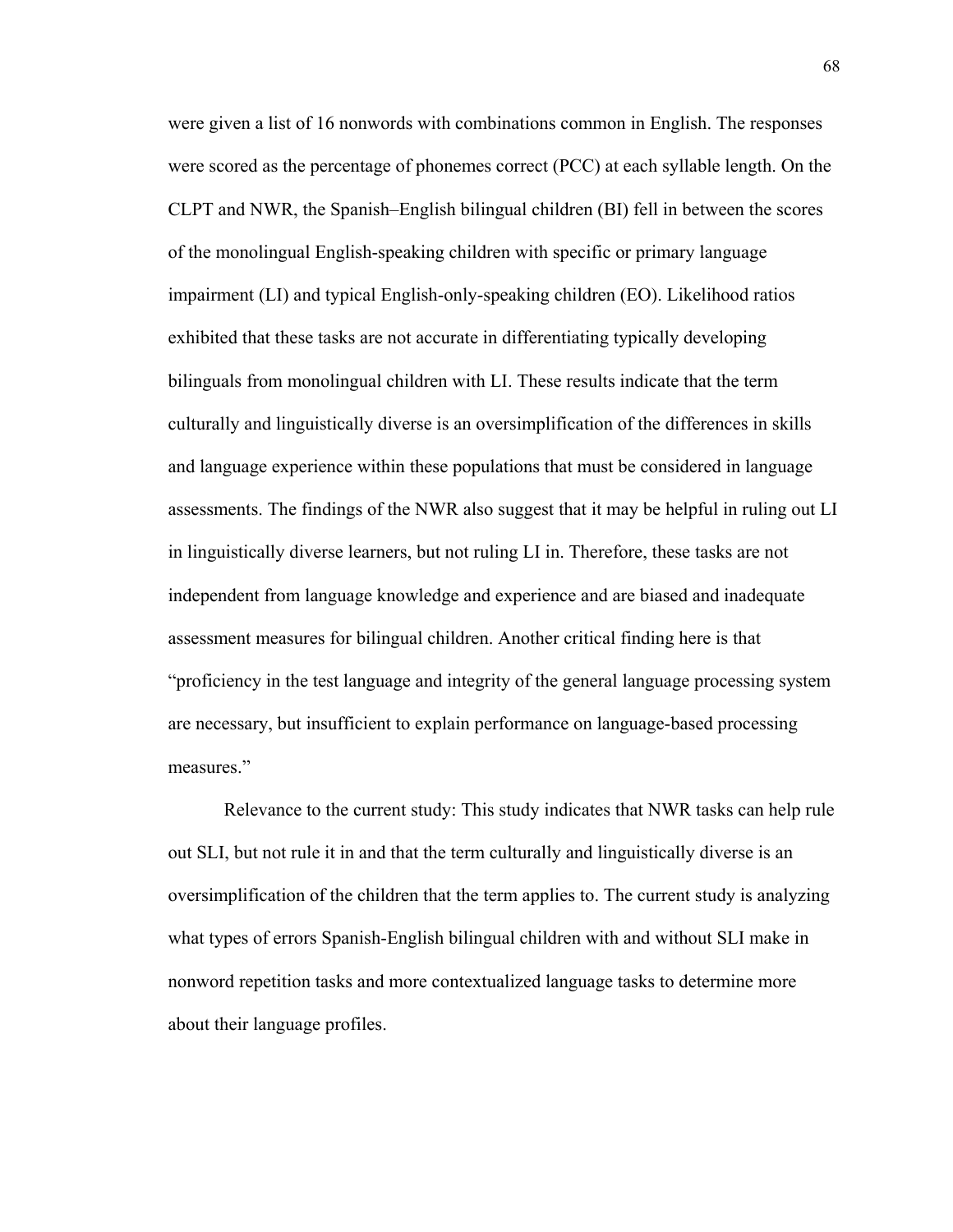Restrepo, M. A., & Kruth, K. (2000). Grammatical characteristics of a Spanish-English bilingual child with specific language impairment. *Communication Disorders Quarterly, 21*(2), 66- 76.<https://doi.org/10.1177/152574010002100201>

Summary: This study includes two case studies of seven year-old bilingual children, one TD and one with DLD. Spontaneous language sampling included story retell, games, and informal conversation was used in both languages to evaluate grammaticality differences across the two case studies. The language profile of the TD child was a strong first language, few grammatical errors, and a wide variety of grammatical forms. The child with DLD showed a weak first language with complexity deterioration, several morphosyntactic errors, and limited grammatical forms. The child with DLD had significantly more morphosyntactic errors and diversity of grammatical forms and sentences types across language compared to the TD child. The errors made were significantly evident across both English and Spanish. The case study with DLD also had significant language attrition and produced fewer types of pronouns, verbs, and prepositions. The results indicate that there are cross-linguistic variations of grammatical markers of DLD, and that when completing language sample analyses of bilingual children with DLD, clinicians should anticipate morphosyntactic differences between monolingual and bilingual children with DLD. Additionally, this study supports previous research that children with DLD present with a significant morphosyntactic language problem. This study supports the idea that parent interview and language sample analysis can both be beneficial in assessing and diagnosing DLD in bilingual children. In conclusion, grammatical errors and a limited production of morphosyntactic forms in both languages may be characteristic of DLD in bilingual children.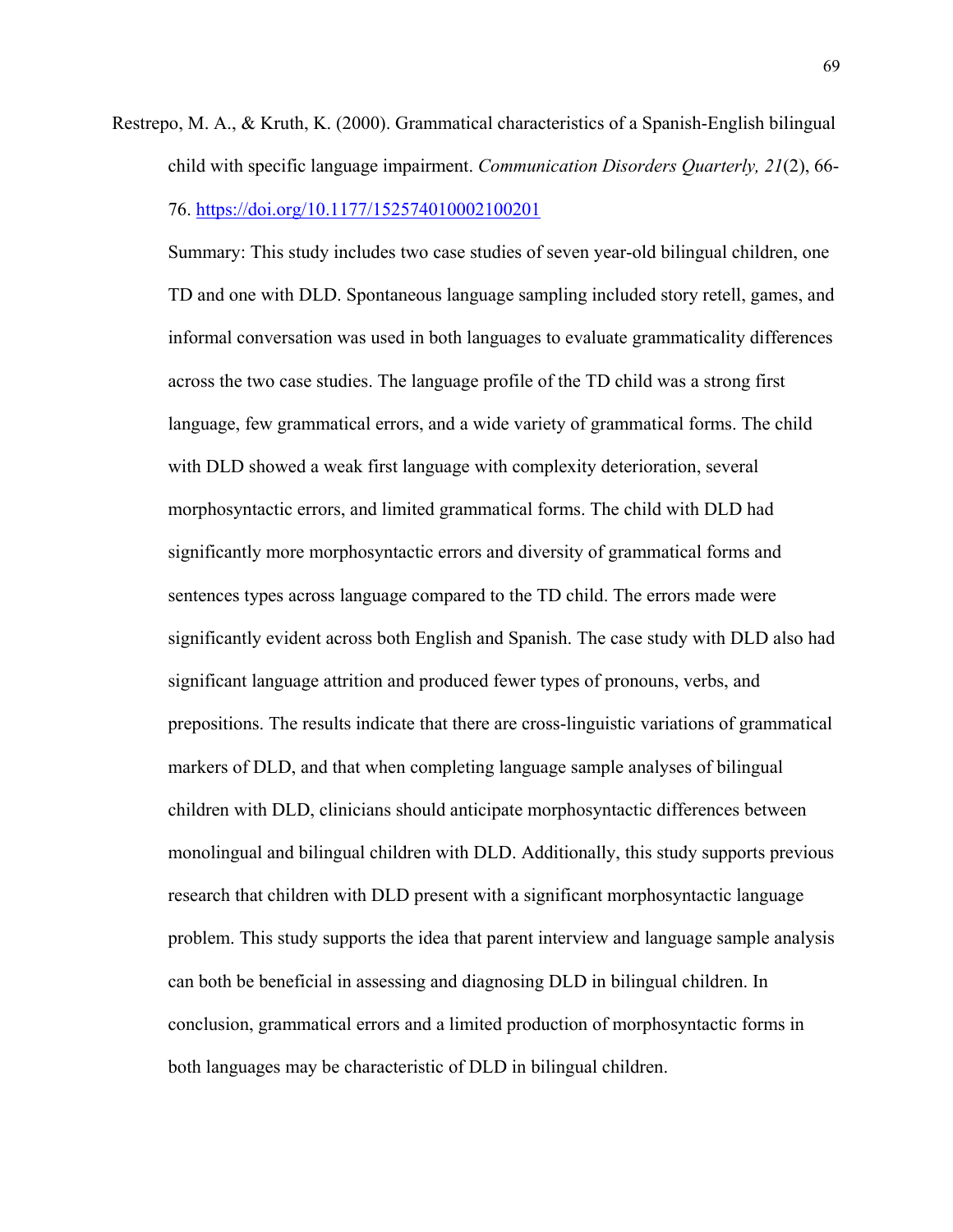Relevance to the current study: The current study is analyzing what types of errors Spanish-English bilingual children with and without DLD make in nonword repetition tasks and more contextualized language tasks, including story retells. This study examines the language profile and grammaticality of a bilingual child with DLD compared to her TD peer, which demonstrates that grammatical errors and a limited production of morphosyntactic forms in both languages may be characteristic of DLD in bilingual children.

Riches, N. G. (2012). Sentence repetition in children with specific language impairment: An investigation of underlying mechanisms. *International Journal of Language & Communication Disorders, 47*(5), 499-510. [https://doi.org/10.1111/j.1460-](https://doi.org/10.1111/j.1460-6984.2012.00158.x) [6984.2012.00158.x](https://doi.org/10.1111/j.1460-6984.2012.00158.x) 

Summary: Sentence repetition (SR) tasks have clinical utility as part of a comprehensive assessment in bilingual children to identify DLD. The purpose of this study was to examine the role of syntactic knowledge, phonological short-term memory (STM), and working memory (WM) play in sentence repetition performance. A sample of 23 children with DLD between the ages of 6;0 and 7;3 years old, 18 age-matched children, and 21 language matched children participated in the study. The participants repeated 180 sentences with different length and complexity. Omissions, additions, and substitutions of words were counted. Assessments of WM, phonological STM, and of syntactic knowledge were also completed. Narratives were also elicited from the participants to calculate their MLU-in-words. The two narratives were "The Bus Story" and "Frog, Where Are You?" The authors found that the children with DLD made significantly more errors on the SR task compared to the other control groups, and that the errors DLD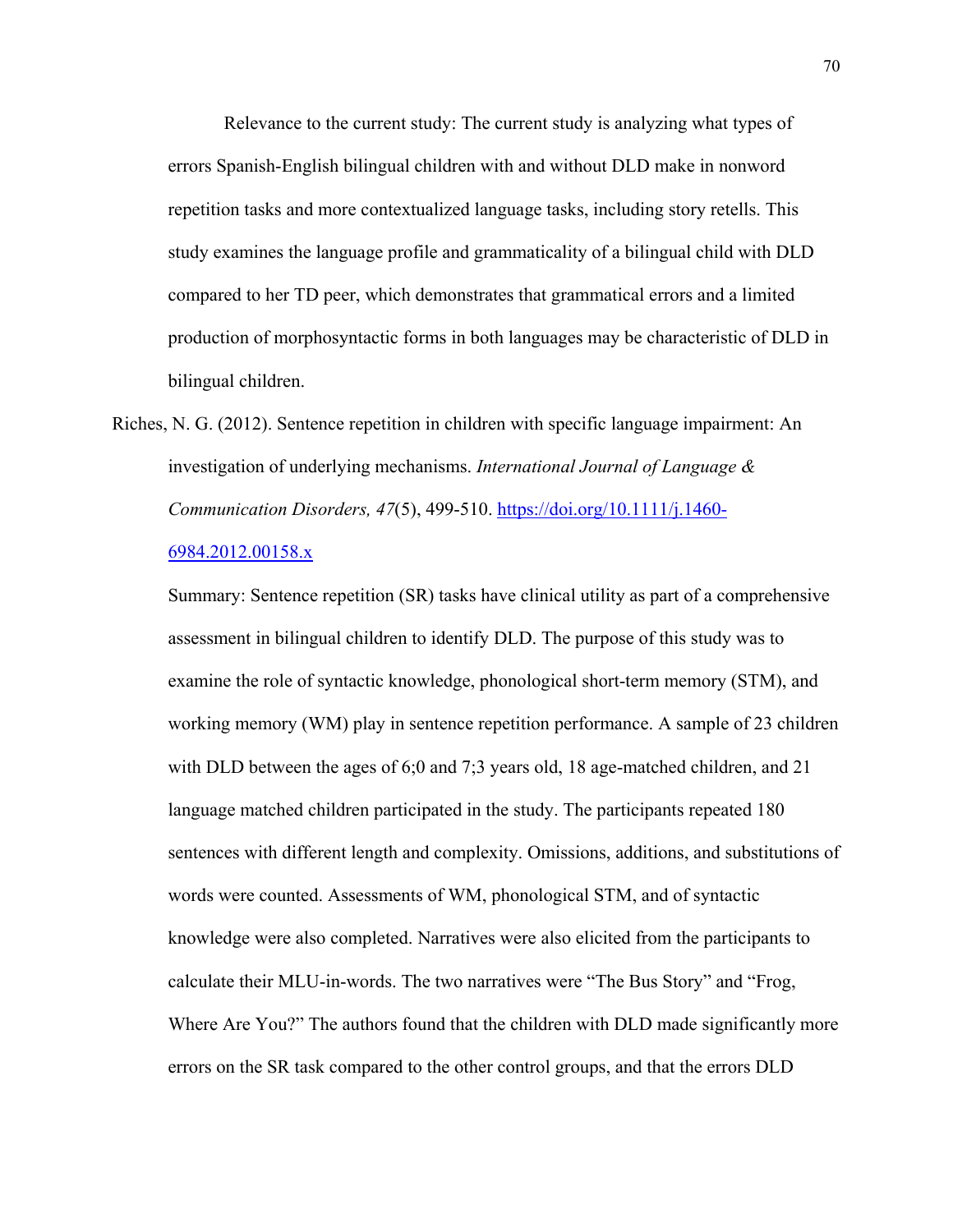children made in the SR task were mirrored during the narrative retell tasks. Syntactic knowledge, WM, and STM all appeared to play a role in SR performance. Specific errors made in the SR task made by children with DLD may provide more information regarding underlying difficulties with syntactic representations. SR tasks may be useful as a clinical marker for DLD as evidenced by children with DLD having significantly more errors and worse performance than their language matched and age matched peers on the SR tasks.

Relevance to the current study: The current study is analyzing what types of errors Spanish-English bilingual children with and without DLD make in nonword repetition tasks and more contextualized language tasks, including sentence repetition and story retells. This study examines error patterns made by children with DLD on sentence repetition tasks and narrative retells and discusses the role of working memory in these tasks.

Roy, P., & Chiat, S. (2004). A prosodically controlled word and nonword repetition task for 2- to 4-year-olds: evidence from typically developing children. *Journal of Speech, Language, and Hearing Research, 47*(1), 223–234. [https://doi.org/10.1044/1092-4388\(2004/019\)](https://doi.org/10.1044/1092-4388(2004/019))  Summary: Based on the association between nonword repetition (NWR) and language skills in school-age children with typical and atypical language development, there is a possibility that younger children's NWR may be a predictor of later language deficits. To explore this possibility, it was first investigated by this study if elicited repetition in children ages two to four years old is workable and information yielding. This study consists of 66 participants aged two to four years old. The repetition task consisted of 18 words and 18 nonwords ranging from one- to three-syllable that were systematically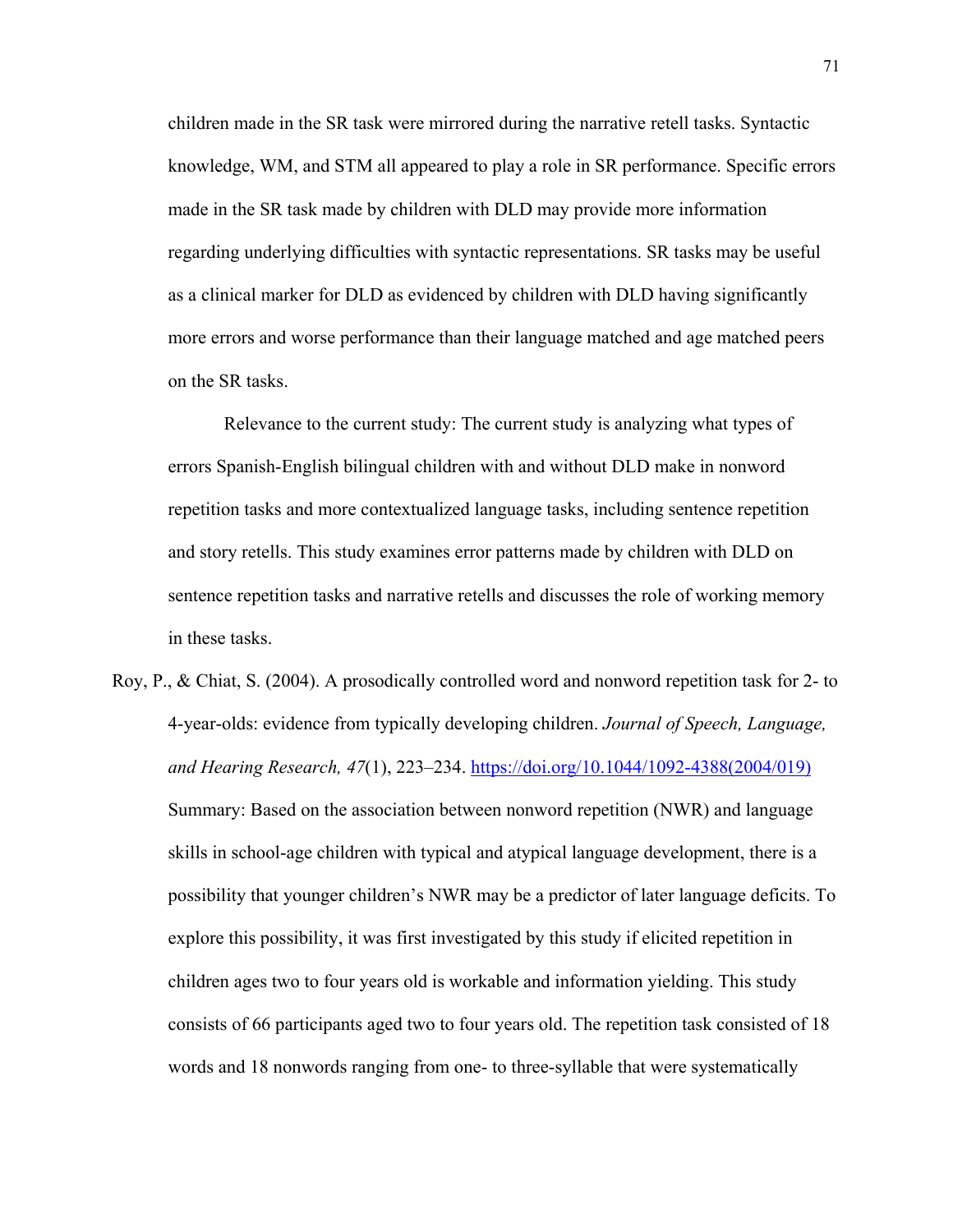matched for length and prosodic structure. A receptive vocabulary assessment was also administered. The results indicated that the repetition task scores were sensitive to age and that lexical status and item length affected performance across ages. The words were repeated with higher accuracy than nonwords and accuracy decreased as length of the items increased after one syllable. Prosodic structure also significantly impacted the scores which was demonstrated by whole syllable errors being most common in unstressed syllables, especially if "preceding stress." The repetition task and receptive vocabulary test had significantly correlated performance. Children aged two to four years old were capable of participating in the repetition tasks and their results revealed overall patterns. The results of the study also signify that measuring whole item score and whole syllable errors may be more efficient in revealing differences in linguistic variables (less time-consuming). Therefore, early repetition skills may be able to identify deficits or wider language difficulties. The repetition tasks are informative about language-related processing skills rather than acquired knowledge. The task does have clinical utility in identifying preschool-aged children who have poor repetition performance which may be indicative of further language-processing deficits. Further research must be done to determine if the repetition tasks can be an early indicator of language impairment.

Relevance to the current study: This study finds that early repetition skills may be able to identify deficits or wider language difficulties such as language-processing deficits. The current study is analyzing what types of errors Spanish-English bilingual children with and without SLI make in nonword repetition tasks and more contextualized language tasks to gain more information about what deficits in a child's language learning might be found through these assessments.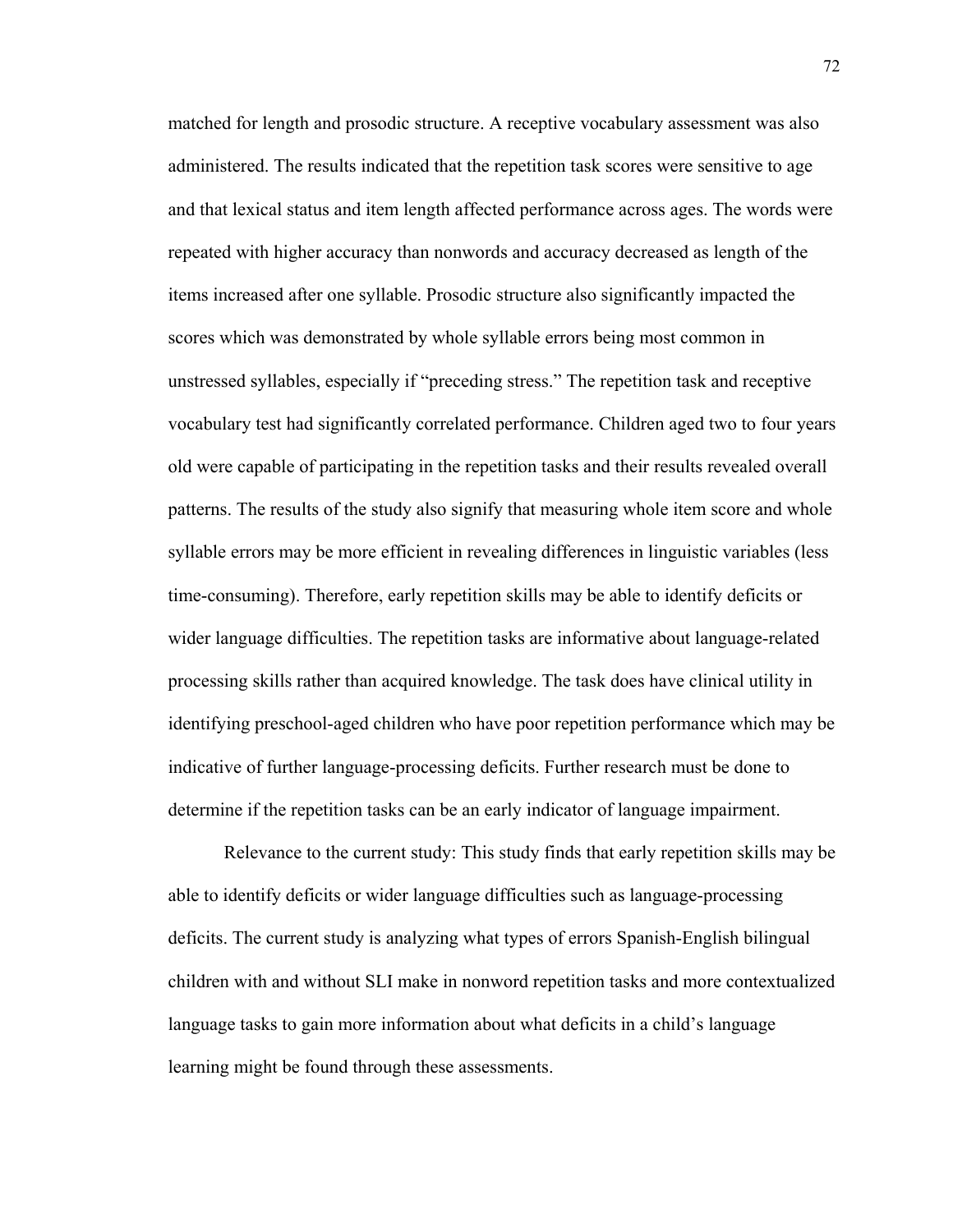Santos, F. H. D., Bueno, O. F. A., & Gathercole, S. E. (2006). Errors in nonword repetition: bridging short-and long-term memory. *Brazilian Journal of Medical and Biological Research, 39*(3), 371-385.<https://doi.org/10.1590/s0100-879x2006000300008> Summary: This study investigates the developmental aspects of the phonological processing by error analysis in the nonword repetition task and to examine phoneme (substitution, omission and addition) and order (migration) errors made in the Brazilian Children's Test of Pseudoword Repetition (BCPR). The study included 180 typically developing male and female Brazilian children aged four to 10 years of age. The article discusses how long-term knowledge of lexical and language phonotactic properties contribute to the storage and retrieval process in phonological short-term memory. The redintegration process is mentioned, which states that permanent memory representations are used to repair incomplete or fuzzy memory traces. The activation in short-term memory and the reconstruction process of memory traces assist in the repair. Substitution errors may occur due to the last syllable being lost since the load exceeds the system capacity or because the distinctiveness of the syllabic stress would occupy the attention and memory of the speaker, losing the memory trace of this unit. Results showed that substitution was the dominant error. They also showed that the performance was agerelated. The length effect was also observed, with more errors occurring in the longer items compared to the shorter items. In the five-syllable pseudowords, errors occurred mainly in the middle of the pseudoword, before the syllabic stress. However, substitution errors occurred more at the end of pseudowords, after the dress. The results of the error analysis support the conclusion that children's phonological loop capacity is relatively constant during development, and education increases the efficiency of this system.